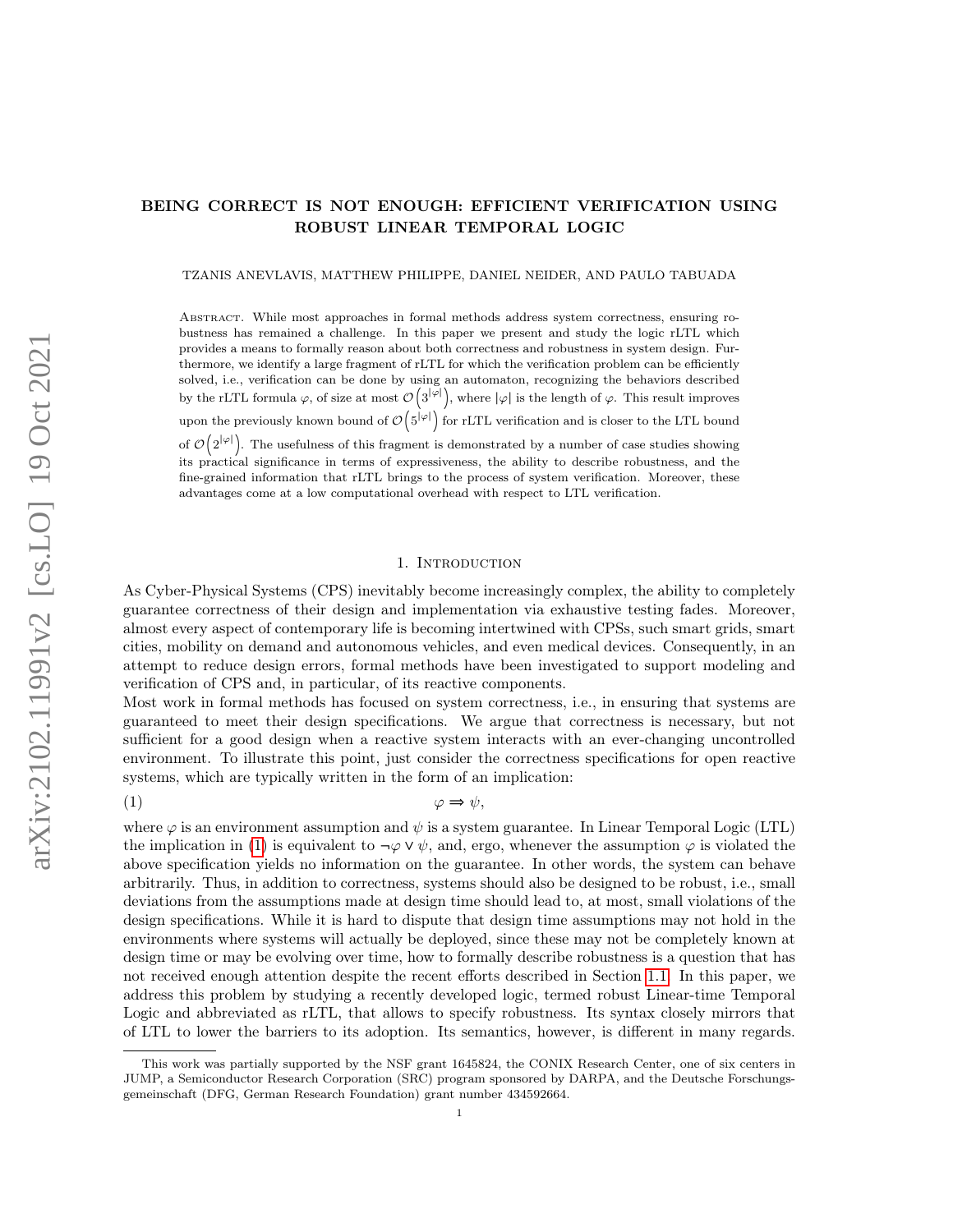In particular, it is a many-valued logic so that one can reason about the different ways in which assumptions and guarantees can be violated.

To shed more light into the mechanics of rLTL, consider the LTL formula  $\Box p$  with p an atomic proposition. There is only one way in which this formula is satisfied, namely when  $p$  holds at every time step. In contrast, there are *several ways* in which this formula can be violated over an infinite trace: (1) the worst possible violation occurs when p fails to hold at every time step; (2) a slightly better scenario is where p holds for at most finitely many time instants; (3) better yet would be that  $p$  holds at infinitely many instants, while still failing to hold at infinitely many instants; (4) finally, among all the possible ways in which  $\Box p$  can be violated, the most preferable case would be the one where p fails to hold for at most finitely many time instants. The semantics of rLTL is exactly designed to distinguish between these different ways.

In preliminary work [\[TN16\]](#page-32-0), we introduced a fragment of rLTL that only contained the always and eventually operators. We showed, in that restricted context, that we can decide if a system satisfies an rLTL formula  $\varphi$  by using an automaton with size  $\mathcal{O}(5^{|\varphi|})$ , where  $|\varphi|$  denotes the length of  $\varphi$ . The corresponding automaton for LTL has size  $\mathcal{O}(2^{|\varphi|})$  and the change in the base of the exponential follows from the fact that LTL is a 2-valued logic, whereas rLTL is 5-valued. In this paper we offer a fragment of rLTL that also includes the next, until, and release operators, while placing a syntactic restriction on the antecedent of nested implications. For the proposed fragment of rLTL the verification problem can be solved more efficiently, i.e., by using an automaton of size  $\mathcal{O}(2^{|\varphi|-\kappa(\varphi)}3^{\kappa(\varphi)})$ , where  $\kappa(\varphi)$  measures the number of unique subformulae of  $\varphi$  that contain always and release operators. Construction of smaller automata is achieved by using temporal testers and exploiting properties of the proposed fragment. In particular, this provides the upper bound  $\mathcal{O}(3^{|\varphi|})$ on the size of this automaton which is closer to the LTL bound. In prior work [\[APNT18\]](#page-30-0) we achieve the same complexity bound, but for a smaller fragment of rLTL. The fragment studied in [\[APNT18\]](#page-30-0) does not contain the release operator and allows at most one implication operator at the outermost level. Consequently, the fragment proposed here is substantially larger as evidenced by the second of our case studies, detailed next.

To illustrate the usefulness of rLTL and the proposed fragment, we offer several case studies that demonstrate: (1) how rLTL can identify a non-robust system, whereas LTL cannot, as it does not provide information about the guarantee of an implication when the environment deviates from the modeling assumptions; (2) how the proposed fragment contains the most important reactivity patterns [\[DAC99\]](#page-31-0); and (3) how the five truth values provide insightful information when a specification is violated, which can be useful for a designer seeking to improve the designed system and/or the specification. Moreover, the computational overhead associated with rLTL model-checking is relatively low with respect to LTL model-checking, and also rLTL model-checking, within the proposed fragment, scales similarly to LTL model-checking with respect to the size of the model-checked formula, as shown by our experiments.

<span id="page-1-0"></span>1.1. In a labyrinth of robustness. A number of efforts has been made in order to express the "correct" notion of robustness with regards to cyber-physical systems in formal methods. In this section, we present an extensive, but not exhaustive, review of various formalizations of robustness. We begin by a series of approaches, which require the designer to provide information in addition to the desired specification.

In [\[BCG](#page-30-1)<sup>+</sup>14], two quantitative robustness concepts are combined in a common framework for robust synthesis. The first one, robustness for safety, looks at how often the assumptions and the guarantees are violated, and asks for their ratio to be bounded by  $k \in \mathbb{N}$  (k-robustness). Counting is achieved through error functions provided by the designer. The second concept, robustness for liveness, considers specifications of the form  $\land_{i \in I} \Diamond \Box p_i \Rightarrow \land_{j \in J} \Diamond \Box q_j$ , where  $p_i$ ,  $q_j$  are atomic propositions, and then compares the number of violated assumptions to the number of violated guarantees. The rLTL semantics, even though being able to distinguish between the different ways in which a specification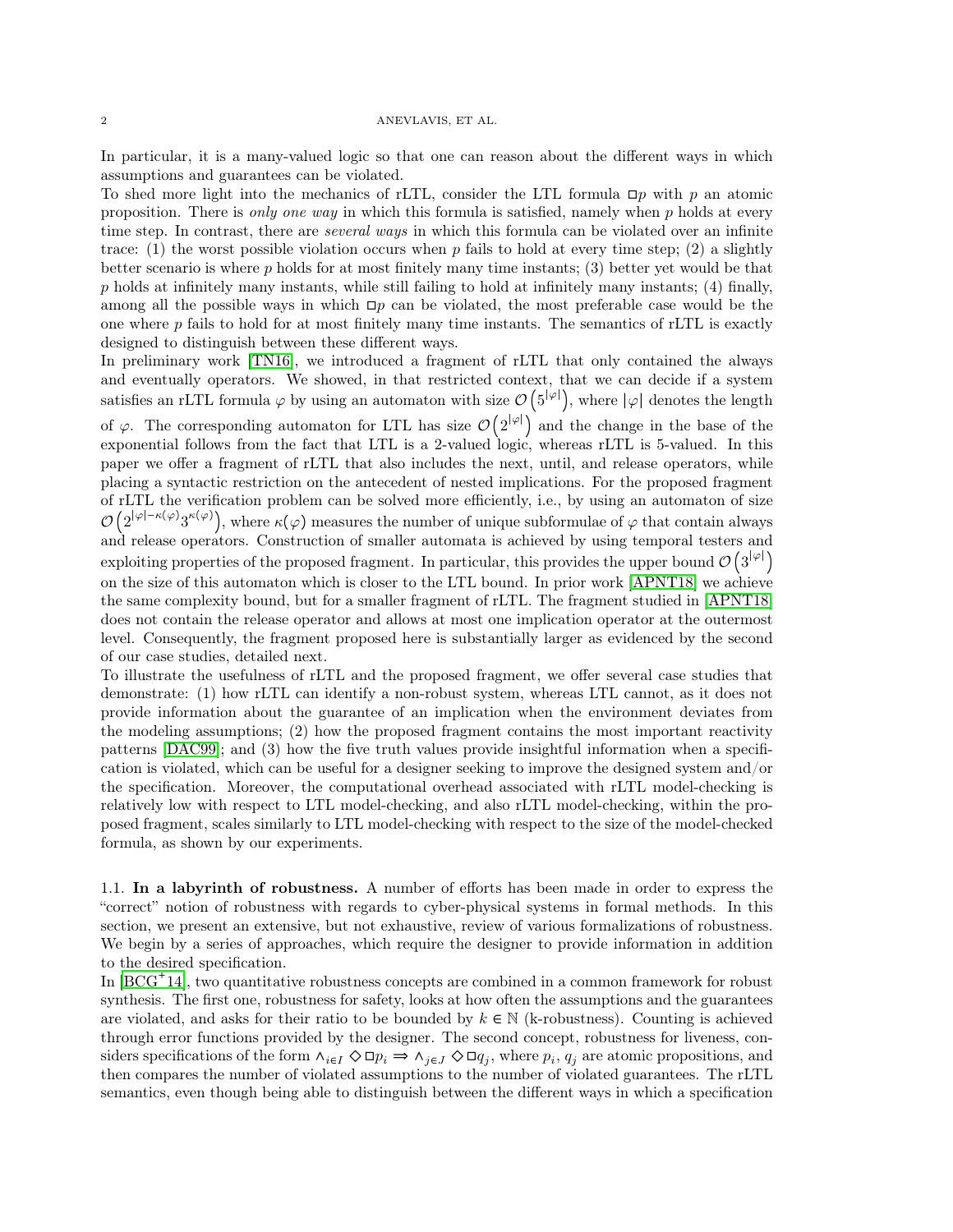can be violated, does not distinguish between the violation of one assumption from the violation of multiple assumptions. Hence, the second approach cannot be compared to the one proposed here. Furthermore, we make no distinctions between safety and liveness properties.

Moreover, in [\[BCES19\]](#page-30-2), a different framework for robust synthesis is proposed, that does not encompass the one above. Different notions of robustness are considered, e.g., a robust system satisfies a guarantee, even though a finite number, or even all, of the inputs are hidden/misread, or even though the assumption is violated finitely/infinitely often. Many of the considered notions are incorporated in rLTL, and in fact our definition of robustness allows systems to satisfy weaker guarantees, whenever the assumptions are also weakened, which is more general. Nonetheless, we cannot compare with the notions of robustness in [\[BCES19\]](#page-30-2) that count the number of violations, since the rLTL semantics distinguishes only between zero, finite, and infinite violations of a specification.

In the intriguing work of [\[RBNG16\]](#page-32-1), a link between both MTL/LTL, and Linear Time-Invariant (LTI) filtering is established. Specifically, it is shown that LTI filtering corresponds to MTL if addition and multiplication are interpreted as max and min, and if true and false are interpreted as one and zero. By using different filtering kernels, one expresses weaker or stronger interpretations of the same formula. However, this burdens the designer both with the choice of kernels and the use multiple semantics to reason about how weakening the assumptions leads to weakening the guarantees.

Contrary to all the approaches described so far, which require robustness metrics to be provided by the designer, when working with rLTL the designer only needs to provide the desired specification and no other information. Hence, we ease the designer's effort since it is not always clear which quantitative metric leads to the desired qualitative behavior.

Another interpretation of robustness is provided in [48] as the difference between the number of steps violating the guarantee and the number of steps violating the assumption of a reactive specification. A more robust reactive system produces smaller such differences, and robustness is evaluated quantitatively as a mean-payoff objective, averaged over all executions of the system. Alternatively, the discounted-sum can be used as a quantitative objective, which offers convergence properties over infinite runs. Moreover, this objective has been shown to pair well with qualitative LTL constraints, both in the reinforcement learning domain [\[WET15\]](#page-32-2) and to obtain sound and efficient automatabased algorithms for quantitative reasoning [\[BCV21\]](#page-30-3). Again, such approaches are not comparable to ours since rLTL distinguishes only between zero, finite, and infinite violations of a specification. In the domain of software systems, [\[ZGK20\]](#page-32-3) defines robustness as the largest set of deviating environmental behaviors under which the system still guarantees a desired property. Therefore, robustness is defined, with respect to a property, as the set of all deviations under which a system continues to satisfy that property. Although this work focuses on computing robustness, rather than characterizing it, it is possible that certain temporal deviations could be expressed in rLTL. Additional noteworthy works, although incomparable with the methods described here, are [\[CGL10\]](#page-31-1) and [\[MS09\]](#page-31-2), which consider continuity properties of software expressed by the requirement that a deviation in a program's input causes a proportional deviation in its output. Although natural, these notions of robustness only apply to the Turing model of computation and not to the reactive model of computation employed in this paper.

A plethora of works exists regarding robustness of specifications when reasoning over real-valued, continuous-time signals, with the most prominent being [\[FP09\]](#page-31-3), [\[DM10\]](#page-31-4). In these works, no discussion of the specific choices made when crafting the many-valued semantics is provided. Interestingly, though, the notion of "time robustness" in [\[DM10\]](#page-31-4) is close to the one of rLTL in the sense that it measures the time needed for the truth value of a formula to change. Nevertheless, in this line of work robustness is derived from the real-valued nature of the signals, whereas in rLTL, we reason over the more classical setting of discrete-time and Boolean valued signals, with robustness derived from the temporal evolution of these signals. Consequently, the works of [\[FP09\]](#page-31-3), [\[DM10\]](#page-31-4), and their extensions can be considered of orthogonal and complementary nature to ours.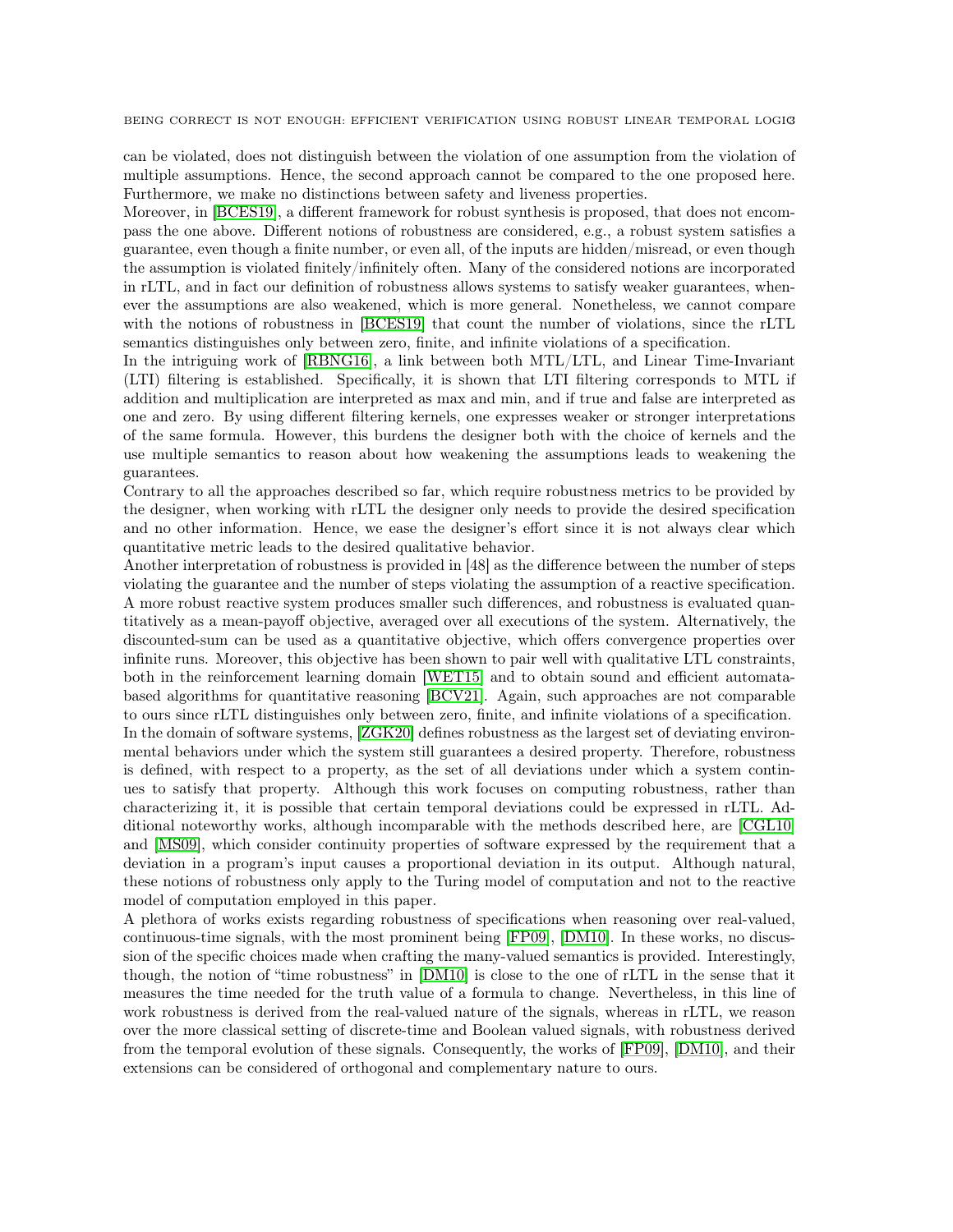Another relevant approach of multi-valued extensions of LTL is found in [\[ABK16\]](#page-30-4). This work introduces two quantitative extensions of LTL, one by propositional quality operators termed LTL[ $\mathcal{F}$ ], parameterized by a set F of functions over [0, 1], and one by discounting operators termed LTL<sup>disc</sup>[D], parameterized by a set  $D$  of discounting functions. Both logics employ a many-valued variant of LTL to reason about quality, and the satisfaction value of a specification is a number in  $[0, 1]$ , which describes the quality of the satisfaction. The use of a many-valued semantics in the context of quality is as natural as in the context of robustness. In fact, it was shown in [\[TN16\]](#page-32-0) that by dualizing the semantics of rLTL in a specific sense we obtain a logic that is adequate to reason about quality. Nevertheless, there are strong conceptual differences between the approach taken in this paper and the approach in [\[ABK16\]](#page-30-4). First, our notion of robustness or quality is intrinsic to the logic, while the approach in [\[ABK16\]](#page-30-4) requires the designer to provide their own interpretation in the form of the sets  $\mathcal F$  or  $\mathcal D$  of functions that parameterize the logic. Second, there are several choices to define the logical connectives on the interval [0, 1]. As an illustration for the latter, note that there are three commonly used conjunctions: Łukasiewicz's conjunction  $a \wedge b = \max\{0, a + b - 1\}$ , Gödel's conjunction  $a \wedge b = \min\{a, b\}$ , and the product of real numbers  $a \wedge b = a \cdot b$  also known as Goguen's conjunction. Moreover, each such choice leads to a different notion of implication via residuation. Whether Gödel's conjunction, used in [\[ABK16\]](#page-30-4), is the most adequate to formalize quality is a question not addressed in [\[ABK16\]](#page-30-4). In contrast, we carefully discuss and motivate all the choices made when defining the semantics of rLTL with robustness considerations.

The last body of work related to the contents of this paper is [\[KL07,](#page-31-5) [AK14\]](#page-30-5) on lattice automata and lattice LTL. The syntax of lattice LTL is similar to the syntax of LTL except that atomic propositions assume values on a finite lattice (which has to satisfy further restrictions such as being distributive). Although both lattice LTL as well as rLTL are many-valued logics, lattice LTL derives its many-valued character from the atomic propositions. In contrast, atomic propositions in rLTL are interpreted classically (i.e., they only assume two truth values). Therefore, the many-valued character of rLTL arises from the temporal evolution of the atomic propositions and not from the nature of the atomic propositions or their interpretation. In fact, if we only allow two truth values for the atomic propositions in lattice LTL, as is the case for rLTL, lattice LTL degenerates into LTL. Hence, these two logics capture orthogonal considerations, and results on lattice LTL and lattice automata do not shed light on how to address similar problems for rLTL.

1.2. Beyond rLTL verification. This paper studies the verification problem for rLTL. As we have already mentioned, the rLTL semantics allows for specifying robustness and is able to distinguish between the different ways in which a specification is violated in a qualitative manner, that is, between zero, finitely, and infinitely many violations. Nonetheless, rLTL does not distinguish between different numbers of assumptions being violated and, hence, cannot count over bounded time segments where a specification is defined as a conjunction of assumptions, each corresponding to a time step.

In addition to the verification problem, other problems for rLTL have been studied in the literature. The work in [\[TN16\]](#page-32-0) studies the synthesis problem for a restricted fragment that contains only the always and eventually operators, while [\[TN15\]](#page-32-4) extends the same results to full rLTL. Both works consider the environment to be antagonistic, which is not very realistic and leads to suboptimal controllers. This issue is addressed in [\[NNZ21\]](#page-31-6) by introducing adaptive strategies, which are not more complex than the classical ones, and take advantage of the environment making bad moves. Furthermore, the runtime monitoring problem, i.e., checking properties of infinite words based on a given finite prefix, is studied in [\[MNS](#page-31-7)<sup>+</sup> 20] in the context of rLTL. Finally, different shortcomings of LTL, other than the lack of robustness, such as the limited expressiveness and the lack of quantitative features, have been addressed by other extensions like Linear Dynamic Logic [\[Var11\]](#page-32-5) and Prompt-LTL [\[KPV09\]](#page-31-8) respectively. While the above logics and rLTL address each shortcoming separately, the work in [\[NWZ19\]](#page-31-9) shows how to combine any two of the aforementioned extensions and at the same time do not incur any additional complexity overhead from merging the logics.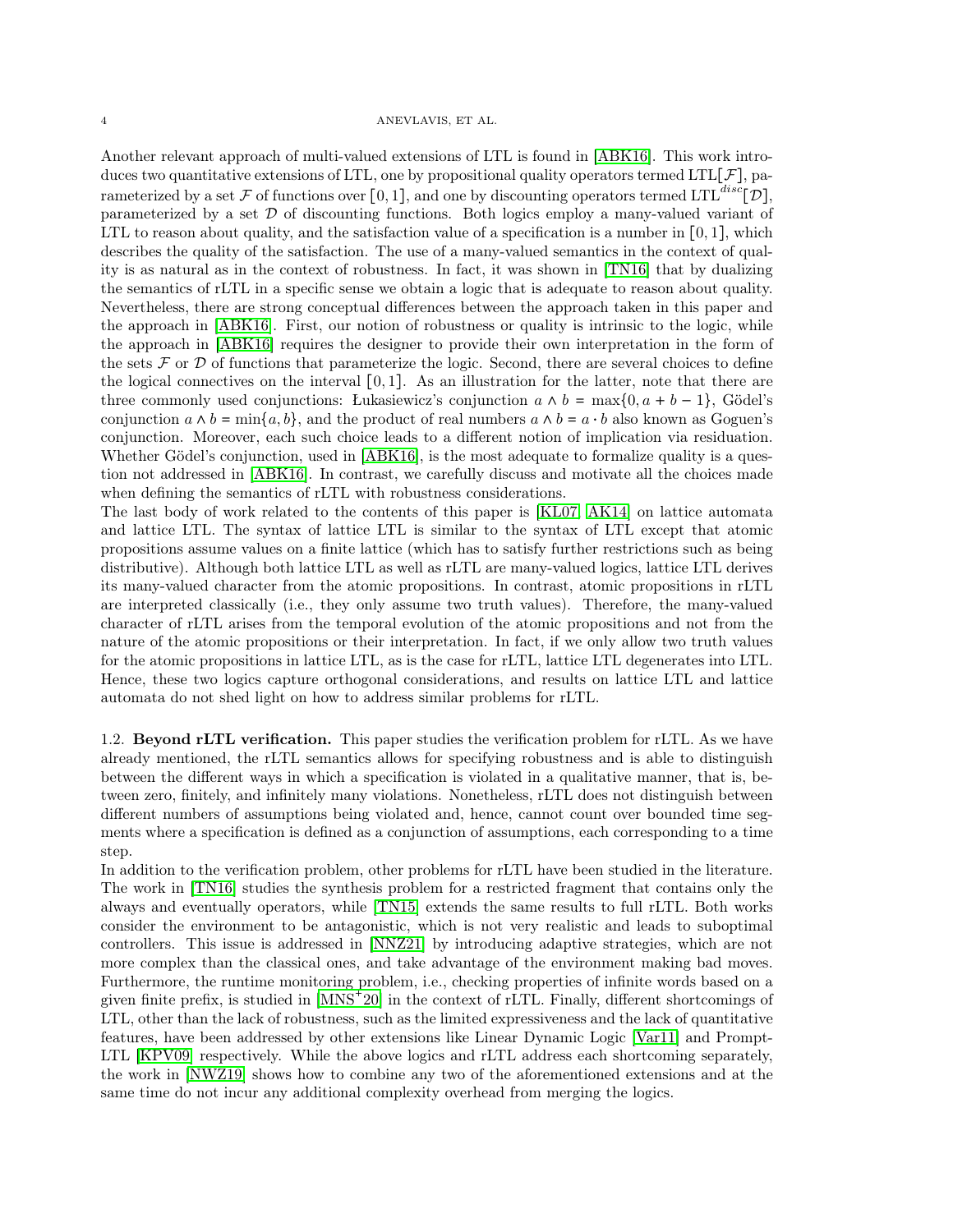1.3. Outline of the paper. The outline of the paper is as follows: in Section [2,](#page-4-0) the basic definitions of LTL and results on the LTL model-checking problem are reviewed. Following up in Section [3,](#page-6-0) the syntax of rLTL is presented, its semantics is thoroughly derived, and the necessity of the 5 truth values is justified. Subsequently, Section [4](#page-15-0) discusses the relationship between rLTL and LTL, and provides translations between the two. Section [5](#page-17-0) defines the rLTL model-checking problem and settles its decidability. After that, the fragment for efficient rLTL model-checking is identified in Section [6,](#page-18-0) and refined complexity bounds for the rLTL model-checking are derived. A comprehensive case study on rLTL model-checking is conducted in Section [7.](#page-25-0) Finally, concluding remarks are found in Section [8.](#page-30-6)

# 2. Preliminaries

<span id="page-4-0"></span>2.1. Notation. Let  $\mathbb{N} = \{0, 1, \ldots\}$  be the set of natural numbers and  $\mathbb{B} = \{0, 1\}$  the set of Boolean values with 0 interpreted as *false* and 1 interpreted as *true*. For a set A, let  $2^A$  be the *powerset* of A, i.e., the set of all subsets of A, let  $A^{\omega}$  be the set of all *infinite sequences* of elements of A, and let card(A) denote the cardinality of A. An alphabet  $\Sigma$  is a finite, nonempty set whose elements are called symbols. An infinite word  $\sigma$  is an infinite sequence  $\sigma = a_0 a_1 \cdots \in \Sigma^{\omega}$  of symbols with  $a_i \in \Sigma$ ,  $i \in \mathbb{N}$ . For an infinite word  $\sigma = \sigma_0 \sigma_1 \cdots \in \Sigma^{\omega}$  and  $i \in \mathbb{N}$ , let  $\sigma(i) = \sigma_i$  denote the *i*-th symbol of σ and  $\sigma_{i}$ , the (infinite) suffix of σ starting at position i, i.e.,  $\sigma_{i}$  =  $\sigma_{i}\sigma_{i+1}$ ...  $\in \Sigma^{\omega}$ . Notice that  $\sigma_{0..} = \sigma$ .

2.2. Review of Linear Temporal Logic (LTL) and LTL model-checking. In this section, we describe the syntax and semantics of *Linear Temporal Logic* (LTL) and recall the model-checking problem. This will form the backdrop against which rLTL will be introduced in the next section. The syntax of LTL is defined as follows.

**Definition 1** (LTL syntax). Let  $P$  be a nonempty, finite set of atomic propositions. The set of all LTL formulae on  $P$ , written LTL $(P)$ , is the smallest set satisfying:

- each  $p \in \mathcal{P}$  is an LTL formula; and
- if  $\varphi$  and  $\psi$  are LTL formulae, then so are  $\neg \varphi$ ,  $\varphi \wedge \psi$ ,  $\varphi \vee \psi$ ,  $\varphi \Rightarrow \psi$ ,  $\bigcirc \varphi$ ,  $\Diamond \varphi$ ,  $\Box \varphi$ ,  $\varphi \mathcal{U} \psi$ , and  $\varphi \mathcal{R} \psi$ .

The closure of  $\varphi$ , denoted by cl( $\varphi$ ), is the set of its distinct subformulae, defined as:

- cl(p) = {p}, if  $p \in \mathcal{P}$  (atomic propositions);
- cl(op( $\varphi$ )) = {op( $\varphi$ } ∪ cl( $\varphi$ ), if op  $\in \{\neg, \bigcirc, \Diamond, \Box\}$  (unary operators); and
- cl(op( $\varphi, \psi$ )) = {op( $\varphi, \psi$ } ∪ cl( $\varphi$ ) ∪ cl( $\psi$ ), if op  $\in \{\land, \lor, \Rightarrow, \mathcal{U}, \mathcal{R}\}$  (binary operators).

The length of a formula  $\varphi \in \text{LTL}(\mathcal{P})$ , defined as  $|\varphi| = \text{card}(\text{cl}(\varphi))$ , is the number of distinct subformulae it contains.

For notational convenience, we have added syntactic sugar in the above definition by including the operators  $\land$ ,  $\Rightarrow$ ,  $\Box$ ,  $\Diamond$ ,  $\mathcal{R}$  with their usual meaning as part of the syntax, although they can be defined using the  $\neg$ ,  $\nabla$ , and  $\mathcal{U}$  operators.

Usually, the semantics of LTL are defined in terms of a satisfiability relation between an LTL formula over the set of atomic propositions  $P$  and an infinite word over  $\Sigma = 2^P$ . Having in mind the rLTL version of these notions, we provide a mathematically equivalent definition of the semantics as a mapping W assigning an infinite word  $\sigma \in \Sigma^{\omega}$  and an LTL formula  $\varphi$  to the element  $W(\sigma, \varphi) \in \mathbb{B}$ .

**Definition 2** (LTL Semantics). The LTL semantics is a mapping  $W: \left(2^{\mathcal{P}}\right)^{\omega} \times \text{LTL}(\mathcal{P}) \rightarrow \{0,1\},\$ inductively defined as follows for  $p \in \mathcal{P}$  and  $\varphi, \psi \in \mathrm{LTL}(\mathcal{P})$ :

• For atomic propositions:  $W(\sigma, p) = \begin{cases} 0, & \text{if } p \notin \sigma(0), \\ 1, & \text{if } p \in \sigma(0) \end{cases}$ 1, if  $p \in \sigma(0)$ .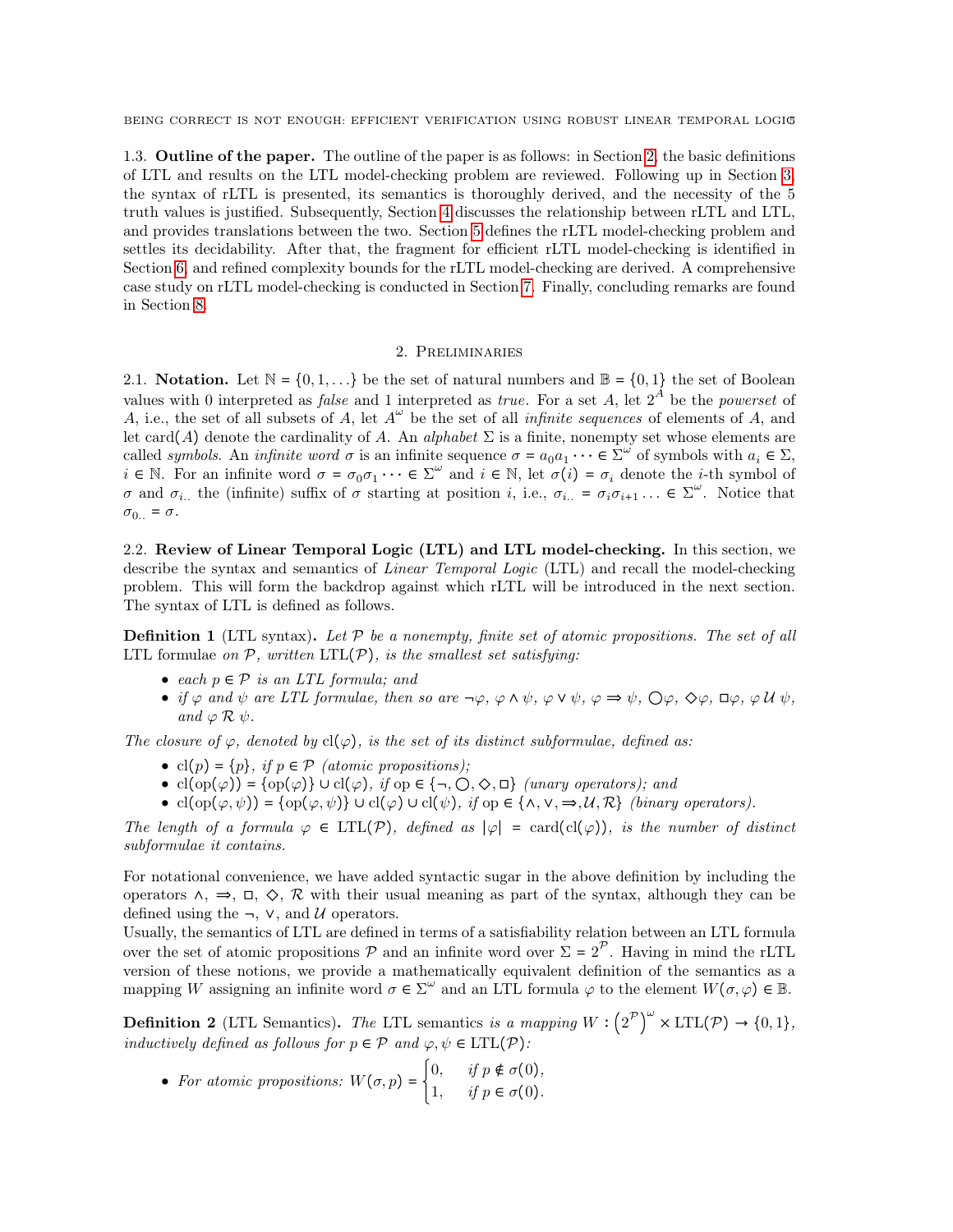• For logical connectives:

 $W(\sigma, \neg \varphi) = 1 - W(\sigma, \varphi),$   $W(\sigma, \varphi \wedge \psi) = \min \{W(\sigma, \varphi), W(\sigma, \psi)\},$  $W(\sigma, \varphi \vee \psi) = \max \{W(\sigma, \varphi), W(\sigma, \psi)\}, \qquad W(\sigma, \varphi \Rightarrow \psi) = \max \{W(\sigma, \neg \varphi), W(\sigma, \psi)\}.$ 

• For temporal operators:

$$
W(\sigma, \bigcirc \varphi) = W(\sigma_{1...}, \varphi), \qquad W(\sigma, \Diamond \varphi) = \sup_{i \ge 0} W(\sigma_{i...}, \varphi), \qquad W(\sigma, \Box \varphi) = \inf_{i \ge 0} W(\sigma_{i...}, \varphi),
$$
  

$$
W(\sigma, \varphi \cup \psi) = \sup_{j \ge 0} \min \left\{ W(\sigma_{j...}, \psi), \inf_{0 \le i < j} W(\sigma_{i...}, \varphi) \right\},
$$
  

$$
W(\sigma, \varphi \cap \negthickspace \negthickspace R \psi) = \inf_{j \ge 0} \max \left\{ W(\sigma_{j...}, \psi), \sup_{0 \le i < j} W(\sigma_{i...}, \varphi) \right\}.
$$

The evaluation of the mapping W on the LTL formula  $\varphi$  and the infinite word  $\sigma$ ,  $W(\sigma, \varphi)$ , is the valuation of  $\varphi$  over  $\sigma$ .

Having introduced the semantics of LTL, we now recall the problem of LTL model-checking [\[CGP99,](#page-31-10) [CHVB18,](#page-31-11) [KPR98,](#page-31-12) [LP85,](#page-31-13) [PZ08,](#page-32-6) [Sch02,](#page-32-7) [VW86\]](#page-32-8), which is essential in formal in verification. Given a model of a system, the question is to decide whether or not all possible executions of the model satisfy a specification. Traditionally, these models are described by Kripke structures [\[CHVB18,](#page-31-11) Section 2.2], and the specifications are described by LTL formulae.

**Definition 3** (Kripke structures). A Kripke structure over a set  $P$  of atomic propositions is a quadruple  $\mathcal{K} = (Q, Q_0, R, \ell)$ , where Q is a finite set of states,  $Q_0 \subseteq Q$  is a set of initial states,  $R \subseteq Q \times Q$  is a set of transitions, and  $\ell : Q \to 2^{\mathcal{P}}$  is the labeling function that associates each state with a set of atomic propositions.

A path in  $\mathcal K$  is an infinite sequence of states  $q_0q_1\cdots\in Q^\omega$  such that  $q_0\in Q_0$  and  $(q_i,q_{i+1})\in R$  for all  $i \in \mathbb{N}$ . Any path induces a corresponding computation  $\ell(q_0)\ell(q_1) \cdots \in \binom{2^{\mathcal{P}}}{2}^{\omega}$ .

In addition to Kripke structures, Büchi automata are another ingredient in the solution of the LTL model-checking problem. LTL formulae can be translated to Büchi Automata (BA) [\[BKL08,](#page-30-7) Section 4.3], [\[CHVB18,](#page-31-11) Section 4.2] and the set of words they recognize.

Definition 4 (Büchi Automaton). A (non-deterministic) Büchi Automaton (BA) is a quintuple  $A = (Q, \Sigma, Q_0, \Delta, F)$  consisting of a nonempty, finite set Q of states, a (finite) input alphabet  $\Sigma$ , a set of initial states  $Q_0 \subseteq Q$ , a (nondeterministic) transition relation  $\Delta \subseteq Q \times \Sigma \times Q$ , and a set  $F \subseteq Q$  defining the acceptance conditions.

The run of a BA on a word  $\sigma \in \Sigma^{\omega}$  (also called input) is an infinite sequence of states  $q_0q_1 \ldots \in Q^{\omega}$ satisfying  $q_0 \in Q_0$  and  $(q_i, \sigma(i), q_{i+1}) \in \Delta$  for all  $i \in \mathbb{N}$ . A run  $\rho$  is called accepting if at least one of its infinitely often occurring states is in F. The language of a BA  $\mathcal{A}$ , denoted by  $L(\mathcal{A})$ , is the set of all infinite words  $\sigma \in \Sigma^{\omega}$  for which an accepting run of A exists.

The translation of an LTL formula  $\varphi$  to a BA  $\mathcal{A}_{\varphi}$  is done in two steps: 1) the LTL formula  $\varphi$  is translated to a Generalized Büchi Automaton (GBA); and 2) the GBA is translated to a BA.

Definition 5 (Generalized Büchi Automaton). A (non-deterministic) Generalized Büchi Automaton (GBA) is a quintuple  $G = (Q, \Sigma, Q_0, \Delta, \mathcal{F})$  consisting of a nonempty, finite set Q of states, a (finite) input alphabet  $\Sigma$ , a set of initial states  $Q_0 \subseteq Q$ , a (nondeterministic) transition relation  $\Delta \subseteq$  $Q \times \Sigma \times Q$ , and a set  $\mathcal{F} \subseteq 2^Q$  denoting the acceptance conditions.

The run of a GBA is defined analogously to the run of a BA. The difference is that a run is accepting if its set of infinitely often occurring states contains at least one state from each accepting set in  $F$ . Note that there may be no accepting sets, in which case any infinite run trivially satisfies this property.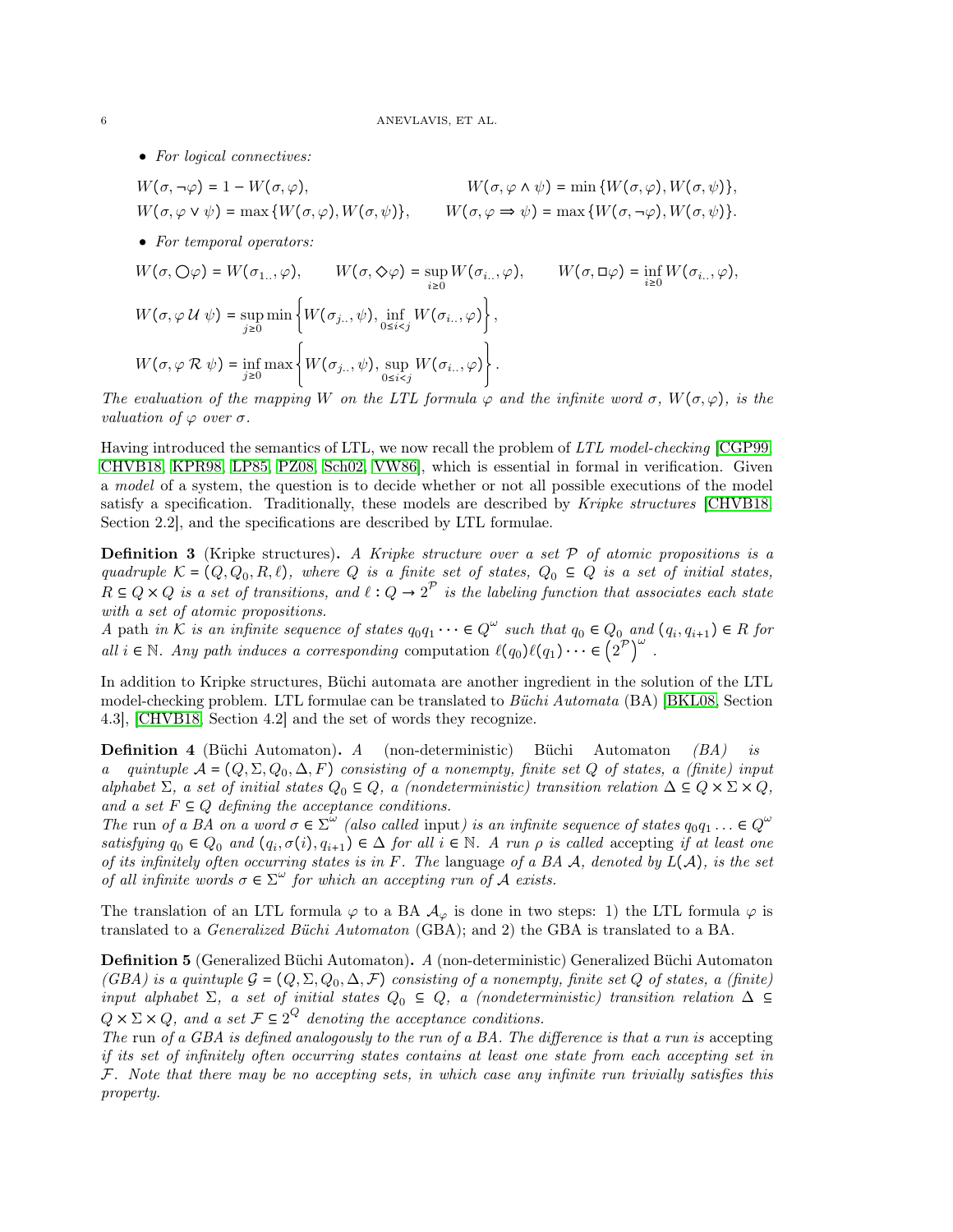Transforming a GBA G into an equivalent BA  $\mathcal A$  requires creating card $(\mathcal F)$  many copies of  $\mathcal G$ . The acceptance set of copy  $\mathcal{G}_i$  is connected to the states of copy  $\mathcal{G}_{\text{mod}(i+1,\text{card}(\mathcal{F}))}$ ,  $i = 1, \ldots, \text{card}(\mathcal{F})$ . Then, the accepting condition for  $A$  asks that any accepting state of the first copy is visited infinitely often. This implies that the accepting sets of each copy are visited infinitely often too. For more details see [\[BKL08,](#page-30-7) Section 4.3.4].

<span id="page-6-2"></span>**Proposition 2.1** (Section 5.2, [\[BKL08\]](#page-30-7)). Any LTL formula  $\varphi$  can be translated to a GBA  $\mathcal{G}_{\varphi}$  with at most  $2^{|\varphi|}$  states and at most  $|\varphi|$  accepting conditions. Moreover, the GBA  $\mathcal{G}_{\varphi}$  can be translated to a BA  $\mathcal{A}_{\varphi}$  with at most  $|\varphi| \cdot 2^{|\varphi|}$  states.

Therefore, the time complexity of translating an LTL formula  $\varphi$  to a GBA  $\mathcal{A}_{\varphi}$  is  $\mathcal{O}(2^{|\varphi|})$ , and that of translating an LTL formula  $\varphi$  to a BA  $\mathcal{A}_{\varphi}$  is  $\mathcal{O}(|\varphi|\cdot 2^{|\varphi|})$ .

<span id="page-6-1"></span>**Problem 1** (LTL model-checking). Given a set of atomic propositions  $P$ , a Kripke structure K and an LTL formula  $\varphi$ , do all the computations of K satisfy  $\varphi$ ?

The classical approach to solving Problem [1](#page-6-1) has running time depending linearly on the size of the Kripke structure and exponentially on the length of the LTL formula.

<span id="page-6-4"></span>Corollary 2.2 (LTL model-checking). The standard procedure for model-checking an LTL formula  $\varphi$  on a Kripke structure K is as follows [\[BKL08,](#page-30-7) Section 5.2], [\[CHVB18,](#page-31-11) Section 4]:

1) Construct a BA  $A_K$  such that  $A_K$  accepts a computation  $\pi \in (2^{\mathcal{P}})^{\omega}$  if and only if  $\pi$  is a computation of K. The size of  $A_K$  is linear in the size of K, i.e., in its number of states denoted by |K|.

2) Construct a BA  $A_{\neg\varphi}$  recognizing the words satisfying the negation of  $\varphi$ , i.e.,  $\neg\varphi$ . The size of  $\mathcal{A}_{\neg\varphi}$  is exponential in  $|\varphi|$ , specifically  $\mathcal{O}(|\varphi|\cdot 2^{|\varphi|})$  by Proposition [2.1.](#page-6-2)

3) Compose  $A_K$  with  $A_{\neg\varphi}$  to obtain  $A_{\mathcal{K},\neg\varphi}$ , which recognizes all the words of  $L(A_K)$  that do not satisfy  $\varphi$ , i.e.,  $L(\mathcal{A}_{\mathcal{K},\neg\varphi}) = L(\mathcal{A}_{\mathcal{K}}) \cap L(\mathcal{A}_{\neg\varphi})$ . The size of  $\mathcal{A}_{\mathcal{K},\neg\varphi}$  is  $\mathcal{O}(|\mathcal{K}|\cdot|\varphi|\cdot 2^{|\varphi|})$ .

4) Check the emptiness of  $L(\mathcal{A}_{\mathcal{K},\neg\varphi})$ : if  $\mathcal{A}_{\mathcal{K},\neg\varphi}$  only recognizes the empty language, then  $L(\mathcal{A}_{\mathcal{K}})$ satisfies  $\varphi$ .

The time complexity of Step 4 in terms of the size of  $K$  and the length of the LTL formula  $\varphi$  is:

<span id="page-6-3"></span>
$$
\mathcal{O}\Big(|\mathcal{K}| \cdot |\varphi| \cdot 2^{|\varphi|}\Big).
$$

The above represents the classical, and tight, upper bound for the time complexity of LTL modelchecking.

In this work, we are concerned with solutions to the model-checking problem that employ a translation of formulae to GBAs as we described in the previous paragraph. For this reason, when discussing the complexity of the model-checking problem induced by different temporal logics, we focus on the size of the corresponding GBA. For example, for an LTL formula  $\varphi$  the corresponding GBA has size  $\mathcal{O}(2^{|\varphi|})$ , and in Sections [5](#page-17-0) and [6](#page-18-0) we will derive similar upper bounds for rLTL and an rLTL fragment respectively.

### 3. The Syntax and Semantics of Robust Linear Temporal Logic

<span id="page-6-0"></span>The main goal of *robust Linear Temporal Logic* (rLTL) is to embed a notion of robustness into LTL. With this in mind, we crafted the syntax of rLTL so as to closely resemble that of LTL by using robust versions of LTL operators. In addition to defining the rLTL syntax, we also define the rLTL semantics in this section and justify the necessity of the many-valued semantics, i.e., the five rLTL truth values. We do so by first considering the rLTL<sub> $\mathbb{E}_{\alpha,\mathcal{D}}(\mathcal{P})$  fragment, i.e., the fragment of rLTL</sub> formulae that only allows the "robust always" ⊡ and "robust eventually" ⟐ temporal operators. This fragment was first introduced in [\[TN16\]](#page-32-0), and in this section we extend those results from the fragment rLTL<sub> $\mathbb{E}_{\mathbb{E},\diamondsuit}(\mathcal{P})$  to full rLTL.</sub>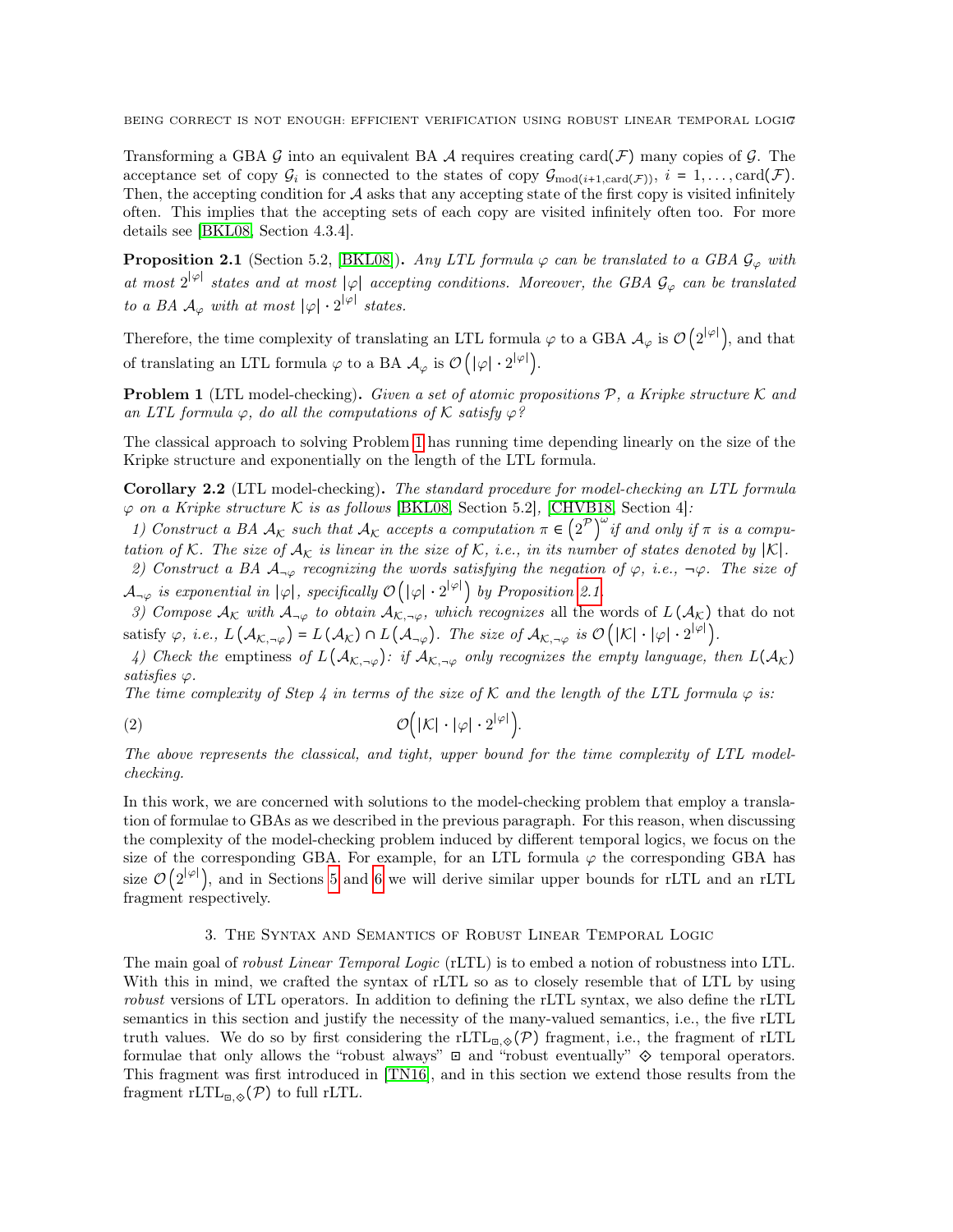### 8 ANEVLAVIS, ET AL.

3.1. rLTL Syntax. We begin by presenting the rLTL syntax.

<span id="page-7-0"></span>**Definition 6** (rLTL syntax). Let  $\mathcal P$  be a nonempty, finite set of atomic propositions. The set of all rLTL formulae on  $P$ , written rLTL $(P)$ , is the smallest set satisfying:

- each  $p \in \mathcal{P}$  is an rLTL formula; and
- if  $\varphi$  and  $\psi$  are rLTL formulae, then so are  $\neg \varphi$ ,  $\varphi \vee \psi$ ,  $\varphi \wedge \psi$ ,  $\varphi \Rightarrow \psi$ ,  $\Theta \varphi$ ,  $\Theta \varphi$ ,  $\Box \varphi$ ,  $\varphi \mathcal{U} \psi$ , and  $\varphi \mathrel{\mathcal{R}} \psi$ .

The length of a formula  $\varphi \in \text{rLTL}(\mathcal{P})$ , denoted by  $|\varphi|$ , is the number of distinct subformulae it contains.

Notice that in LTL, the conjunction and implication operators can be derived from negation and disjunction. This is no longer the case in rLTL since it has a many-valued semantics. On these grounds, we directly included conjunction and robust implication as part of the rLTL syntax in Definition [6.](#page-7-0) The same reason justifies the presence of the robust release operator  $\mathcal{R}$ , which, in the case of LTL, can be derived from the until and negation operators as  $\varphi \mathcal{R} \psi = \neg(\neg \varphi \mathcal{U} \psi)$ .

3.2. The rLTL<sub> $\mathbb{E}_{\mathbb{E}_{\mathbb{Q}}(\mathcal{P})}$  fragment. Consider, as a running example, the LTL formula  $\mathbb{E}_{p}$  with p an</sub> atomic proposition. There is only one way in which this formula can be satisfied, namely when  $p$ holds at every time step. In contrast, there are *several ways* in which this formula can be violated. Our goal is to find a semantics that distinguishes between these different ways. We aim for such distinction to be limited by what can be expressed in LTL so that we can easily leverage the wealth of existing results on LTL verification and synthesis.

By intuitively investigating the different ways in which  $\Box p$  is violated over an infinite trace, we are able to distinguish the following four cases: (1) the worst possible violation occurs when  $p$  fails to hold at every time step; (2) a slightly better scenario, which still violates  $\Box p$ , is where p holds for at most finitely many time instants; (3) better yet would be that  $p$  holds at infinitely many instants, while still failing to hold at infinitely many instants; (4) finally, among all the possible ways in which  $\Box p$  can be violated, the most preferable case would be the one where p fails to hold for at most finitely many time instants. Consequently, our robust semantics is designed to distinguish between satisfaction and these four possible different ways to violate  $\Box p$ . However, as convincing as this argument might be, a question persists: in which sense can we regard these five alternatives as canonical?

<span id="page-7-2"></span>3.2.1. Why 5 truth values? We answer this question by interpreting satisfaction of  $\Box p$  as a counting problem, and showing that there exists a partition of the infinite strings  $\mathbb{B}^{\omega} = \{0,1\}^{\omega}$ , which is induced by the  $LTL_{\Box, \Diamond}$  formulae. The semantics of the LTL  $\Box$  operator is given by:

(3) 
$$
W(\sigma, \Box \varphi) = \inf_{i \in \mathbb{N}} W(\sigma_{i..}, \varphi).
$$

We make the following observation: the truth value of the LTL formula  $\square \varphi$  on the infinite word  $\sigma \in \Sigma^{\omega}$  is invariant under permutations of  $W^{\omega}(\sigma, \varphi) = W(\sigma_{0...}, \varphi)W(\sigma_{1...}, \varphi) \cdots$ . To make this observation precise, let  $f : \mathbb{N} \to \mathbb{N}$  be a permutation of  $\mathbb{N}$ , i.e., a bijection. Then, we have:

(4) 
$$
\inf_{i \in \mathbb{N}} W(\sigma_{i..}, \varphi) = \inf_{i \in \mathbb{N}} W(\sigma_{f(i)..}, \varphi).
$$

The above property shows that the  $\Box$  operator counts the number of zeros in the infinite string  $W^{\omega}(\sigma,\varphi) \in \{0,1\}^{\omega}$ . When this number is 0,  $W(\sigma,\Box \varphi)$  is one (*true*), and otherwise zero (*false*). The position where zeros occur is not relevant, only their presence or their absence is. Towards characterizing how to count in  $LTL_{\square,\diamond}$ , we first note that by successively applying permutations that swap position i with position  $i + 1$  and leave all the remaining elements of N unaltered, we can transform any string  $\rho \in \{0,1\}^{\omega}$  into one of the following forms  $1^{\omega}$ ,  $0^k 1^{\omega}$ ,  $(01)^{\omega}$ ,  $1^k 0^{\omega}$ ,  $0^{\omega}$ , where  $k \in \mathbb{N}$ . Moreover, since  $LTL_{\Box, \Diamond}$  is stutter-free [\[PW97\]](#page-32-9), it follows that the previous cases degenerate into the following five:

<span id="page-7-1"></span>(5) 
$$
1^{\omega}
$$
,  $01^{\omega}$ ,  $(01)^{\omega}$ ,  $10^{\omega}$ , and  $0^{\omega}$ .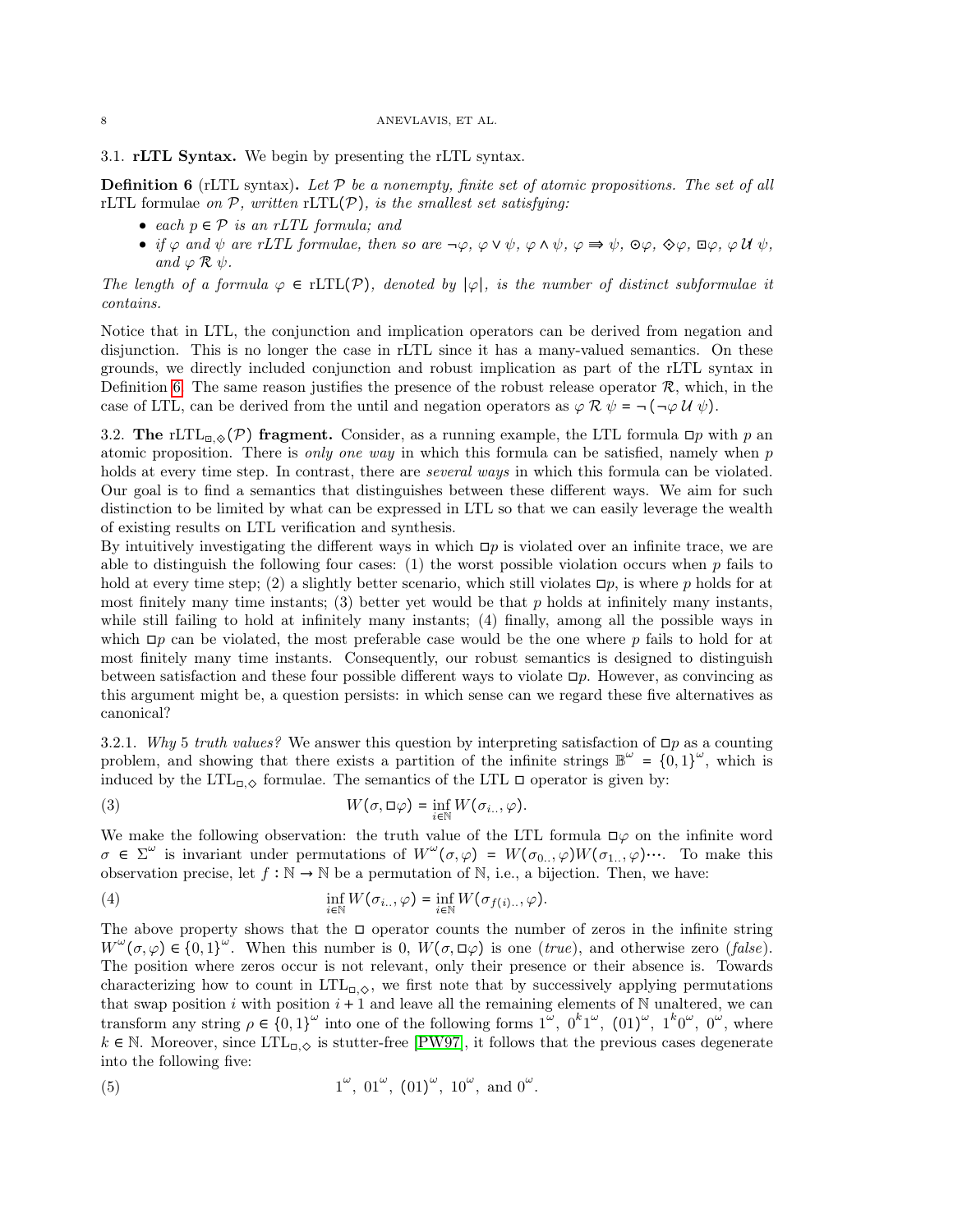We interpret these as the ability to count if the number of zeros and ones is zero, finite, or infinite. If we denote by  $(z, o)$  the number of zeros and ones, with  $z, o \in \{zer, fin, inf\}$ , then we have:

- $1^{\omega}$  corresponds to (zer, inf).
- $01^{\omega}$  corresponds to (fin, inf).
- $(01)^\omega$  corresponds to  $(inf, inf)$ .
- $10^{\omega}$  corresponds to (inf, fin).
- $\bullet$  0<sup> $\omega$ </sup> corresponds to (inf, zer).

We can thus conclude the need for 5 truth values to describe the 5 different ways of counting zeros and ones. Concretizing this discussion, in particular [\(5\)](#page-7-1), on the running example of the formula  $\Box p$ , we obtain the following canonical forms that can be distinguished:

<span id="page-8-2"></span>(6) 
$$
\{p\}^{\omega}
$$
,  $({\neg p}{p})^+ \{p\}^{\omega}$ ,  $({\neg p}{p})^{\omega}$ ,  $({\neg p}{p})^{\omega}$ ,  $({\neg p}{p})^+ \{p\}^{\omega}$ , and  ${\neg p}^{\omega}$ .

It is no surprise that these are exactly the five cases discussed in the beginning of this subsection. The considerations in this section suggest the need for a semantics that is 5-valued rather than 2-valued so that we can distinguish between the aforementioned five cases. Therefore, we need to replace Boolean algebras by a different type of algebraic structure that can accommodate a 5 valued semantics. Da Costa algebras, reviewed in the next section, are an example of such algebraic structures.

3.2.2. da Costa Algebras. According to our running example  $\Box p$ , the desired semantics should have one truth value corresponding to true and four truth values corresponding to different shades of *false*. It is instructive to think of truth values as the elements of  $\mathbb{B}^4$ , i.e., the four-fold Cartesian product of B, that arise as the possible values of the 4-tuple of LTL formulae:

<span id="page-8-1"></span>(7) 
$$
(\Box p, \Diamond \Box p, \Box \Diamond p, \Diamond p).
$$

To ease notation, we denote such values interchangeably by  $b = b_1b_2b_3b_4$  and  $b = (b_1, b_2, b_3, b_4)$ with  $b_i \in \mathbb{B}$  for  $i \in \{1, 2, 3, 4\}$ . The value 1111 then corresponds to *true* since  $\Box p$  is satisfied. The most preferred violation of  $\Box p$  (p fails to hold at only finitely many time instants) corresponds to 0111, followed by 0011 (p holds at infinitely many instants and also fails to hold at infinitely many instants), 0001 ( $p$  holds at most at finitely many instants), and 0000 ( $p$  fails to hold at every time instant). Such preferences can be encoded in the linear order:

<span id="page-8-0"></span>
$$
(8) \t\t\t 0000 < 0001 < 0011 < 0111 < 1111,
$$

that renders the set:

(9) 
$$
\mathbb{B}_5 = \{0000, 0001, 0011, 0111, 1111\},\
$$

a (bounded) distributive lattice with top element  $\top = 1111$  and bottom element  $\bot = 0000$ . Formally,  $\mathbb{B}_5$  is the subset of  $\mathbb{B}^4$  consisting of the 4-tuples  $(b_1, b_2, b_3, b_4) \in \mathbb{B}^4$  satisfying the monotonicity property:

(10) 
$$
i \leq_{\mathbb{N}} j \text{ implies } b_i \leq_{\mathbb{B}} b_j,
$$

where  $i, j \in \{1, \ldots, 4\}$ ,  $\leq_N$  is the natural order on the natural numbers and  $\leq_{\mathbb{B}}$  is the natural order on the Boolean algebra B. In  $\mathbb{B}_5$ , the meet  $\Box$  can be interpreted as minimum and the join  $\Box$  as maximum with respect to the order in  $(8)$ . We use  $\sqcap$  and  $\sqcup$  when discussing lattices in general and use min and max for the specific lattice  $\mathbb{B}_5$  or the Boolean algebra  $\mathbb{B}$ .

The first choice to be made in using the lattice ( $\mathbb{B}_5$ , min, max) to define the semantics of rLTL<sub> $\mathbb{E}_5$ ,  $\Diamond$ ( $\mathcal{P}$ )</sub> is the choice of an operation on  $\mathbb{B}_5$  modeling conjunction. It is well know that all the desirable properties of a many-valued conjunction are summarized by the notion of triangular-norm, see [\[H´98,](#page-31-14) NPM99. One can compare two triangular-norms  $s$  and  $t$  using the partial order defined by declaring  $s \leq t$  when  $s(a, b) \leq t(a, b)$  for all  $a, b \in \mathbb{B}_{5}$ . According to this order, the triangular-norm min is maximal among all triangular-norms (i.e., we have  $t(a, b) \le \min\{a, b\}$  for every  $a, b \in \mathbb{B}_5$  and every triangular-norm  $t$ ). This shows that if we choose any triangular-norm  $t$  different from min, there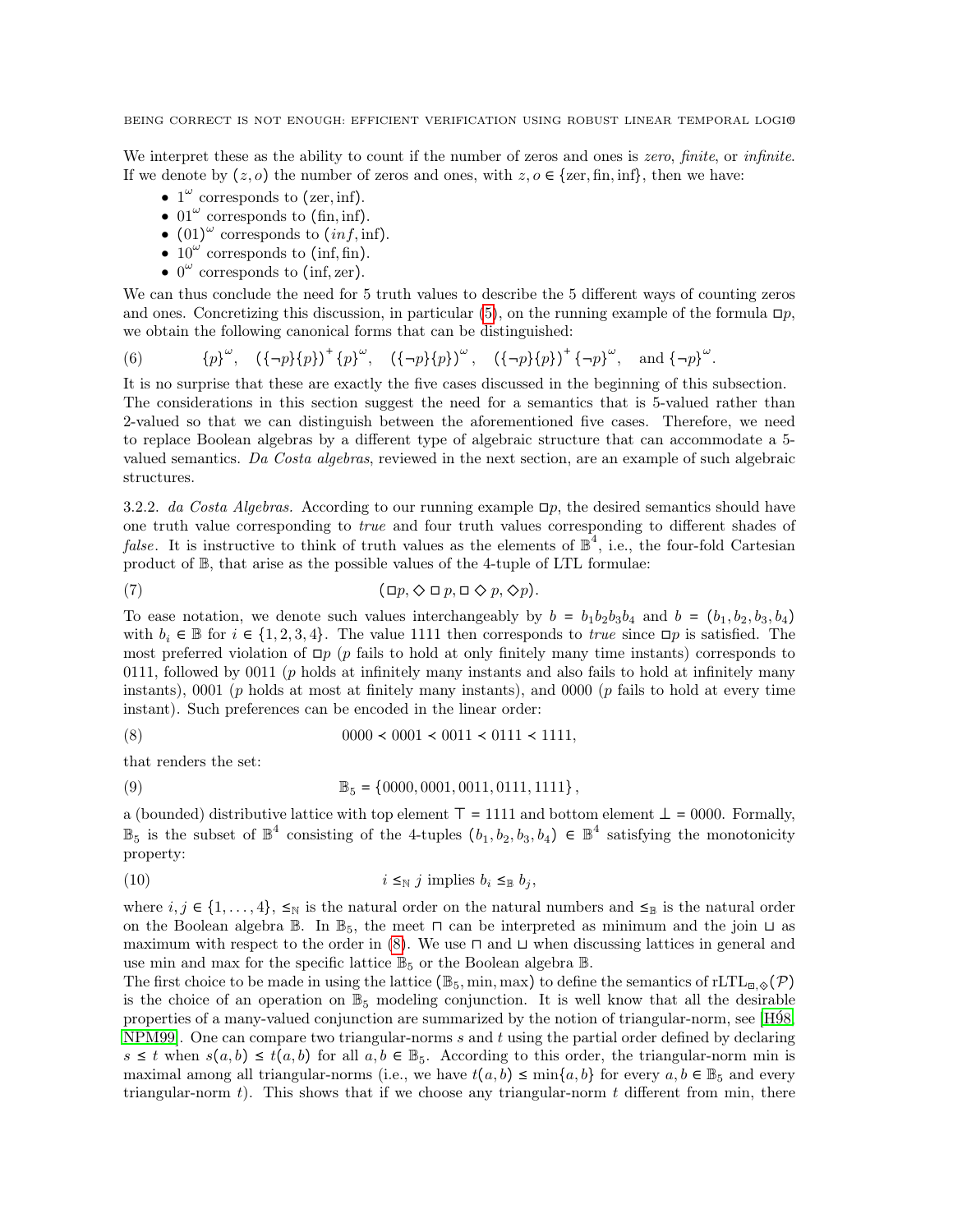exist elements  $a, b \in \mathbb{B}_5$  for which we have  $t(a, b) < \min\{a, b\}$ . Hence, any choice different from min would result in situations where the value of a conjunction is *smaller* than the value of the conjuncts, which is not reasonable when interpreting the value of the conjuncts as different shades of *false*. To illustrate this point, consider the formula  $\Box p \wedge \Box q$  and the word  $\sigma = \mathcal{O}\{p, q\}^{\omega}$ . As introduced above, the value of  $\Box p$  on  $\sigma$  corresponds to 0111 and the value of  $\Box q$  on  $\sigma$  corresponds to 0111 since on both cases we have the most preferred violation of the formulae. Therefore, the value of  $\Box p \land \Box q$  on  $\sigma$  should also be 0111 since the formula  $\Box p \land \Box q$  is only violated a finite number of times. It thus seems natural<sup>[1](#page-9-0)</sup> to model conjunction in  $\mathbb{B}_5$  by min and, for similar reasons, to model disjunction in  $\mathbb{B}_5$  by max.

As in intuitionistic logic, our implication is defined as the residue of  $\Box^2$  $\Box^2$ . In other words, we define the implication  $a \to b$  by requiring that  $c \le a \to b$  if and only if  $c \sqcap a \le b$  for every  $c \in \mathbb{B}_5$ . This leads to:

$$
a \to b = \begin{cases} 1111 & \text{if } a \le b; \text{ and} \\ b & \text{otherwise.} \end{cases}
$$

However, we now diverge from intuitionistic logic (and most many-valued logics) where negation of a is defined by  $a \to 0000$ . Such negation is not compatible with the interpretation that all the elements of  $\mathbb{B}_5$ , except for 1111, represent (different shades of) *false* and thus their negation should have the truth value 1111. To make this point clear, we present in Table [1](#page-9-2) the intuitionistic negation in  $\mathbb{B}_5$  and the desired negation compatible with the interpretation of the truth values in  $\mathbb{B}_5$ .

TABLE 1. Desired negation vs. intuitionistic negation in  $\mathbb{B}_5$ .

<span id="page-9-2"></span>

| Value |      | Desired negation Intuitionistic negation |
|-------|------|------------------------------------------|
| 1111  | 0000 | 0000                                     |
| 0111  | 1111 | 0000                                     |
| 0011  | 1111 | 0000                                     |
| 0001  | 1111 | 0000                                     |
| 0000  | 1111 | 1111                                     |

What is then the algebraic structure on  $\mathbb{B}_5$  that supports the desired negation, dual to the intuitionistic negation? This very same problem was investigated in [\[Pri09\]](#page-32-10), and the answer is da Costa algebras.

<span id="page-9-3"></span>**Definition 7** (da Costa algebra). A da Costa algebra is a sextuple  $(A, \Pi, \Pi, \leq, \rightarrow, \top)$  where:

- $(A, \Pi, \sqcup, \preceq)$  is a distributive lattice where  $\preceq$  is the ordering relation derived from  $\Pi$  and  $\sqcup$ ,
- → is the residual of  $\sqcap$  (i.e.,  $a \leq b \rightarrow c$  if and only if  $a \sqcap b \leq c$  for every  $a, b, c \in A$ ),
- $a \leq b \sqcup \overline{b}$  for every  $a, b \in A$ , and
- $\overline{a} \leq b$  whenever  $c \sqcup \overline{c} \leq a \sqcup b$  for every  $a, b, c \in A$ .

In a da Costa algebra, one can define the top element  $\top$  to be  $\top = a \sqcup \overline{a}$  for an arbitrary  $a \in A$ ; note that ⊤ is unique and independent of the choice of a. Hence, the third requirement in Definition [7](#page-9-3) amounts to the definition of top element, while the fourth requirement can be simplified to  $\bar{a} \leq b$ 

<span id="page-9-0"></span><sup>&</sup>lt;sup>1</sup>Note that there are situations where it is convenient to model conjunction differently. In the work of Bloem et al. [\[BCG](#page-30-8)<sup>+</sup>10], the specific way in which robustness is modeled requires distinguishing between the number of conjuncts that are satisfied in the assumption  $\lambda_{i\in I}\varphi_i$ . This cannot be accomplished if conjunction is modeled by min, and a different triangular-norm would have to be used for this purpose. Note that both Łukasiewicz's conjunction as well as Goguen's conjunction have the property that their value decreases as the number of conjuncts that are true decreases.

<span id="page-9-1"></span> $^{2}$ This is also done in context of residuated lattices that is more general than the Heyting algebras used in intuitionistic logic. Recall that a residuated lattice is a lattice  $(A, \Pi, \Pi)$ , satisfying the same additional conditions, and equipped with a commutative monoid  $(A, \otimes, 1)$  satisfying additional compatibility conditions. Since we chose the lattice meet  $\sqcap$  to represent conjunction, we have a residuated lattice where ⊗ =  $\sqcap$  and  $\mathbf{1}$  =  $\top$ .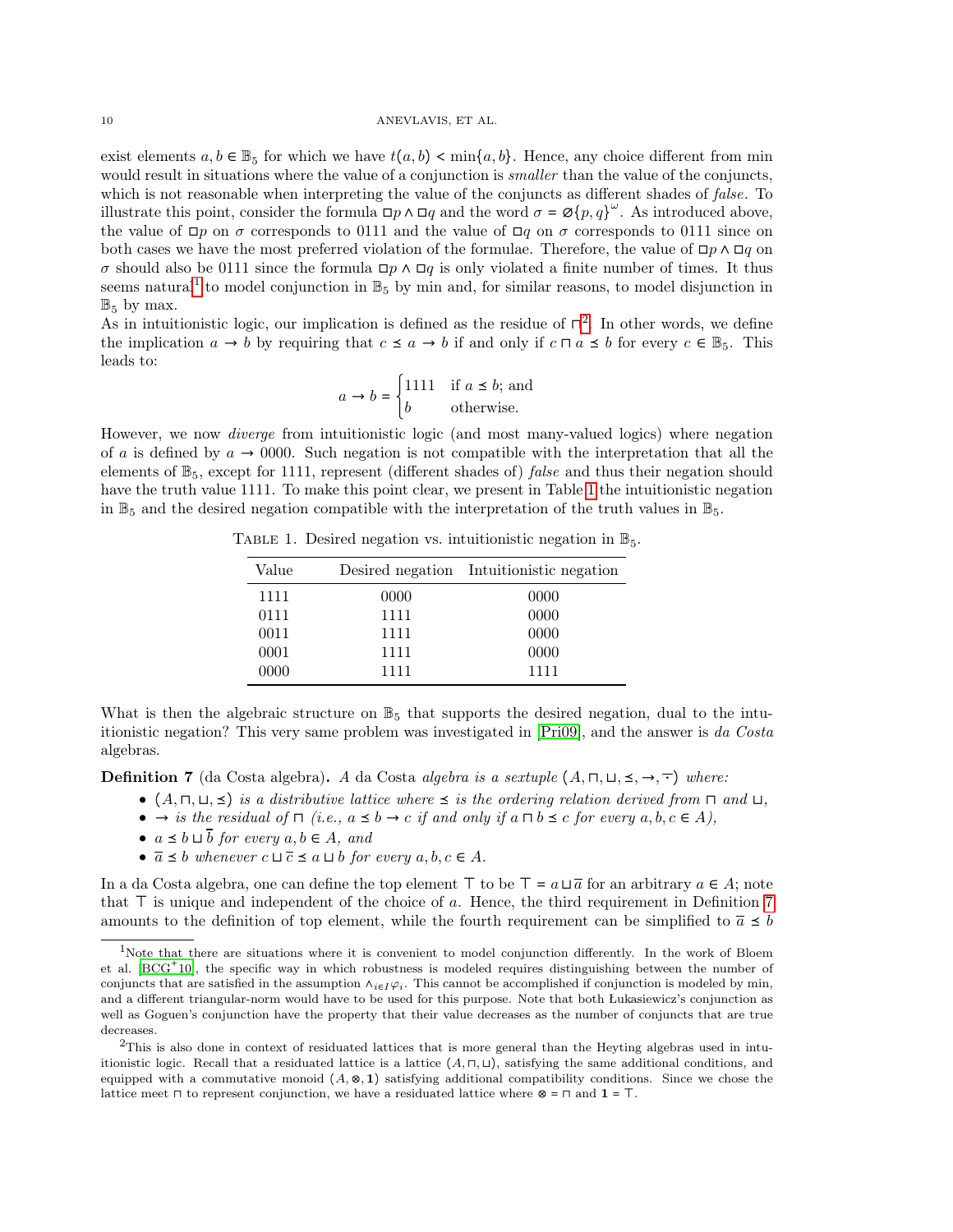whenever  $\top$  ≤  $a \sqcup b$ . We can easily verify that  $\mathbb{B}_5$  is a da Costa algebra if we use the desired negation defined in Table [1.](#page-9-2)

It should be mentioned that working with a 5-valued semantics has its price. The law of noncontradiction fails in  $\mathbb{B}_5$  (i.e.,  $a \sqcap \overline{a}$  may not equal  $\perp$  = 0000 as evidenced by taking  $a = 0111$ ). However, since  $a \sqcap \overline{a} \prec 1111$ , a weak form of non-contradiction still holds as  $a \sqcap \overline{a}$  is to be interpreted as a shade of *false* but not necessarily as the least preferred way of violating  $a \sqcap \overline{a}$ , which corresponds to ⊥. Contrary to intuitionistic logic, the law of excluded middle is valid (i.e.,  $a \sqcup \overline{a} = \top = 1111$ ). Finally,  $a = 0111$  shows that  $\overline{\overline{a}} \neq a$ , although it is still true that  $\overline{\overline{a}} \rightarrow a$ . Interestingly, we can think of the double negation:

$$
\overline{\overline{a}} = \begin{cases} 1111, & \text{if } a = 1111, \\ 0000, & \text{otherwise,} \end{cases}
$$

as quantization in the sense that true is mapped to true and all the shades of false are mapped to false. Hence, double negation quantizes the five different truth values into two truth values (true and false) in a manner that is compatible with our interpretation of truth values.

3.2.3. Semantics of rLTL<sub> $\mathbb{E}_{\mathbb{E},\Diamond}(\mathcal{P})$  on da Costa Algebras. The semantics of rLTL<sub> $\mathbb{E}_{\mathbb{E},\Diamond}(\mathcal{P})$  is given by</sub></sub> a mapping V, called valuation as in the case of LTL, that maps an infinite word  $\sigma \in \Sigma^{\omega}$  and an rLTL<sub> $\mathbb{E}_{\mathbb{E},\diamond}(\mathcal{P})$  formula  $\varphi$  to an element of  $\mathbb{B}_5$ . In defining V, we judiciously use the algebraic operations</sub> of the da Costa algebra  $\mathbb{B}_5$  to give meaning to the logical connectives in the syntax of rLTL<sub> $\mathbb{E}_7^{\mathbb{Q}}(\mathcal{P})$ .</sub> In the following, let  $\Sigma = 2^{\mathcal{P}}$ , where  $\mathcal P$  is a finite set of atomic propositions.

The semantics of rLTL is a mapping  $V: (2^{\mathcal{P}})^{\omega} \times \text{rLTL}(\mathcal{P}) \to \mathbb{B}_5$ . On atomic propositions  $p \in \mathcal{P}$ , V is defined by:

(11) 
$$
V(\sigma, p) = \begin{cases} 0000, & \text{if } p \notin \sigma(0); \text{ and} \\ 1111, & \text{if } p \in \sigma(0). \end{cases}
$$

Hence, atomic propositions are interpreted classically, i.e., only two truth values are used. Since we are using a 5-valued semantics, we provide a separate definition for all the four logical connectives:

$$
(12) \t\t V(\sigma, \neg \varphi) = \overline{V(\sigma, \varphi)},
$$

(13) 
$$
V(\sigma, \varphi \wedge \psi) = V(\sigma, \varphi) \sqcap V(\sigma, \psi),
$$

(14) 
$$
V(\sigma, \varphi \vee \psi) = V(\sigma, \varphi) \sqcup V(\sigma, \psi),
$$

<span id="page-10-3"></span>(15) 
$$
V(\sigma, \varphi \Rightarrow \psi) = V(\sigma, \varphi) \rightarrow V(\sigma, \psi).
$$

Note how the semantics mirrors the algebraic structure of da Costa algebras. This is no accident since valuations are typically algebra homomorphisms.

Unfortunately, da Costa algebras are not equipped<sup>[3](#page-10-0)</sup> with operations corresponding to  $\Box$  and  $\diamondsuit$ , the robust versions of  $\Box$  and  $\diamondsuit$ , respectively. Therefore, we resort to the counting interpretation in Section [3.2.1](#page-7-2) to motivate the semantics of  $\Xi$ . Formally, the semantics of  $\Xi$  is given by:

 $\overline{ }$ 

<span id="page-10-1"></span>
$$
(16) \qquad V(\sigma, \mathbf{u}\varphi)=\left(\inf_{i\geq 0}V_1(\sigma_{i..}, \varphi), \sup_{j\geq 0}\inf_{i\geq j}V_2(\sigma_{i..}, \varphi), \inf_{j\geq 0}\sup_{i\geq j}V_3(\sigma_{i..}, \varphi), \sup_{i\geq 0}V_4(\sigma_{i..}, \varphi)\right),
$$

where  $V_k(\sigma, \varphi) = \pi_k \circ V(\sigma, \varphi)$  for  $k \in \{1, 2, 3, 4\}$  and  $\pi_k : \mathbb{B}_5 \to \mathbb{B}$  are the projections on the k-th element of a truth value defined by:

(17) 
$$
\pi_k(a_1, a_2, a_3, a_4) = a_k.
$$

<span id="page-10-2"></span> $\lambda$ 

<span id="page-10-0"></span> $3$ One could consider developing a notion of da Costa algebras with operators in the spirit of Boolean algebras with operators [\[JT51\]](#page-31-16). We leave such investigation for future work.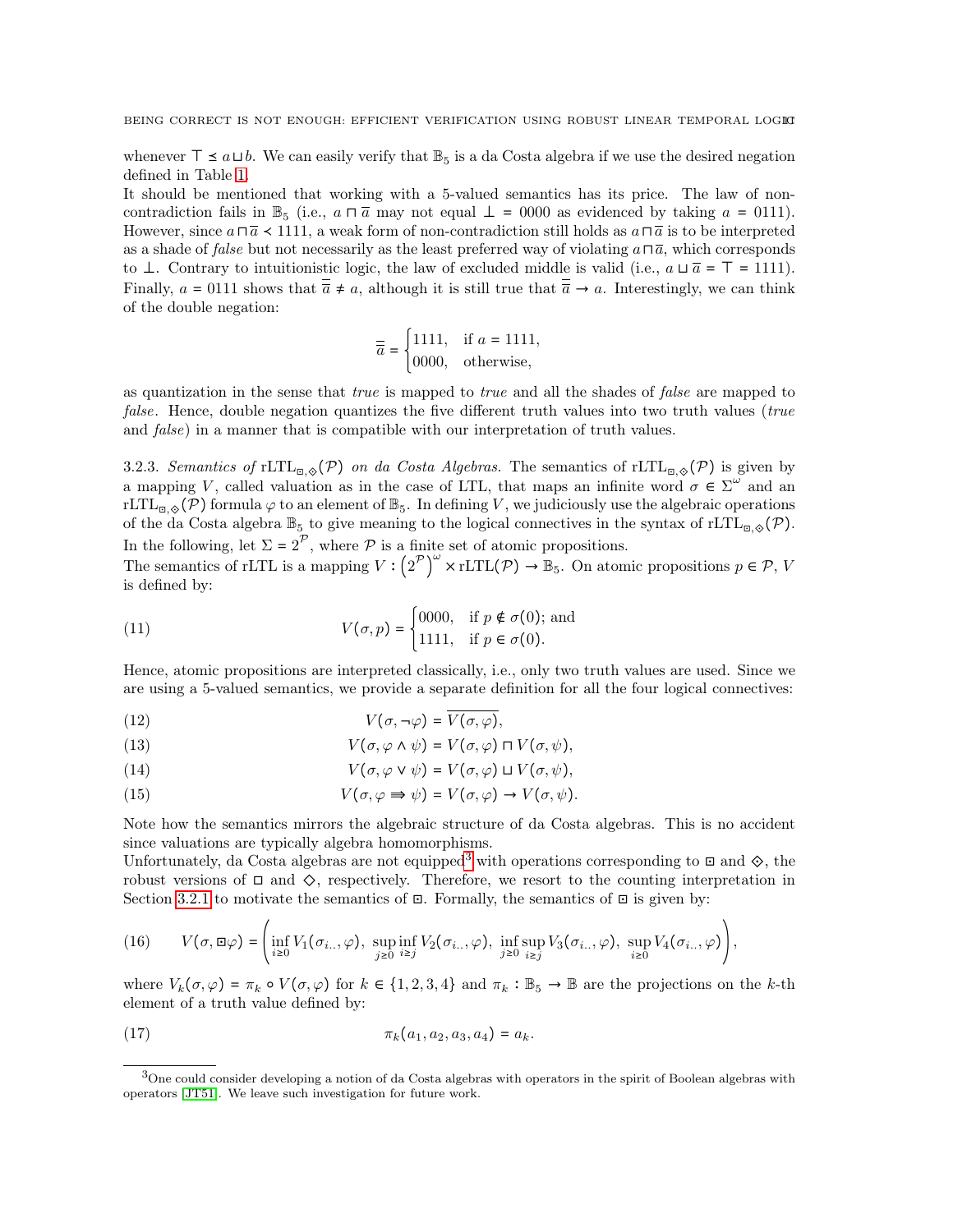### 12 ANEVLAVIS, ET AL.

To illustrate the semantics of  $\Xi$ , let us consider the simple case where  $\varphi$  is just an atomic proposition p. This means that one can express  $V(\sigma, \Xi p)$  in terms of the LTL valuation W by:

<span id="page-11-0"></span>(18) 
$$
V(\sigma, \mathbf{u}p) = (W(\sigma, \mathbf{u}p), W(\sigma, \diamondsuit \mathbf{u}p), W(\sigma, \mathbf{u} \diamondsuit p), W(\sigma, \diamondsuit p)).
$$

In other words,  $V_1(\sigma, \Xi p)$  corresponds to the LTL truth value of  $\Xi p$ ,  $V_2(\sigma, \Xi p)$  corresponds to the LTL truth value of  $\Diamond \Box p$ ,  $V_3(\sigma, \Box p)$  corresponds to the LTL truth value of  $\Box \Diamond p$ , and  $V_4(\sigma, \Box p)$ corresponds to the LTL truth value of  $\Diamond p$ . Equation [\(18\)](#page-11-0) connects the semantics of  $\Box$  to the counting problems described in Section [3.2.1](#page-7-2) and to the 4-tuple of LTL formulae in [\(7\)](#page-8-1).

The last operator is  $\diamondsuit$ , whose semantics is given by:

(19) 
$$
V(\sigma, \diamondsuit \varphi) = \left( \sup_{i \geq 0} V_1(\sigma_{i..}, \varphi), \sup_{i \geq 0} V_2(\sigma_{i..}, \varphi), \sup_{i \geq 0} V_3(\sigma_{i..}, \varphi), \sup_{i \geq 0} V_4(\sigma_{i..}, \varphi) \right).
$$

According to the counting problems used in Section [3.2.1](#page-7-2) to motivate the proposed semantics, there is only one way in which the LTL formula  $\Diamond p$ , for an atomic proposition p, can be violated. Hence,  $V(\sigma, \otimes p)$  is one of only two possible truth values: 1111 or 0000. We further note that  $\otimes$  is not dual to ⊡, as expected in a many-valued logic where the law of double negation fails.

Having defined the semantics of rLTL<sub> $\mathbb{E}_{\mathbb{E}}\diamondsuit(\mathcal{P})$ , let us now see if the formula  $\mathbb{E}p \Rightarrow \mathbb{E}q$ , where  $\mathbb{E}p$  is</sub> an environment assumption and  $\Xi q$  is a system guarantee with  $p, q \in \mathcal{P}$ , lives to the expectations set in the introduction and to the intuition provided in Section [3.2.1.](#page-7-2)

1) According to [\(18\)](#page-11-0), if  $\Box p$  holds, then  $\Box p$  evaluates to 1111 and the implication  $\Box p \Rightarrow \Box q$  is true, i.e., the value of  $\Box p \Rightarrow \Box q$  is 1111, if  $\Box q$  evaluates to 1111, that is, if  $\Box q$  holds. Therefore, the desired behavior of  $\Box p \Rightarrow \Box q$ , when the environment assumptions hold, is retained.

2) Consider now the case where  $\Box p$  fails but the weaker assumption  $\Diamond \Box p$  holds. In this case  $\Box p$ evaluates to 0111 and the implication  $\Box p \Rightarrow \Box q$  is *true* if  $\Box p$  evaluates to 0111 or higher. This means that  $\diamondsuit \square q$  needs to hold.

3) A similar argument shows that we can also conclude the following consequences whenever  $\Box p \Rightarrow$  $□q$  evaluates to 1111:  $□Q q$  follows whenever the environment satisfies  $□Q p$  and  $Q q$  follows whenever the environment satisfies  $\Diamond p$ . We thus conclude that the semantics of  $\Box p \Rightarrow \Box q$  captures the desired robustness property by which a weakening of the assumption ⊡p leads to a weakening of the guarantee  $\Box q$ .

3.3. Full rLTL(P). In this section, we present the semantics of full rLTL(P) by providing the semantics for three additional operators: the "robust release", denoted by  $\mathcal{R}$ , the "robust until", denoted by  $U$ , and the "next", denoted by  $\odot$ , operators.

3.3.1. Why 5 truth values? We revisit this question to better motivate the full rLTL semantics. According to the safety-progress classification of temporal properties, eloquently put forward in [\[CMP93,](#page-31-17) [MP87\]](#page-31-18),  $\Box p$  defines a safety property. It can be expressed as  $A(L)$  with L being the regular language  $\sum^* \{p\}$  and A the operator generating all the infinite words in  $(2^P)^\omega$  with the property that all its finite prefixes belong to L. In addition to A, we can find in [\[CMP93,](#page-31-17) [MP87\]](#page-31-18) the operators E, R, and P defining guarantee, response, and persistence properties, respectively. The language  $E(L)$ consists of all the infinite words that contain at least one prefix in  $L$ , the language  $R(L)$  consists of all the infinite words that contain infinitely many prefixes in  $L$ , and the language  $P(L)$  consists of all the infinite words such that all but finitely many prefixes belong to  $L$ . Using these operators we can reformulate the semantics of  $\Xi p$  from [\(16\)](#page-10-1) as:

<span id="page-11-1"></span>(20) 
$$
V(\sigma, \Xi p) = \begin{cases} 1111 & \text{if } \sigma \in A(L); \\ 0111 & \text{if } \sigma \in P(L) \setminus A(L); \\ 0011 & \text{if } \sigma \in R(L) \setminus (A(L) \cup P(L)); \\ 0001 & \text{if } \sigma \in E(L) \setminus (A(L) \cup P(L) \cup R(L)); \text{and} \\ 0000 & \text{if } \sigma \notin E(L). \end{cases}
$$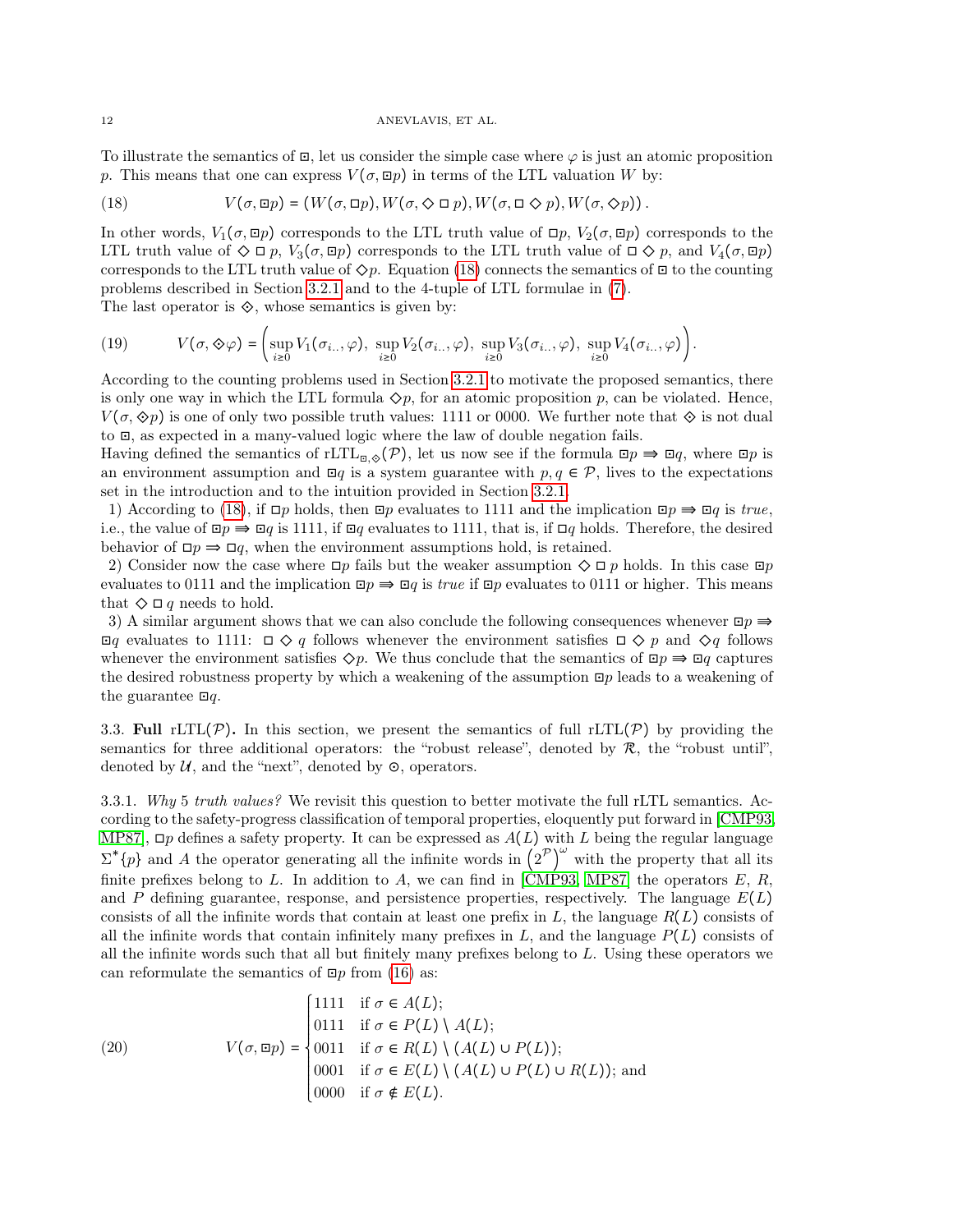We thus obtain a different justification for the five different truth values used in rLTL and why the five different cases in [\(6\)](#page-8-2) can be seen as canonical. Moreover, we can build on this perspective to define the semantics of the robust release and the robust until.

3.3.2. Semantics of full  $rLTL(\mathcal{P})$ . We are now ready to define the semantics for the "robust release"  $\mathcal{R}$ , and "robust until" U operators. Equality [\(20\)](#page-11-1) suggests how we can define the 5-valued semantics for the release operator. Recall that the LTL formula  $p \mathcal{R} q$ , for atomic propositions p and q, defines a safety property, and that its semantics is given by:

<span id="page-12-0"></span>(21) 
$$
W(\sigma, p \mathcal{R} q) = \inf_{j \geq 0} \max \left\{ V_1(\sigma_{j..}, q), \sup_{0 \leq i < j} V_1(\sigma_{i..}, p) \right\}.
$$

We can interpret max  $\{V_1(\sigma_{i..}, q), \sup_{0\leq i < j} V_1(\sigma_{i..}, p)\}$  above as the definition of the regular language  $L = \sum^* \{q\} + \sum^* \{p\} \sum^*$  and  $\inf_{j\geq 0}$  as the requirement that every prefix of a string satisfying  $p \overline{R} q$ belongs to  $L$ , i.e., as the definition of the operator  $A$ . Therefore, the 5-valued semantics can be obtained by successively enlarging the language  $A(L)$  through the replacement of the operator  $A$ , formalized by inf in Equation  $(21)$ , by the operators P formalized by sup inf, R formalized by inf sup, and  $E$  for formalized by sup. This observation leads to the semantics:

(22) 
$$
V(\sigma, \varphi \mathcal{R} \psi) = (V_1(\sigma, \varphi \mathcal{R} \psi), V_2(\sigma, \varphi \mathcal{R} \psi), V_3(\sigma, \varphi \mathcal{R} \psi), V_4(\sigma, \varphi \mathcal{R} \psi)),
$$

where:

$$
V_1(\sigma, \varphi \mathcal{R} \psi) = \inf_{j \ge 0} \max \left\{ V_1(\sigma_{j..}, \psi), \sup_{0 \le i < j} V_1(\sigma_{i..}, \varphi) \right\},
$$
  

$$
V_2(\sigma, \varphi \mathcal{R} \psi) = \sup_{k \ge 0} \inf_{j \ge k} \max \left\{ V_2(\sigma_{j..}, \psi), \sup_{0 \le i < j} V_2(\sigma_{i..}, \varphi) \right\},
$$
  

$$
V_3(\sigma, \varphi \mathcal{R} \psi) = \inf_{k \ge 0} \sup_{j \ge k} \max \left\{ V_3(\sigma_{j..}, \psi), \sup_{0 \le i < j} V_3(\sigma_{i..}, \varphi) \right\},
$$
  

$$
V_4(\sigma, \varphi \mathcal{R} \psi) = \sup_{j \ge 0} \max \left\{ V_4(\sigma_{j..}, \psi), \sup_{0 \le i < j} V_4(\sigma_{i..}, \varphi) \right\}.
$$

Similarly to LTL,  $\Box \psi = false \mathcal{R} \psi$  holds, thereby showing that the semantics for the  $\mathcal{R}$  operator is compatible with the semantics of the ⊡ operator. We glean further intuition behind the definition of R by considering the special case where  $\varphi$  is given by p and  $\psi$  is given by q, for two atomic propositions  $p, q \in \mathcal{P}$ . Expressing  $V(\sigma, p \mathcal{R} q)$  in terms of an LTL valuation W, we obtain:

$$
V(\sigma, p \mathcal{R} q) = (W(\sigma, p \mathcal{R} q), W(\sigma, \Diamond \Box q \vee \Diamond p), W(\sigma, \Box \Diamond q \vee \Diamond p), W(\sigma, \Diamond q \vee \Diamond p)).
$$

As long as p occurs, the value of p  $\mathcal{R}$  q is at least 0111. It could be argued that the semantics of  $p \mathcal{R} q$  should also count the number of occurrences of q preceding the first occurrence of p. As we detail in Section [3.5,](#page-13-0) this can be expressed in rLTL by making use of the proposed semantics.

In LTL, the U operator is dual to the R operator, but such relationship does not extend to rLTL in virtue of how negation was defined. Hence, the semantics of the  $U$  operator has to be introduced separately. Analogously to above, we interpret the LTL semantics of  $p \mathcal{U} q$ , given by:

(23) 
$$
W(\sigma, p \mathcal{U} q) = \sup_{j \geq 0} \min \left\{ V_1(\sigma_{j..}, q), \inf_{0 \leq i < j} V_1(\sigma_{i..}, p) \right\},
$$

as defining the language  $E(\{p\}^*\{q\})$ . In the hierarchy of the operators E, R, P, and A, defined by the inclusions  $A(L) \subset P(L) \subset R(L) \subset E(L)$  for any regular language L, the language  $E(\{p\}^*\{q\})$ cannot be enlarged as it sits at the top of the hierarchy. Therefore, the semantics of the  $U\ell$  operator is given by:

(24) 
$$
V(\sigma, \varphi \mathcal{U} \psi) = (V_1(\sigma, \varphi \mathcal{U} \psi), V_2(\sigma, \varphi \mathcal{U} \psi), V_3(\sigma, \varphi \mathcal{U} \psi), V_4(\sigma, \varphi \mathcal{U} \psi)),
$$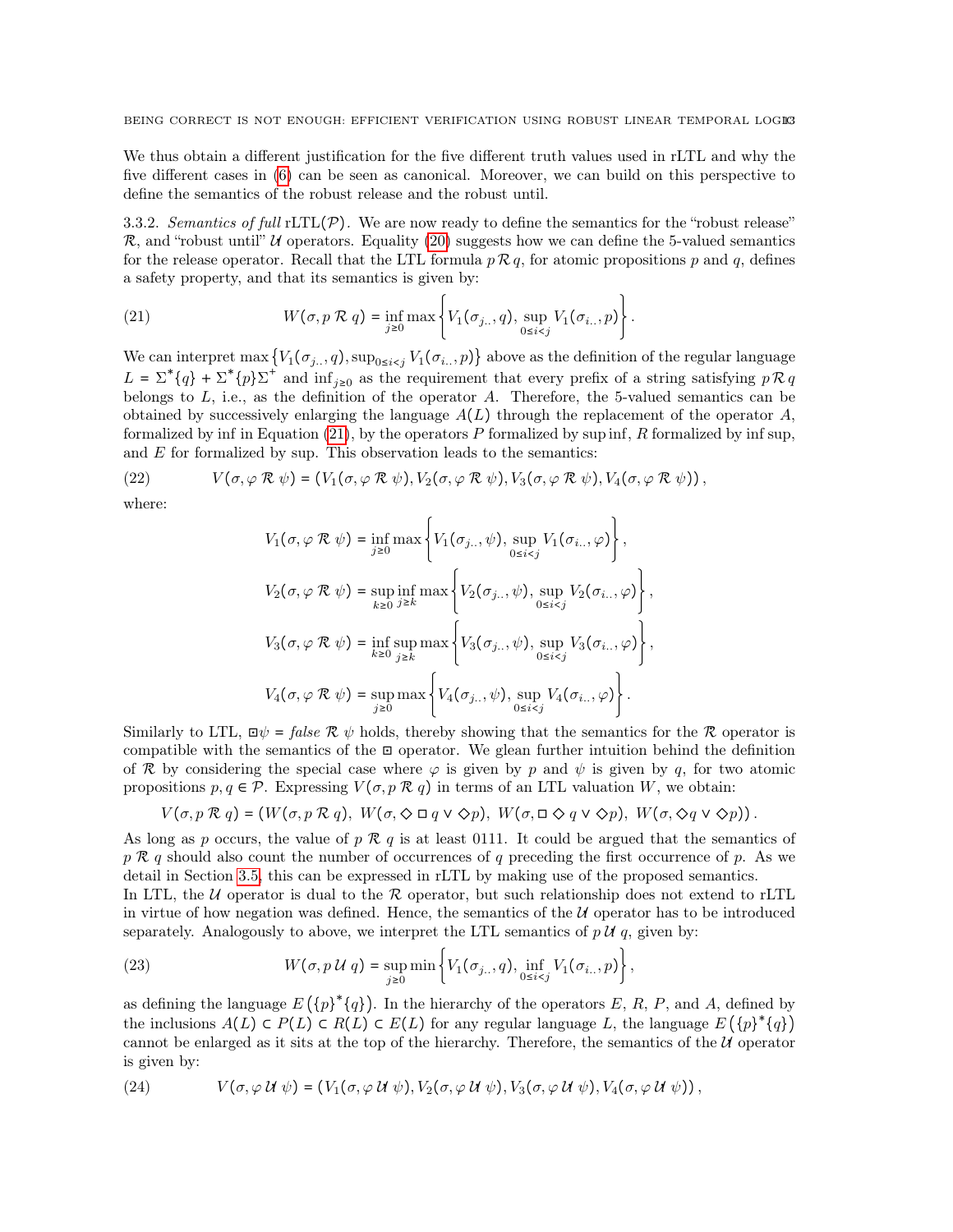where:

$$
V_k(\sigma, \varphi \mathcal{U} \psi) = \sup_{j \geq 0} \min \left\{ V_k(\sigma_{j..}, \psi), \inf_{0 \leq i < j} V_k(\sigma_{i..}, \varphi) \right\}, \text{ for each } k \in \{1, 2, 3, 4\}.
$$

We obtain, by definition, that the semantics of the  $U$  operator is compatible with the semantics of the  $\Diamond$  operator in the sense that  $\Diamond \psi = true \mathcal{U} \psi$ .

Finally, we define the robust semantics of next as a direct generalization of the LTL semantics from  $\mathbb{B}$  to  $\mathbb{B}_5$ :

(25) 
$$
V(\sigma, \Theta \varphi) = V(\sigma_{1..}, \varphi).
$$

3.4. Review of rLTL semantics. To recap the previous discussion, we compactly present the formal rLTL semantics below.

**Definition 8** (rLTL Semantics). The rLTL semantics is a mapping  $V: (2^{\mathcal{P}})^{\omega} \times \text{rLTL}(\mathcal{P}) \to \mathbb{B}_4$ , inductively defined as follows for  $p \in \mathcal{P}$  and  $\varphi, \psi \in \mathrm{rLTL}(\mathcal{P})$ :

- For atomic propositions:  $V(\sigma, p) =\begin{cases} 0000, & \text{if } p \notin \sigma(0), \\ 1111, & \text{if } p \in \sigma(0), \end{cases}$ 1111, if  $p \in \sigma(0)$ . • For logical connectives:  $V(\sigma, \neg \varphi) = \overline{V(\sigma, \varphi)},$   $V(\sigma, \varphi \wedge \psi) = V(\sigma, \varphi) \sqcap V(\sigma, \psi),$  $V(\sigma, \varphi \vee \psi) = V(\sigma, \varphi) \sqcup V(\sigma, \psi), \quad V(\sigma, \varphi \Rightarrow \psi) = V(\sigma, \varphi) \rightarrow V(\sigma, \psi).$
- For temporal operators:

$$
V(\sigma, \Theta \varphi) = V(\sigma_{1...}, \varphi),
$$
  
\n
$$
V(\sigma, \Theta \varphi) = \left(\sup_{i \ge 0} V_1(\sigma_{i...}, \varphi), \sup_{i \ge 0} V_2(\sigma_{i...}, \varphi), \sup_{i \ge 0} V_3(\sigma_{i...}, \varphi), \sup_{i \ge 0} V_4(\sigma_{i...}, \varphi)\right),
$$
  
\n
$$
V(\sigma, \Xi \varphi) = \left(\inf_{i \ge 0} V_1(\sigma_{i...}, \varphi), \sup_{j \ge 0} \inf_{i \ge j} V_2(\sigma_{i...}, \varphi), \inf_{j \ge 0} \sup_{i \ge j} V_3(\sigma_{i...}, \varphi), \sup_{i \ge 0} V_4(\sigma_{i...}, \varphi)\right),
$$
  
\n
$$
V(\sigma, \varphi \cup \psi) = (V_1(\sigma, \varphi \cup \psi), V_2(\sigma, \varphi \cup \psi), V_3(\sigma, \varphi \cup \psi), V_4(\sigma, \varphi \cup \psi)),
$$

where:  $V_k(\sigma, \varphi \mathcal{U} \psi) = \sup_{j \geq 0} \min \left\{ V_k(\sigma_{j..}, \psi), \inf_{0 \leq i < j} V_k(\sigma_{i..}, \varphi) \right\},$  for each  $k \in \{1, 2, 3, 4\}.$  $V(\sigma, \varphi \mathcal{R} \psi) = (V_1(\sigma, \varphi \mathcal{R} \psi), V_2(\sigma, \varphi \mathcal{R} \psi), V_3(\sigma, \varphi \mathcal{R} \psi), V_4(\sigma, \varphi \mathcal{R} \psi))$ 

$$
where:
$$

$$
V_1(\sigma, \varphi \mathcal{R} \psi) = \inf_{j \ge 0} \max \left\{ V_1(\sigma_{j..}, \psi), \sup_{0 \le i < j} V_1(\sigma_{i..}, \varphi) \right\},
$$
  

$$
V_2(\sigma, \varphi \mathcal{R} \psi) = \sup_{k \ge 0} \inf_{j \ge k} \max \left\{ V_2(\sigma_{j..}, \psi), \sup_{0 \le i < j} V_2(\sigma_{i..}, \varphi) \right\},
$$
  

$$
V_3(\sigma, \varphi \mathcal{R} \psi) = \inf_{k \ge 0} \sup_{j \ge k} \max \left\{ V_3(\sigma_{j..}, \psi), \sup_{0 \le i < j} V_3(\sigma_{i..}, \varphi) \right\},
$$
  

$$
V_4(\sigma, \varphi \mathcal{R} \psi) = \sup_{j \ge 0} \max \left\{ V_4(\sigma_{j..}, \psi), \sup_{0 \le i < j} V_4(\sigma_{i..}, \varphi) \right\}.
$$

<span id="page-13-0"></span>3.5. Examples. In this section, we showcase the applicability of the proposed semantics with a number of examples.

3.5.1. The usefulness of implications that are **not true**. We argued in the previous section that rLTL captures the intended robustness properties for the specification  $\Box p \Rightarrow \Box q$  whenever this formula evaluates to 1111. But does the formula  $\Box p \Rightarrow \Box q$  still provide useful information when its value is lower than 1111? It follows from the semantics of implication that  $V(\sigma, \Box p \Rightarrow \Box q) = b$ , for  $b \prec 1111$ , occurs when  $V(\sigma, \boxdot q) = b$ , i.e., whenever a value of b can be guaranteed despite b being smaller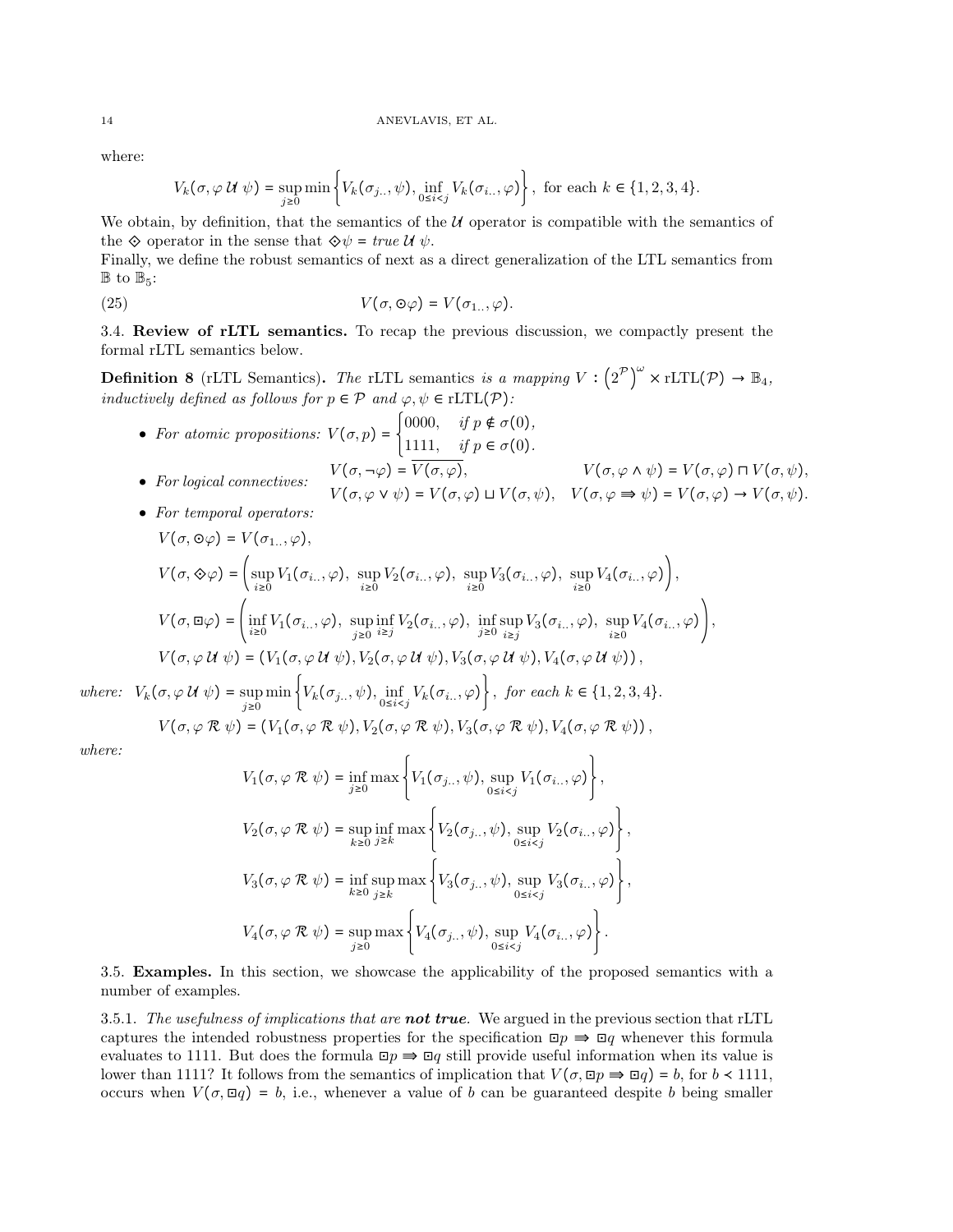than  $V(\sigma, \Xi p)$ . The value  $V(\sigma, \Xi p \Rightarrow \Xi q)$  thus describes which weakened guarantee follows from the environment assumption whenever the intended system guarantee does not. This can be seen as another measure of robustness: despite  $\Xi q$  not following from  $\Xi p$ , the behavior of the system is not arbitrary, a value of b is still guaranteed. The usefulness that the different shades of false provide is further discussed in Section [7](#page-25-0) in the context of a concrete case study.

3.5.2.  $GR(1)$  in rLTL. The GR(1) fragment of LTL is becoming increasingly popular for striking an interesting balance between its expressiveness and the complexity of the corresponding synthesis problem  $[BD^+12]$ . A  $GR(1)$  formula is an  $LTL(\Box, \diamondsuit)$  formula of the form:

(26) 
$$
\bigwedge_{i\in I} \Box \diamondsuit p_i \Rightarrow \bigwedge_{j\in J} \Box \diamondsuit q_j,
$$

where  $p_i$  and  $q_j$  are atomic propositions and I, J are finite sets. We obtain the rLTL version of [\(26\)](#page-14-0) simply by dotting the boxes and the diamonds:

(27) 
$$
\bigwedge_{i \in I} \Box \otimes p_i \Rightarrow \bigwedge_{j \in J} \Box \otimes q_j.
$$

Any valuation V for  $\Box \otimes p_i$  can be expressed in terms of a valuation W for LTL as:

<span id="page-14-1"></span><span id="page-14-0"></span>
$$
V(\sigma, \mathbf{u} \diamondsuit p_i) = (W(\sigma, \mathbf{u} \diamondsuit p_i), W(\sigma, \mathbf{u} \diamondsuit p_i), W(\sigma, \mathbf{u} \diamondsuit p_i), W(\sigma, \diamondsuit p_i)).
$$

Therefore,  $V(\sigma, \Xi \otimes p_i)$  can only assume three different values: 1111 when  $\Xi \otimes p_i$  holds, 0001 when  $\Box \diamond p_i$  fails to hold but  $\diamond p_i$  does hold, and 0000 when  $\diamond p_i$  fails to hold. Based on this observation, and assuming that [\(27\)](#page-14-1) evaluates to 1111, we conclude that  $\bigwedge_{j\in J}\Box\Diamond q_j$  holds whenever  $\bigwedge_{i\in I}\Box\Diamond p_i$ does, as required by [\(26\)](#page-14-0). In contrast to (26), however, the weakened system guarantee  $\bigwedge_{j\in J}\Diamond q_j$ holds whenever the weaker environment assumption  $\bigwedge_{i\in I} \Diamond p_i$  does.

3.5.3. Non-counting formulae. All the preceding examples were counting formulae. We now consider the simple non-counting formula  $\square(p \Rightarrow \diamond q)$ , which requires each occurrence of p to be followed by an occurrence of q. The word  $\sigma_1 = \{p\} \{q\} \sigma^{\omega}$  clearly satisfies this formula although its permutation  $\sigma_2 = \{q\} \{p\} \varnothing^{\omega}$  does not. In addition to being a non-counting formula,  $\square (p \Rightarrow \Diamond q)$  is one of the most popular examples of an LTL formula used in the literature known as the "request-response" property, and, for this reason, constitutes a litmus test to rLTL. Actually, such formula is part of the reactive specification patterns identified in [\[DAC99\]](#page-31-0), which are part of our case studies in Section [7.](#page-25-0) The semantics of the dotted version of  $\square(p \Rightarrow \diamond q)$  can be expressed using an LTL valuation W as:

$$
V(\sigma, \boxdot(p \Rightarrow \diamondsuit q)) =
$$
  
\n
$$
(W(\sigma, \boxdot(p \Rightarrow \diamondsuit q)), W(\sigma, \boxdot \diamondsuit p \Rightarrow \boxdot \diamondsuit q), W(\sigma, \diamondsuit \boxdot p \Rightarrow \boxdot \diamondsuit q), W(\sigma, \boxdot p \Rightarrow \diamondsuit q)).
$$

It is interesting to observe how the semantics of  $\varphi = \Xi(p \implies \Diamond q)$  recovers: strong fairness, also known as compassion, when the value of  $\varphi$  is 0111; weak fairness, also known as justice, when the value of  $\varphi$  is 0011; and the even weaker notion of fairness represented by the LTL formula  $\Box p \Rightarrow \Diamond q$ , when the value of  $\varphi$  is 0001. The fact that all these different and well known notions of fairness naturally appear in the proposed semantics is another strong indication of rLTL's naturalness and usefulness.

3.5.4. Counting with "robust release". As we discussed before, the semantics of  $\varphi \mathcal{R} \psi$  does not count how many times  $\psi$  holds before the first occurrence of  $\varphi$ . This property, however, is captured by the rLTL formula:

(28) 
$$
(\varphi \mathcal{R} \psi) \wedge (\neg \varphi \mathcal{U} \psi).
$$

To see why, we assume  $\varphi = p$  and  $\psi = q$  for atomic propositions p and q. Then, express the semantics of the rLTL formula  $(28)$  in terms of an LTL valuation W as:

<span id="page-14-2"></span>
$$
V(\sigma, (p \mathcal{R} q) \wedge (\neg p \mathcal{U} q)) = (W(\sigma, p \mathcal{R} q), W(\neg p \mathcal{U} q), W(\neg p \mathcal{U} q), W(\neg p \mathcal{U} q)).
$$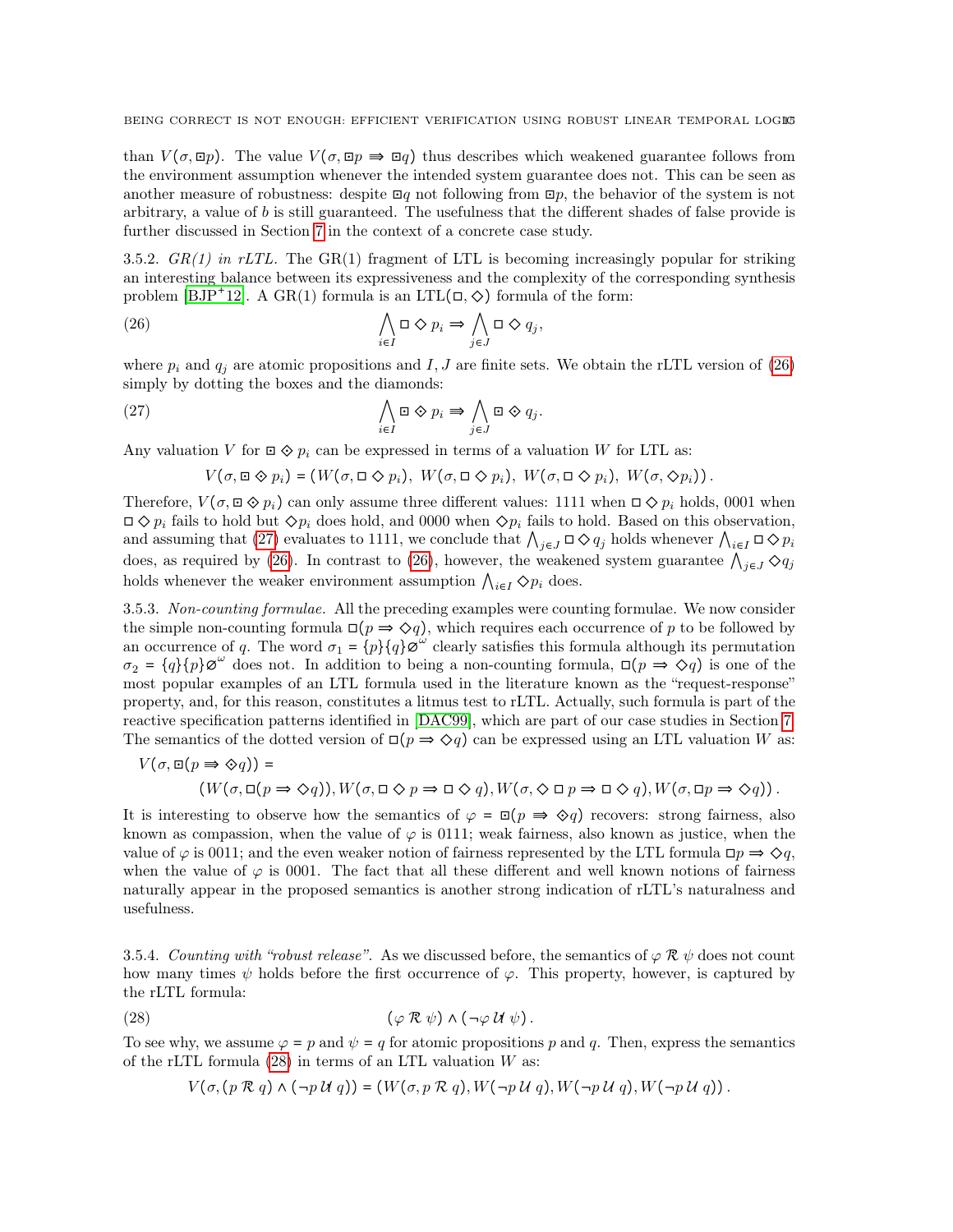Note how we can now distinguish between three cases: (1)  $p \mathcal{R} q$  holds, corresponding to value 1111; (2) q holds at least once before being released by p, corresponding to value 0111; and (3) q does not hold before being released by p, corresponding to value 0000.

3.5.5. Non-decomposition of "robust until". The previous example showed how the LTL equivalence between  $\varphi \mathcal{R} \psi$  and  $(\varphi \mathcal{R} \psi) \wedge (\neg \varphi \mathcal{U} \psi)$  is not valid in rLTL. Another LTL equivalence that is not valid in rLTL is the decomposition of the until operator into its liveness and safety parts, that is the equivalence between  $\varphi \mathcal{U} \psi$  and  $\Diamond \psi \wedge (\psi \mathcal{R} (\psi \vee \varphi))$ . The rLTL formula  $\Diamond \psi \wedge (\psi \mathcal{R} (\psi \vee \varphi))$ expresses a weaker requirement than  $\varphi \mathcal{U} \psi$  that is also useful to express robustness. When  $\varphi$  and  $\psi$  are the atomic propositions p and q, respectively, the semantics of  $\Diamond \psi \wedge (\psi \mathcal{R}(\psi \vee \varphi))$  can be expressed in terms of an LTL valuation W as:

$$
V(\sigma, \Diamond q \land (q \mathcal{R} (q \lor p))) = (W(\sigma, p \mathcal{U} q), W(\sigma, \Diamond q), W(\sigma, \Diamond q), W(\sigma, \Diamond q)).
$$

Whereas  $\varphi \mathcal{U} \psi$  only assumes two values,  $\Diamond \psi \wedge (\psi \mathcal{R} (\psi \vee \varphi))$  assumes three possible values allowing to separate the words that violate  $\varphi \mathcal{U} \psi$  into those that satisfy  $\diamondsuit q$  and those that do not.

# 4. Relating LTL and rLTL

<span id="page-15-0"></span>In this section we discuss, at the technical level, the relationships between  $rLTL(\mathcal{P})$  and  $LTL(\mathcal{P})$ . Recall the mappings  $\pi_j : \mathbb{B}_5 \to \mathbb{B}$  introduced in [\(17\)](#page-10-2), defined by  $\pi_j(a_1, a_2, a_3, a_4) = a_j, j \in \{1, 2, 3, 4\}.$ Composing  $\pi_j$  with the rLTL valuation V we obtain the function  $V_j = \pi_j \circ V$  that transforms an infinite word  $\sigma \in \Sigma^{\omega}$  and an rLTL(P) formula  $\varphi$  into the element  $V_j(\sigma, \varphi) \in \mathbb{B}$ . Each truth value in  $\mathbb{B}_5$  can be viewed as a sequence of 4 bits. Consequently, we show how to translate an rLTL(P) formula  $\varphi$  into four LTL(P) formulae  $\varphi_1, \ldots, \varphi_4$  such that:

<span id="page-15-2"></span>(29) 
$$
\pi_j(V(\sigma,\varphi))=V_j(\sigma,\varphi)=W(\sigma,\varphi_j),
$$

for all  $\sigma \in \Sigma^{\omega}$  and  $j \in \{1, \ldots, 4\}$ . The key idea is to emulate the semantics of each operator occurring in  $\varphi$  component-wise by means of dedicated LTL formulae. To make this clear and straightforward, we define the operator:

<span id="page-15-3"></span>(30) 
$$
ltl: \{1, ..., 4\} \times rLTL(\mathcal{P}) \rightarrow LTL(\mathcal{P}),
$$

as in Table [2.](#page-16-0) Then, each  $\varphi_j$  formula is constructed as:

<span id="page-15-1"></span>(31) 
$$
\varphi_j := \text{ltl}(j, \varphi).
$$

It is not hard to verify that the formulae  $\varphi_j$  have indeed the desired meaning. Moreover, notice that due to the ordering of the rLTL truth values in  $\mathbb{B}_5$ , see [\(8\)](#page-8-0), it follows that:

<span id="page-15-4"></span>(32) 
$$
W(\sigma, \varphi_j) \ge W(\sigma, \varphi_i), \text{ for } j \ge i.
$$

Although the above construction only incurs a linear blowup in the number of subformulae of  $\varphi_j$ , the resulting LTL formula itself might be exponentially larger when explicitly constructed due to the recursive substitution.

Next, we show that the LTL( $\mathcal{P}$ ) semantics can be recovered from the first bit of the rLTL( $\mathcal{P}$ ) semantics. Specifically, for any  $\phi \in \text{LTL}(\mathcal{P})$ , there exists  $a \varphi \in \text{rLTL}(\mathcal{P})$ , such that  $V_1(\sigma, \varphi) = W(\sigma, \phi)$  for every  $\sigma \in \Sigma^{\omega}$ . The construction of a suitable  $\varphi \in \mathrm{LTL}(\mathcal{P})$ , given any  $\phi \in \mathrm{LTL}(\mathcal{P})$ , is straightfor-ward given Table [2.](#page-16-0) First, every implication  $\psi_1 \Rightarrow \psi_2$  in  $\phi \in \text{LTL}(\mathcal{P})$  is replaced by the equivalent in LTL formula  $\neg \psi_1 \vee \psi_2$ . Second,  $\phi$  is brought into negation normal form. Finally, by taking the robust version of the latter LTL formula, i.e., replacing the LTL temporal operators with their corresponding rLTL temporal operators, one obtains the desired  $\varphi \in rLTL(\mathcal{P})$ .

**Remark 1.** In the construction above, we replace every implication in the LTL formula  $\phi$  by its LTL-equivalent negation form. This is justified as, given the semantics of rLTL and LTL respectively,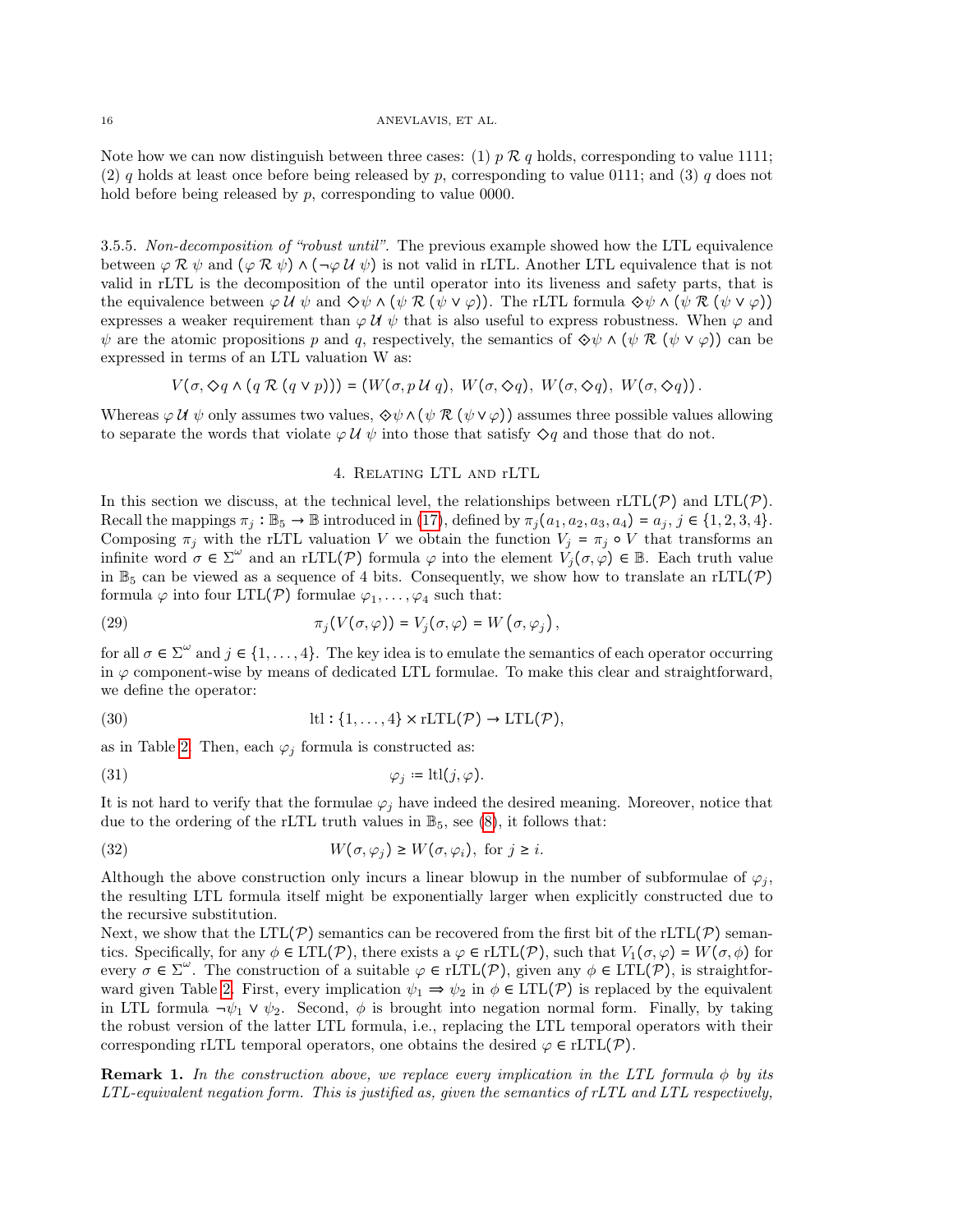| Operator           | Symbol        | Semantics for $p \in \mathcal{P}, \varphi, \psi \in \mathrm{rLTL}(\mathcal{P})$ .                                                                                                                                                                                                                                                                                                                                           |
|--------------------|---------------|-----------------------------------------------------------------------------------------------------------------------------------------------------------------------------------------------------------------------------------------------------------------------------------------------------------------------------------------------------------------------------------------------------------------------------|
| Atomic Proposition |               | $\forall i \in \{1, 2, 3, 4\} : \text{ltl}(i, p) = p.$                                                                                                                                                                                                                                                                                                                                                                      |
| Negation           | ⇁             | $\forall i \in \{1, 2, 3, 4\} : \text{ltl}(i, \neg \varphi) = \neg \text{ltl}(1, \varphi).$                                                                                                                                                                                                                                                                                                                                 |
| Conjunction        | $\wedge$      | $\forall i \in \{1, 2, 3, 4\} : \text{ltl}(i, \varphi \land \psi) = \text{ltl}(i, \varphi) \land \text{ltl}(i, \psi).$                                                                                                                                                                                                                                                                                                      |
| Disjunction        | $\vee$        | $\forall i \in \{1,2,3,4\} : \text{ltl}(i, \varphi \lor \psi) = \text{ltl}(i, \varphi) \lor \text{ltl}(i, \psi).$                                                                                                                                                                                                                                                                                                           |
| Robust Implication | $\Rightarrow$ | $\forall i \in \{1,2,3\} : \text{ltl}(i, \varphi \Rightarrow \psi) = (\text{ltl}(i, \varphi) \Rightarrow \text{ltl}(i, \psi)) \land \text{ltl}(i + 1, \varphi \Rightarrow \psi),$<br>$ltl(4, \varphi \Rightarrow \psi) = (ltl(4, \varphi) \Rightarrow \text{ltl}(4, \psi)).$                                                                                                                                                |
| <b>Next</b>        | $\odot$       | $\forall i \in \{1, 2, 3, 4\} : \text{ltl}(i, \mathcal{O}\varphi) = \text{Oltl}(i, \varphi).$                                                                                                                                                                                                                                                                                                                               |
| Robust Eventually  | ◈             | $\forall i \in \{1, 2, 3, 4\} : \text{ltl}(i, \diamondsuit \varphi) = \diamondsuit \text{ltl}(i, \varphi).$                                                                                                                                                                                                                                                                                                                 |
| Robust Always      | ⊡             | $ltl(1, \Box \varphi) = \Box \text{ltl}(1, \varphi),$<br>$ltl(2, \Box \varphi) = \Diamond \Box \ltl(1, \varphi),$<br>$ltl(3, \Box \varphi) = \Box \diamondsuit \ltl(l(3, \varphi),$<br>$ltl(4, \Box \varphi) = \Diamond \ltll(4, \varphi).$                                                                                                                                                                                 |
| Robust Until       | $\mathcal{U}$ | $\forall i \in \{1,2,3,4\} : \text{ltl}(i, \varphi \ \mathcal{U} \ \psi) = \text{ltl}(i, \varphi) \ \mathcal{U} \text{ltl}(i, \psi).$                                                                                                                                                                                                                                                                                       |
| Robust Release     | R.            | ltl $(1, \varphi \mathcal{R} \psi) =$ ltl $(1, \varphi) \mathcal{R}$ ltl $(1, \psi)$ ,<br>$ltl(2, \varphi \mathcal{R} \psi) = \Diamond \text{ltl}(2, \varphi) \vee \Diamond \Box \text{ltl}(2, \psi),$<br>$ltl(3, \varphi \mathcal{R} \psi) = \Diamond \text{ltl}(3, \varphi) \vee \Box \Diamond \text{ltl}(3, \psi),$<br>ltl $(4, \varphi \mathcal{R} \psi) = \Diamond$ ltl $(4, \varphi) \vee \Diamond$ ltl $(4, \psi)$ . |

<span id="page-16-0"></span>Table 2. The rLTL semantics via the ltl operator.

we have that for any infinite word  $\sigma \in \Sigma^{\omega}$  the first bit of the rLTL valuation,  $V_1(\sigma, \varphi \Rightarrow \psi)$ , and the LTL valuation,  $W(\sigma, \varphi_1 \Rightarrow \psi_1)$ , are related as follows:

$$
V_1(\sigma, \varphi \Rightarrow \psi) \le V_1(\sigma, \neg \varphi \vee \psi) = W(\sigma, \neg \varphi_1 \vee \psi_1) = W(\sigma, \varphi_1 \Rightarrow \psi_1).
$$

Furthermore, we can construct simple examples for which the inequality above is strict, i.e., it fails to be an equality. For instance, consider the LTL formula  $\Box p \Rightarrow \Box q$ , its corresponding rLTL formula  $\Box p \Rightarrow \Box q$ , and the word  $\sigma = \mathcal{O}{p}^{\omega}$ . Then, on one hand it holds that  $V_1(\sigma, \Box p \Rightarrow \Box q) = 0$ , but on the other hand we have that  $V_1(\sigma, \neg \boxdot p \vee \boxdot q) = 1 = W(\sigma, \boxdot p \Rightarrow \boxdot q)$ .

The preceding discussion leads to the following result.

<span id="page-16-1"></span>**Lemma 4.1.** Any rLTL formula  $\varphi \in \text{rLTL}(\mathcal{P})$  can be translated to four LTL formulae  $\varphi_i \in \text{LTL}(\mathcal{P})$ ,  $j = 1, 2, 3, 4$ , as in [\(31\)](#page-15-1) and such that [\(29\)](#page-15-2) holds, with  $|\varphi_j| \le c|\varphi|$ , for some c > 0. Moreover, for any LTL formula  $\phi \in \text{LTL}(\mathcal{P})$  one can construct an rLTL formula  $\varphi \in \text{rLTL}(\mathcal{P})$ , such that  $V_1(\sigma, \varphi)$  =  $W(\sigma, \phi)$  for every  $\sigma \in \Sigma^{\omega}$ , with  $|\varphi| = |\phi|$ . The aforementioned translations imply decidebility of any problem for  $rLTL(\mathcal{P})$ , whose corresponding problem for  $LTL(\mathcal{P})$  is decidable. Moreover, due to their effective translations to each other,  $LTL(\mathcal{P})$  and  $rLTL(\mathcal{P})$  are equally expressive.

*Proof.* Translating  $\phi \in \text{LTL}(\mathcal{P})$  to  $\varphi \in \text{rLTL}(\mathcal{P})$  only involves replacing the LTL temporal operators with their rLTL counterparts, which implies that  $|\varphi| = |\phi|$ . The translation of  $\varphi \in \text{rLTL}(\mathcal{P})$  to  $\varphi_i \in \text{LTL}(\mathcal{P}), j = 1, 2, 3, 4$ , is provided in [\(31\)](#page-15-1). This translation also results in a linear increase in the number of the unique subformulae, i.e.,  $|\varphi_j| \le c |\varphi|$ , and the exact coefficient  $c > 0$  is computed in Appendix [A.](#page-32-11)  $\Box$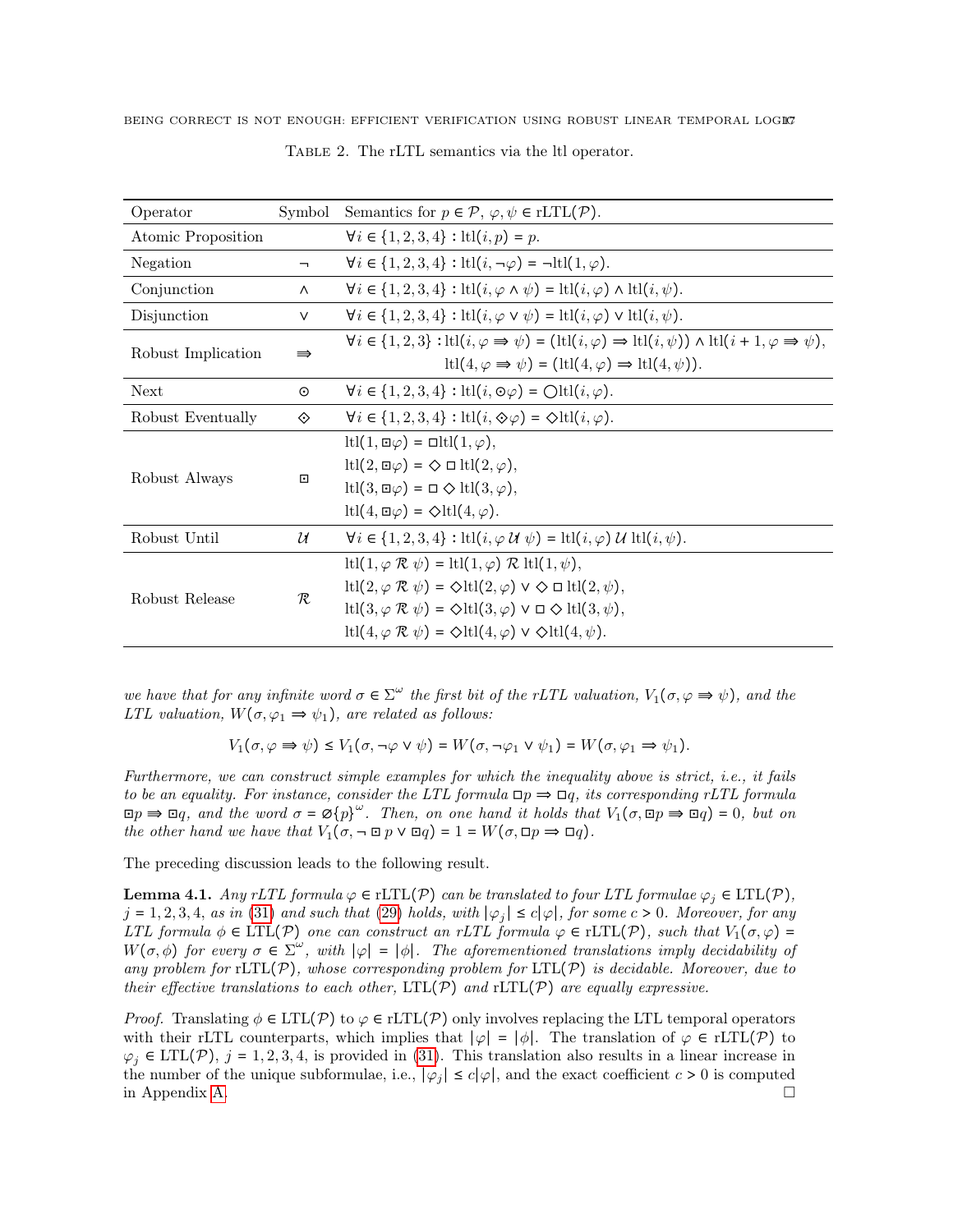#### <span id="page-17-0"></span>18 ANEVLAVIS, ET AL.

#### 5. The rLTL model checking problem

Similarly to LTL, rLTL gives rise to various decision problems. One of the most important problems is the model-checking problem. In this section we first formalize this problem in the context of rLTL. Then, through the translation from rLTL to LTL provided in Section [4,](#page-15-0) the decidability of the rLTL model-checking problem is immediately settled. However, the treatment provided by the translation results in the construction of relatively large automata, which is inefficient for the purposes of modelchecking. Therefore, we review the tighter known complexity bounds for the reader's convenience. Although the proof of such results is outside of the scope of this paper (the interested reader is referred to [\[TN15,](#page-32-4) [TN16\]](#page-32-0) for more details), they provide the setting in which we can appreciate the results in Section [6](#page-18-0) on an rLTL fragment for which the model checking problem can be solved with lower complexity.

5.1. rLTL model-checking: definitions and background. As discussed in Section [2,](#page-4-0) given a model of a system that is represented as a GBA, the LTL model-checking problem essentially asks whether or not all possible computations of the model satisfy an LTL specification. In a similar manner, the rLTL model-checking problem is intuitively understood as the question of "to what degree does a model satisfy a specification?". The specification in this section is represented by an rLTL formula. For simplicity, we consider the model of the system to be given directly as a GBA. This leads to the following formulation of the rLTL model-checking problem.

<span id="page-17-2"></span>Problem 2 (rLTL model-checking). Given a set of atomic propositions  $P$ , a GBA  $G$  with the corresponding set of words  $L(G) \subseteq (2^{\mathcal{P}})^{\omega}$  that it recognizes, an rLTL formula  $\varphi \in \text{rLTL}(\mathcal{P})$ , and a truth value  $b \in \mathbb{B}_5$ , we ask if  $V(\sigma, \varphi) \geq b$  holds for all  $\sigma \in L(G)$ .

In practice, one would be more interested in finding what is the largest  $b \in \mathbb{B}_5$  such that  $V(\sigma, \varphi) \ge b$ holds for all  $\sigma \in L(G)$ . Section [5.2](#page-17-1) provides the answer to Problem [2,](#page-17-2) and repeatedly solving this problem for decreasing values of b addresses the optimization problem of finding the largest  $b \in \mathbb{B}_5$ such that  $V(\sigma, \varphi) \ge b$  for all  $\sigma \in L(G)$ . Note that this requires at most four invocations of the rLTL model-checking procedure and, hence, does not change the asymptotic complexity of the problem.

<span id="page-17-1"></span>5.2. Improved bounds for rLTL model-checking. In the preceding section, we provided a simple means to translate rLTL formulae into LTL formulae via the ltl operator in [\(30\)](#page-15-3). Hence, as a consequence of Lemma [4.1](#page-16-1) the decidability question for Problem [2](#page-17-2) is settled. In practice, however, this translation involves a blow-up, which results in relatively large automata that would then be used to solve the rLTL model-checking problem.

To alleviate this problem, a more efficient approach, via a direct translation from  $rLTL(\mathcal{P})$  formulae into Generalized Büchi Automata (GBAs), was presented in [\[TN16\]](#page-32-0) for the rLTL $_{\text{E},\diamond}$  fragment and for the full rLTL in [\[TN15\]](#page-32-4). This construction, given an rLTL( $\mathcal{P}$ ) formula  $\varphi$ , results in a GBA with  $\mathcal{O}(5^{|\varphi|})$  states, where  $|\varphi|$  is the number of subformulae of  $\varphi$ . This is the same complexity as for the LTL translation, which results in an automaton with size in  $\mathcal{O}(2^{|\varphi|})$ , once we replace 2 with 5 since rLTL is 5-valued while LTL is 2-valued. Recall that in this paper, we reason about the model-checking complexity by focusing on the size of the corresponding GBA constructed from a given formula. On these grounds, we recall the following result from [\[TN16,](#page-32-0) [TN15\]](#page-32-4).

<span id="page-17-3"></span>**Theorem 5.1.** Given an rLTL(P) formula  $\varphi$ , the rLTL model-checking problem (Problem [2\)](#page-17-2) can be decided by using an automaton with at most:

<span id="page-17-4"></span>
$$
\mathcal{O}\left(5^{|\varphi|}\right)
$$

states, where  $|\varphi|$  denotes the length of formula  $\varphi$ , i.e., the number of its distinct subformulae.

Interestingly, the many valued semantics of rLTL allows posing useful optimization problems in system verification. For instance, as discussed in the beginning of this section, one might be interested in the largest value that a system guarantees. Therefore, by repeatedly solving Problem [2](#page-17-2) for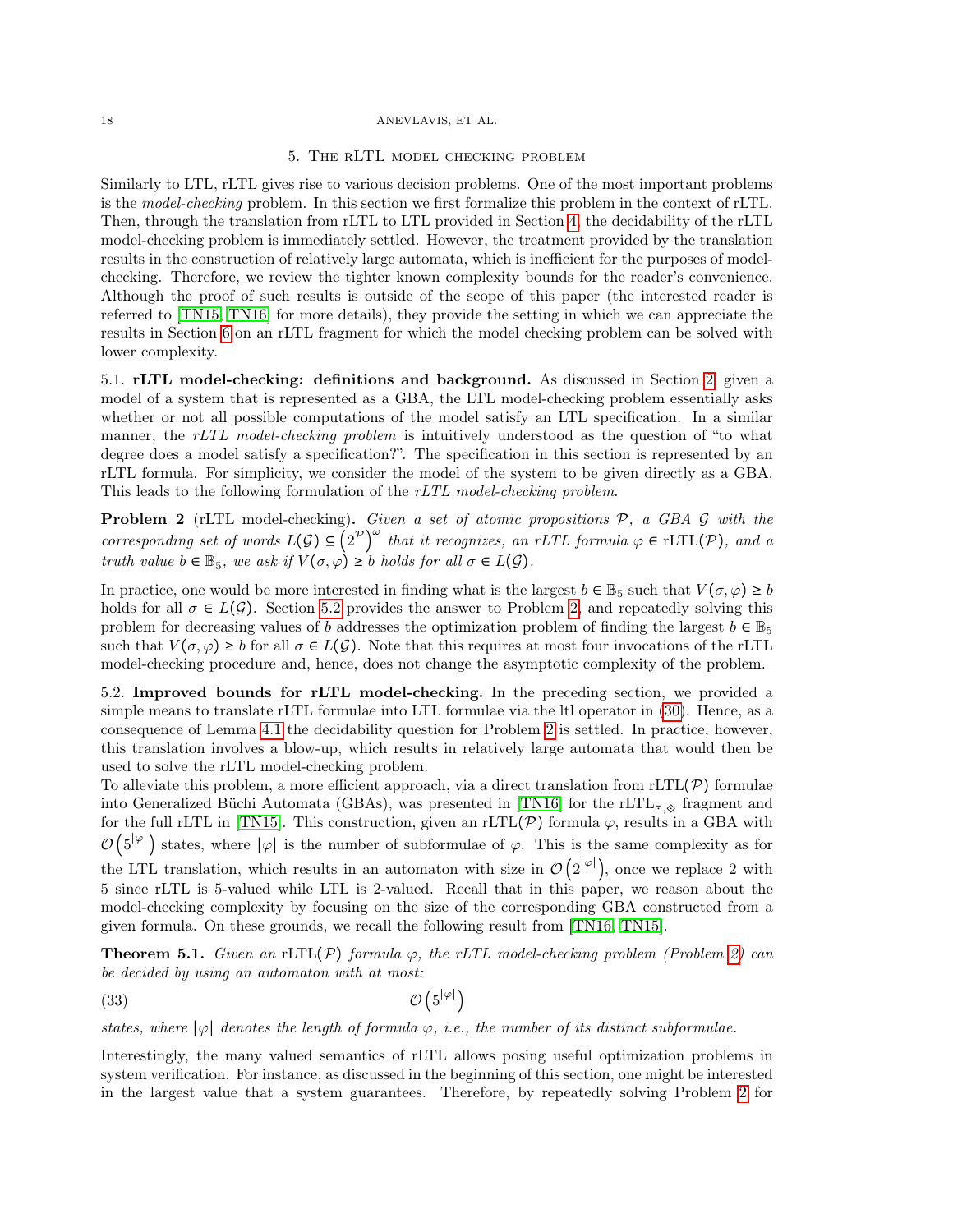decreasing truth values, one finds the largest value that a system guarantees. Theorem [5.1](#page-17-3) provides a non-trivial upper bound, when compared to the direct translation via the ltl operator, as the following example suggests.

<span id="page-18-3"></span>Example 1. Consider the rLTL(P) formula  $\Box p \Rightarrow \Box q$ , and assume we wish to check  $V(\sigma, \varphi) = 0111$ for every  $\sigma \in L(G)$ , where G is the GBA representing the model of a given system. By using the ltl operator in Table [2,](#page-16-0) this is equivalent to model-checking the formula:

$$
\text{ltl}(2, \Box p \Rightarrow \Box q) = (\Box \Diamond p \Rightarrow \Box \Diamond q) \land (\Diamond \Box p \Rightarrow \Diamond \Box q) \land (\Diamond p \Rightarrow \Diamond q).
$$

The original rLTL formula is of length 5, and the LTL formula above has length 15. Hence, by naïvely applying LTL complexity bounds [\(2\)](#page-6-3), we count an upper bound of  $2^{15}$  states the corresponding GBA, which is worse than the upper bound of  $5^5$  states from [\(33\)](#page-17-4).

# 6. A fragment for efficient rLTL model-checking

<span id="page-18-0"></span>Theorem [5.1](#page-17-3) states that the  $rLTL(\mathcal{P})$  model-checking problem can be solved by using a GBA of size  $\mathcal{O}(5^{|\varphi|})$ . Nonetheless, this bound is still more expensive than the one of the LTL(P) model-checking problem, which is  $\mathcal{O}(2^{|\varphi|})$ . It is then natural to ask the following question, can we find a fragment of rLTL( $\mathcal{P}$ ) for which the model-checking problem can be solved more efficiently?

To motivate an answer to the above question, we show that the high complexity of  $rLTL(\mathcal{P})$  modelchecking stems from the fact that the four bits of an rLTL truth value are *coupled* by the  $\Rightarrow$  and  $\neg$ operators.

<span id="page-18-4"></span>**Example 2.** Consider the rLTL(P) formula  $\varphi$  given by  $\neg (p \Rightarrow (q \mathcal{R} r))$ , where p, q and r are atomic propositions. To compute, for example, the 4-th bit of its valuation, one needs to unfold the corresponding  $LTL(\mathcal{P})$  formula:

$$
ltl(4, \neg(p \Rightarrow (q \mathcal{R} r))) = \negltl(1, p \Rightarrow (q \mathcal{R} r)) = \neg((ltll(1, p) \Rightarrow \text{ltl}(1, q \mathcal{R} r)) \land \text{ltl}(2, p \Rightarrow (q \mathcal{R} r))
$$
  
\n
$$
= \neg((p \Rightarrow (q \mathcal{R} r)) \land \text{ltl}(2, (p \Rightarrow (q \mathcal{R} r))))
$$
  
\n
$$
= (p \land \neg(q \mathcal{R} r)) \lor \neg((ltl(2, p) \Rightarrow \text{ltl}(2, q \mathcal{R} r)) \land \text{ltl}(3, p \Rightarrow (q \mathcal{R} r)))
$$
  
\n
$$
= (p \land \neg(q \mathcal{R} r)) \lor \neg((p \Rightarrow (\Diamond q \lor \Diamond \Box r)) \land \text{ltl}(3, p \Rightarrow (q \mathcal{R} r)))
$$

If we continue unfolding the formula, we see that one needs to check an LTL formula that nontrivially depends on the bits 1, 2, and 3 of the valuation of  $\varphi$ .

With this intuition in mind, we aim to identify a fragment of  $rLTL(\mathcal{P})$  that suffers minimally from the coupling required by, e.g., the robust implication.

6.1. **Main results.** We begin by defining the following fragments of  $rLTL(\mathcal{P})$ .

<span id="page-18-2"></span>**Definition 9** (Fragments rLTL<sub>\{ $\Rightarrow$ **}(P)** and  $\overline{rLTL}$ <sub>\{</sub> $\Rightarrow$ }(P)). Given a set of atomic propositions P,</sub> define rLTL $_{\{\Rightarrow\}}(\mathcal{P})$   $\subset$  rLTL $(\mathcal{P})$  as the set of all rLTL formulae that either do not contain any  $\Rightarrow$ operator, or if they do, the antecedent of the implication does not contain any  $\Box$  or  $\mathcal R$  operators. Then define the more general fragment  $\overline{rLTL}_{\{\Rightarrow\}}(\mathcal{P})$  as:

<span id="page-18-1"></span>(34) 
$$
\overline{\text{rLTL}}_{\{\Rightarrow\}}(\mathcal{P}) = \text{rLTL}_{\{\Rightarrow\}}(\mathcal{P}) \bigcup \{\psi_1 \Rightarrow \psi_2 | \psi_1, \psi_2 \in \text{rLTL}_{\{\Rightarrow\}}(\mathcal{P})\},
$$

which allows for one  $\Rightarrow$  operator on the outermost level with no restrictions on the implication's antecedent.

The main result of this section establishes refined complexity bounds for the model-checking problem of the above defined fragments.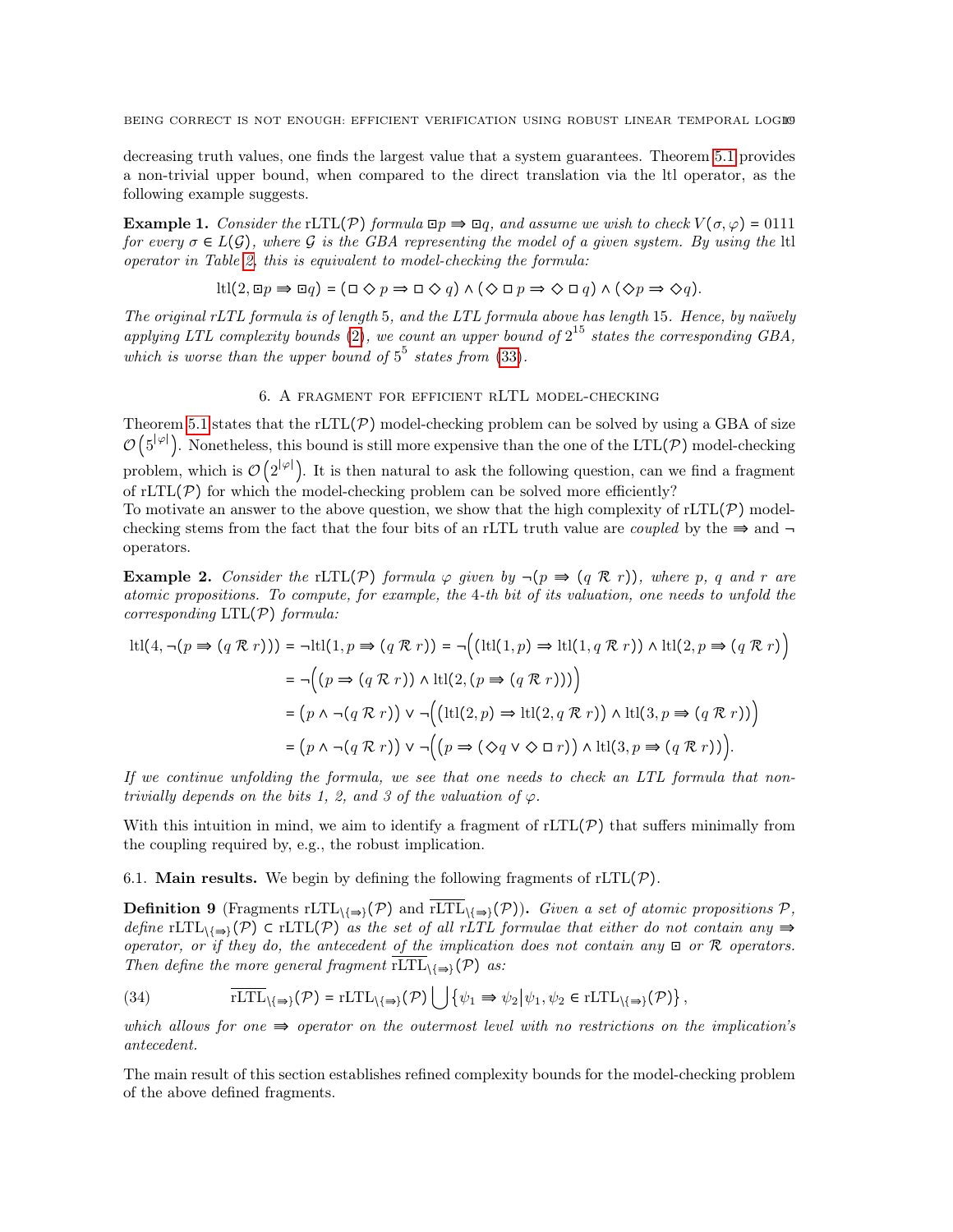**Algorithm 1:** Model-checking algorithm for the rLTL $_{\{\Rightarrow\}}(\mathcal{P})$  fragment.

<span id="page-19-2"></span>**Input:** A language  $L(G)$  generated by a GBA G, and a formula  $\varphi \in rLTL_{\{\Rightarrow\}}(\mathcal{P})$ . **Output:** The truth value of  $\varphi$  on  $L(\mathcal{G})$ , i.e.,  $b(L(\mathcal{G}), \varphi) \in \mathbb{B}_5$ . for  $j = 0, 1, 2, 3$  do  $w := \inf_{\sigma \in L(\mathcal{G})} W(\sigma, \text{ltl}(4 - j, \varphi)).$ if  $w = 0$  then  $\textbf{return} \ \mathbb{B}_5[j]$ return  $\mathbb{B}_5[4]$ 

<span id="page-19-1"></span>**Theorem 6.1.** Consider a set of atomic propositions P. The rLTL model-checking problem for any formula in  $rLT\rightarrow\{P\}$  can be solved by performing at most 4 LTL model-checking steps, each using an automaton with at most:

<span id="page-19-0"></span> $(35)$   $\mathcal{O}(2)$  $|\varphi|$ - $\kappa(\varphi)$  $3^{\kappa(\varphi)}$ 

states, where  $\kappa(\varphi) = \text{card}(\{\psi \in \text{cl}(\varphi) \mid \psi = \text{d}\psi_1\}) + \text{card}(\{\psi \in \text{cl}(\varphi) \mid \psi = \psi_1 \mathcal{R} \psi_2\})$ , i.e., the number of distinct subformulae of  $\varphi$  of the form  $\Box \psi$  and  $\psi_1 \mathcal{R} \psi_2$ , and  $|\varphi|$  is the length of  $\varphi$ .

**Remark 2.** Similarly to LTL, one can verify that for any  $\varphi \in \text{rLTL}(\mathcal{P})$ , it holds that  $\Diamond \varphi = \text{true } \mathcal{U} \varphi$ , and  $\Box \varphi = \text{false } \mathcal{R} \varphi$ . Hence, the function  $\kappa(\varphi)$  can be understood as the number of distinct  $\psi_1 \mathcal{R} \psi_2$ subformulae of  $\varphi$ , accounting for those underlying the  $\Box$  operators.

The above result provides a smaller complexity bound for the rLTL model-checking problem, which is closer to the tight bound of the LTL model-checking problem, i.e.,  $\mathcal{O}(2^{|\varphi|})$ . In fact, in the absence of  $\Box$  and  $\mathcal R$  operators, the bound in [\(35\)](#page-19-0) reduces to that of LTL. A special case of Theorem [6.1](#page-19-1) is the result proposed in [\[APNT18\]](#page-30-0), where the same complexity bound is proven for a smaller rLTL fragment, specifically the set of rLTL formulae that do not contain any  $\mathcal{R}$  or  $\Rightarrow$  (regardless of their antecedent) operators, or that allow for at most one  $\Rightarrow$  operator only on the outermost level.

**Remark 3.** Throughout this section we compare the model-checking complexity of the proposed fragment  $rLTL_{\{\Rightarrow\}}(P)$  to that of full LTL. This is justified by observing that for any LTL formula  $\phi \in \text{LTL}(\mathcal{P})$ , after replacing every implication  $\psi_1 \Rightarrow \psi_2$  therein by  $\neg \psi_1 \vee \psi_2$ , the corresponding rLTL formula belongs to the proposed fragment. This observation follows directly by [\(34\)](#page-18-1).

To illustrate the practicality of the proposed fragment  $\overline{rLTL}_{\{\Rightarrow\}}(\mathcal{P})$ , we examine the LTL formulae found in the Büchi Store  $[TTC^+13]$  $[TTC^+13]$ , an open repository of LTL formulae. More than 95% of the corresponding rLTL versions of these formulae belong to  $\overline{rLTL}_{\{=\}}(\mathcal{P})$ . Moreover, as discussed in Section [7.2](#page-27-0) in more detail, all the relevant reactivity patterns [\[DAC99\]](#page-31-0) fit into the fragment  $\overline{rLTL}_{\{\Rightarrow\}}(\mathcal{P})$ . Finally, the proposed fragment includes the GR(1) fragment. These considerations establish  $rLTL_{\{\Rightarrow\}}(\mathcal{P})$  as a practically useful fragment of rLTL.

We devote the rest of this section to formally proving Theorem [6.1.](#page-19-1) Towards this, we introduce Algorithm [1.](#page-19-2) At a high level, Algorithm [1](#page-19-2) translates an rLTL formula into four LTL formulae and then model-checks each of them. The key idea is that when operating within the proposed fragment, the four formulae are independent of each other. It is actually this independence that allows us to construct smaller automata, by the use of temporal testers, and attain the desired complexity bounds. By exploiting the ordering of the five truth values in [\(8\)](#page-8-0) the algorithm stops once an LTL formula is falsified.

Overall in this section we prove the following points: (1) the fragment rLTL $_{\{=\}}(\mathcal{P})$  allows independent bit-wise computations for the rLTL model-checking problem; (2) smaller automata can be constructed for the formulae in the rLTL $\{ \Rightarrow \}$  fragment by utilizing temporal testers; and (3) for any formula in the rLTL $_{\{\Rightarrow\}}(\mathcal{P})$  fragment, the claimed bound on the size of the corresponding automaton is satisfied.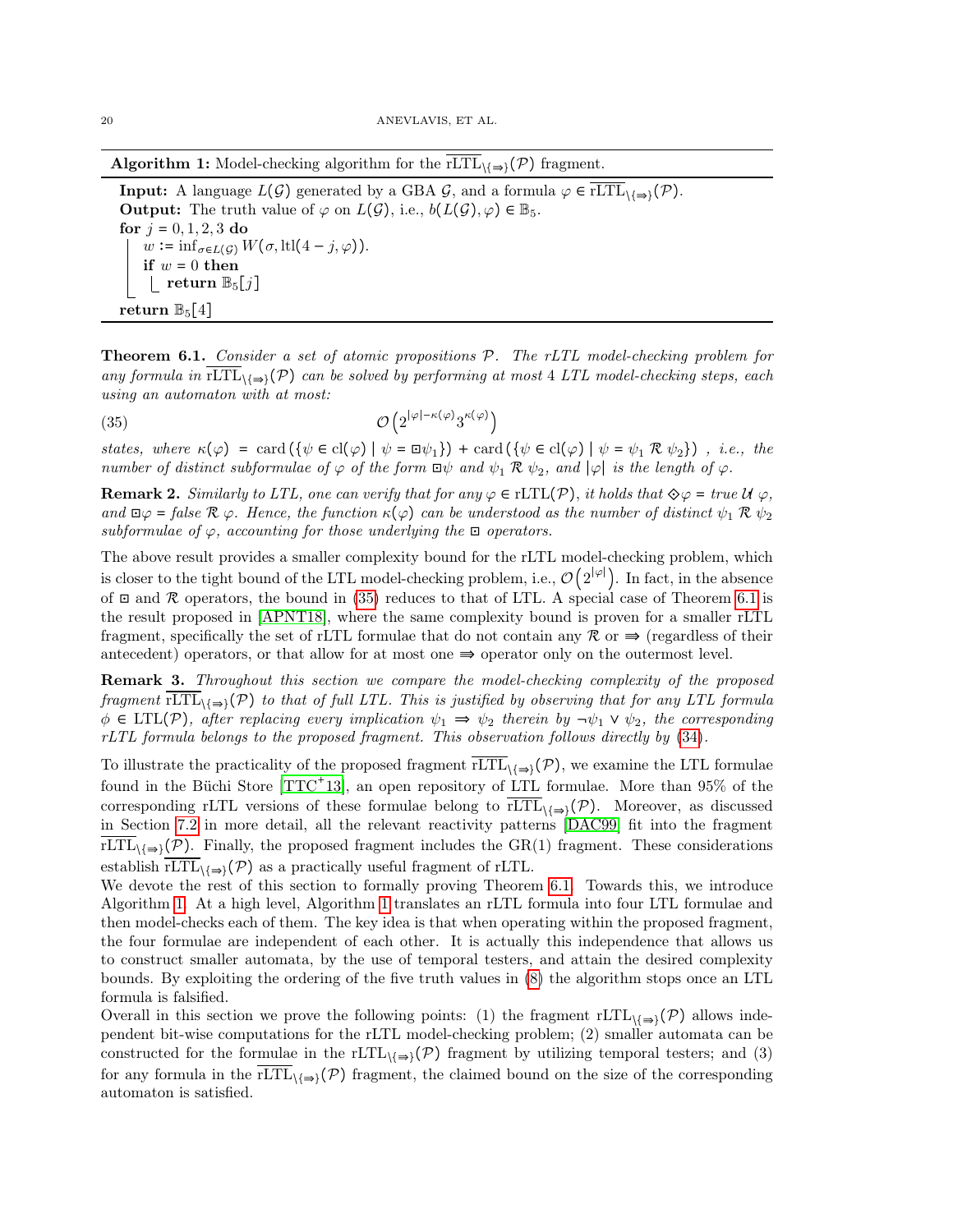6.2. Bit-wise independence of rLTL $_{\{\Rightarrow\}}(\mathcal{P})$  and insights on the robust implication. The goal of this section is to establish that for any formula  $\varphi \in \text{rLTL}_{\setminus \{\Rightarrow\}}(\mathcal{P})$ , the truth value of the j-th bit of its valuation,  $V_i(\sigma, \varphi)$ , is independent of any bit  $i \neq j$ . Recall from Definition [9](#page-18-2) that  $rLTL_{\{\Rightarrow\}}(\mathcal{P})$  contains all rLTL formulae that either do not contain any  $\Rightarrow$  operators or, if they do, there exist no  $\Box$  or  $\mathcal R$  operators in the implication's antecedent.

For the formulae that do not contain any  $\Rightarrow$  operators, the desired result is easily verified by inspection of Table [2.](#page-16-0) For the formulae that contain  $\Rightarrow$ , but their assumptions do not contain any  $\Box$  or  $\mathcal R$  operators we perform the following analysis.

As Examples [1](#page-18-3) and [2](#page-18-4) show, the  $\Rightarrow$  operator induces coupling of the different LTL formulae corresponding to the bits of an rLTL truth value. Thus, we now draw insight on when it makes sense for an implication to be evaluated robustly. The notion of robustness, namely that "small violations of the assumption lead to, at most, small violations of the guarantee", is infused in the semantics of the  $\Rightarrow$  operator, see [\(15\)](#page-10-3), since by *weakening* the assumption and the guarantee, different rLTL truth values are obtained. Consequently, we investigate what "weakening a formula" means in the context of rLTL.

**Definition 10** (Weakened rLTL(P) formula). Given a formula  $\varphi \in \text{rLTL}(\mathcal{P})$ , we say that  $\varphi$  admits a weakened version if there exists an infinite word  $\sigma \in \Sigma^{\omega}$  such that  $V(\varphi, \sigma) \in \{0001, 0011, 0111\}$ .

Based on the above definition, for any rLTL formula  $\varphi$  that does not admit a weakened version and any infinite word  $\sigma \in \Sigma^{\omega}$ , we have that  $V(\varphi, \sigma) \in \{0000, 1111\}$ , i.e., the valuation of  $\varphi$  admits only a binary truth value. This is equivalent to the statement that the corresponding LTL formulae  $\varphi_j$ , for  $j \in \{1, 2, 3, 4\}$ , defined in [\(31\)](#page-15-1) are semantically equivalent. Given the rLTL semantics, we make the following crucial observation.

<span id="page-20-0"></span>**Proposition 6.2.** Given a formula  $\varphi \in \text{rLTL}(\mathcal{P})$ , if  $\varphi$  admits a weakened version, then  $\varphi$  contains at least one  $\mathbb{E}$  or one  $\mathcal{R}$  operator.

*Proof.* We prove the result by contraposition. Consider any  $\varphi \in \text{rITL}(\mathcal{P})$  that does not contain any  $\Box$  or  $\mathcal R$  operators. The proof proceeds in three steps.

1) If, additionally,  $\varphi$  does not contain any  $\Rightarrow$  operators, by inspection of Table [2](#page-16-0) we see that the corresponding LTL formulae  $\varphi_j$ , for  $j \in \{1, 2, 3, 4\}$ , defined in [\(31\)](#page-15-1) are identical. Thus, the valuations  $W(\sigma, \varphi_j)$ ,  $j \in \{1, 2, 3, 4\}$ , over any  $\sigma \in \Sigma^{\omega}$  are equal, and, hence,  $V(\sigma, \varphi) \in \{0000, 1111\}$ .

2) If  $\varphi$  is of the form  $\phi \Rightarrow \psi$ , where neither  $\phi$  nor  $\psi$  contain a  $\Rightarrow$  operator, then from the semantics of robust implication in [\(15\)](#page-10-3) we have that  $V(\sigma, \varphi) = 1111$  if  $V(\sigma, \phi) \preceq V(\sigma, \psi)$ , and that  $V(\sigma, \varphi) = V(\sigma, \psi)$  otherwise. Furthermore, from 1)  $V(\sigma, \phi)$ ,  $V(\sigma, \psi) \in \{0000, 1111\}$ , and, hence,  $V(\varphi, \sigma) \in \{0000, 1111\}.$ 

3) Finally, if  $\varphi \in \text{rLTL}(\mathcal{P})$  does not contain any  $\Xi$  or  $\mathcal R$  operators, but may contain an arbitrary number of  $\Rightarrow$  operators, the same result follows simply by induction on the subformulae of  $\varphi$ .

Therefore, if  $\varphi$  does not contain a  $\Xi$ , or a R operator, then it does not admit a *weakened version*. Equivalently, if  $\varphi$  admits a weakened version, then  $\varphi$  contains at least one  $\Xi$ , or one  $\mathcal R$  operator. This concludes the proof.  $\Box$ 

We use this proposition to determine when it is necessary to evaluate an implication robustly. Given an rLTL formula of the form  $\varphi \Rightarrow \psi$ , if the assumption  $\varphi$  does not admit a weakened version, then the implication does not have to be evaluated robustly, and the LTL equivalence  $\neg \varphi \vee \psi$  can be used instead. The following proposition formalizes this idea.

<span id="page-20-1"></span>**Proposition 6.3.** An rLTL(P) formula  $\varphi \Rightarrow \psi$  is semantically equivalent to  $\neg \varphi \vee \psi$ , i.e., for any  $\sigma \in \Sigma^{\omega}$  it holds that  $V(\sigma, \varphi \Rightarrow \psi) = V(\sigma, \neg \varphi \vee \psi)$  if  $\varphi$  does not contain any  $\Box$  or R operators.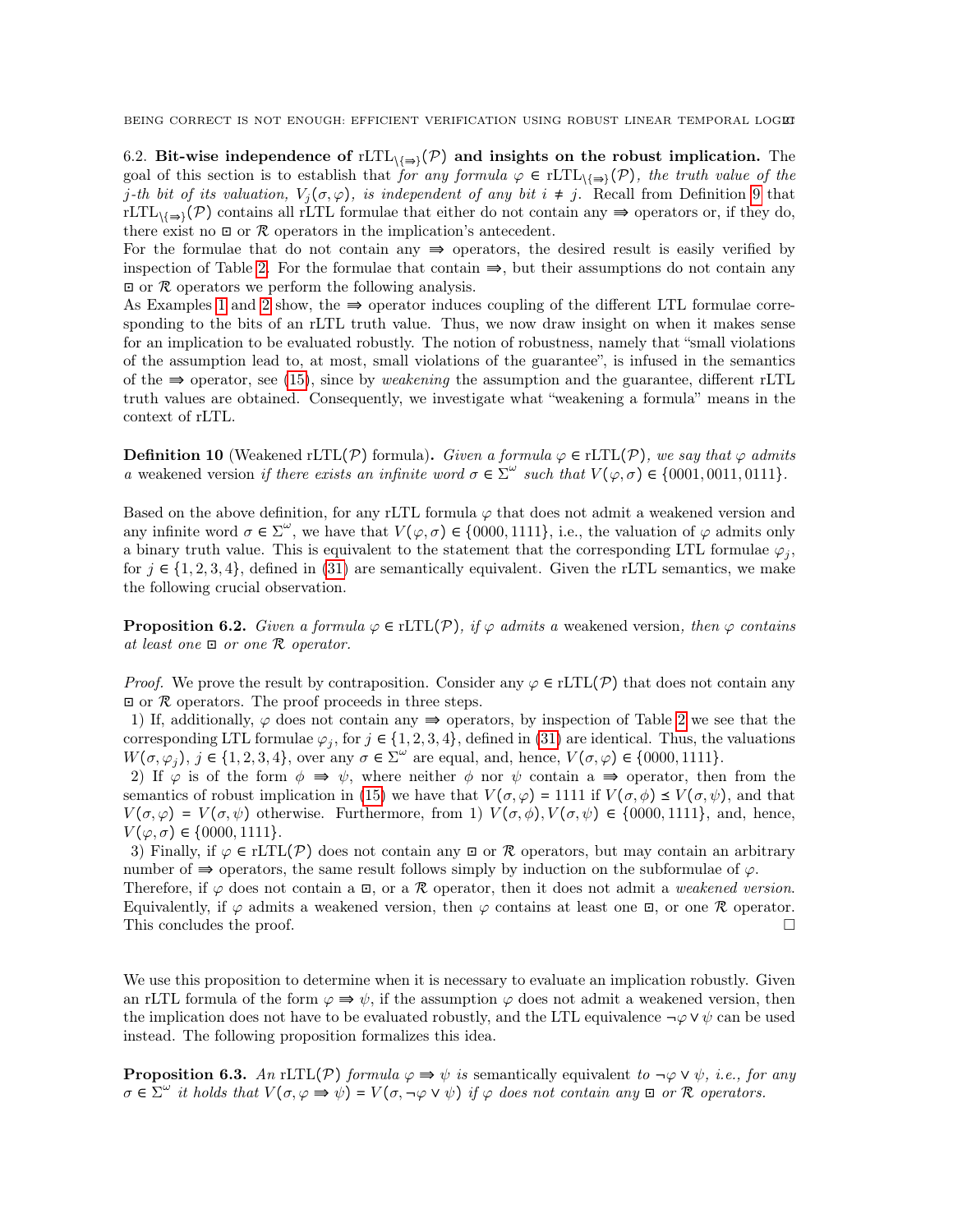*Proof.* Consider the rLTL formula  $\varphi \Rightarrow \psi$ , where  $\varphi$  does not contain a robust implication operator for simplicity. The valuation of  $\varphi \Rightarrow \psi$  over  $\sigma \in \Sigma^{\omega}$ , denoted by  $V(\sigma, \varphi \Rightarrow \psi)$ , is equal to:

<span id="page-21-0"></span>(36) 
$$
\left(W\left(\sigma, \bigwedge_{j=1}^{4}(\varphi_{j} \Rightarrow \psi_{j})\right), W\left(\sigma, \bigwedge_{j=2}^{4}(\varphi_{j} \Rightarrow \psi_{j})\right), W\left(\sigma, \bigwedge_{j=3}^{4}(\varphi_{j} \Rightarrow \psi_{j})\right), W\left(\sigma, \varphi_{4} \Rightarrow \psi_{4}\right)\right),
$$

where  $\varphi_j, \psi_j$ , for  $j \in \{1, 2, 3, 4\}$ , are defined in [\(31\)](#page-15-1) by using the ltl operator according to Table [2.](#page-16-0) If  $\varphi$  contains no  $\Box$  and no  $\mathcal{R}$ , as described by Proposition [6.2,](#page-20-0) the LTL formulae  $\varphi_i$  are identical. Let us denote all of them by  $\varphi_1$ . Then  $V(\sigma, \varphi \Rightarrow \psi)$  becomes:

<span id="page-21-1"></span>
$$
(37) \qquad \left(W\left(\sigma, \bigwedge_{j=1}^{4}(\varphi_{1}\Rightarrow\psi_{j})\right), W\left(\sigma, \bigwedge_{j=2}^{4}(\varphi_{1}\Rightarrow\psi_{j})\right), W\left(\sigma, \bigwedge_{j=3}^{4}(\varphi_{1}\Rightarrow\psi_{j})\right), W\left(\sigma, \varphi_{1}\Rightarrow\psi_{4}\right)\right),
$$

where we can see that, contrary to [\(36\)](#page-21-0), all the antecedents are now identical. We now show that [\(37\)](#page-21-1) is equal to:

<span id="page-21-2"></span>(38) 
$$
(W(\sigma, \varphi_1 \Rightarrow \psi_1), W(\sigma, \varphi_1 \Rightarrow \psi_2), W(\sigma, \varphi_1 \Rightarrow \psi_3), W(\sigma, \varphi_1 \Rightarrow \psi_4)).
$$

For any  $\sigma \in \Sigma^{\omega}$ :

1) Assume  $W(\sigma, \varphi_1) = 0$ . Then  $W(\sigma, \varphi_1 \Rightarrow \psi_j) = 1$ , for  $j \in \{1, 2, 3, 4\}$ , and both [\(37\)](#page-21-1) and [\(38\)](#page-21-2) are equal to 1111.

2) Assume  $W(\sigma, \varphi_1) = 1$ , and denote each truth value in  $\mathbb{B}_5$  as:

$$
\mathbb{B}_5 = \{0000, 0001, 0011, 0111, 1111\} = \{\mathbb{B}_5[0], \mathbb{B}_5[1], \mathbb{B}_5[2], \mathbb{B}_5[3], \mathbb{B}_5[4]\}.
$$

If  $W(\sigma, \psi_i) = 0$  for all  $i \in \{1, 2, 3, 4\}$ , then both [\(37\)](#page-21-1) and [\(38\)](#page-21-2) are equal to  $\mathbb{B}_5[0]$ . Else, let k be the smallest element of  $\{1, 2, 3, 4\}$  such that  $W(\sigma, \psi_k) = 1$ . Then, by [\(32\)](#page-15-4), we have that  $W(\sigma, \psi_i) \geq W(\sigma, \psi_k)$  for  $j \geq k$ , yielding  $W(\sigma, \psi_i) = 1$  for  $j \geq k$ , which, in turn, implies that both [\(37\)](#page-21-1) and [\(38\)](#page-21-2) are equal to  $\mathbb{B}_5[5-k]$ .

The above shows that [\(37\)](#page-21-1) and [\(38\)](#page-21-2) are equal when evaluated over any  $\sigma \in \Sigma^{\omega}$ . By using the LTL equivalence between  $\varphi_j \Rightarrow \psi_j$  and  $\neg \varphi_j \vee \psi_j$ , we have that [\(38\)](#page-21-2) is equal to:

(39) 
$$
(W(\sigma, \neg \varphi_1 \vee \psi_1), W(\sigma, \neg \varphi_1 \vee \psi_2), W(\sigma, \neg \varphi_1 \vee \psi_3), W(\sigma, \neg \varphi_1 \vee \psi_4)),
$$

and, thus, equal to [\(37\)](#page-21-1). This yields the desired equality  $V(\sigma, \varphi \Rightarrow \psi) = V(\sigma, \neg \varphi \vee \psi)$ . The result for any  $\varphi \in \text{rLTL}(\mathcal{P})$  that does not contain any  $\Xi$ , or R operators, but may contain an arbitrary number of  $\Rightarrow$  operators, follows simply by induction on the subformulae of  $\varphi$  since neither the assumptions, nor the guarantees of these implications contain any  $\Box$  or  $\mathcal R$  operators.

Finally, by Proposition [6.3](#page-20-1) and the rLTL semantics in Table [2,](#page-16-0) we are able to conclude that for any  $\varphi \in \mathrm{rLTL}_{\mathcal{N}}(\mathcal{P})$  the value of  $V_i(\sigma, \varphi)$  is independent of any bit  $i \neq j$ . This concludes the objective of this section.

6.3. Introducing temporal testers. In this section, we review the concept of temporal testers [\[PZ08,](#page-32-6) [KPR98\]](#page-31-12). Temporal testers are discrete transition systems equipped with justice conditions. One of the appeals of temporal testers is that they can be used to obtain automata recognizing infinite words that satisfy an LTL formula by composing testers recognizing its subformulae. For example, from testers for the formulae p U q and  $\Box r$ , one can construct a tester for p U ( $\Box r$ ) by composing the testers for p U q and  $\Box r$  using the constraint  $q = \Box r$ . We start by providing the necessary definitions.

<span id="page-21-3"></span>**Definition 11.** A temporal tester for an LTL formula  $\varphi \in \text{LTL}(\mathcal{P})$  is a tuple  $\mathcal{T}_{\varphi} = (S, \Theta, R, \mathcal{J})$ where:

- S is the set of states,  $S \subseteq \mathbb{B}^{cl(\varphi)}$ . Each state  $x \in S$  is a function  $x : cl(\varphi) \to \mathbb{B}$  mapping a formula  $\psi \in \text{cl}(\varphi)$  to an element of B. We denote the evaluation of x on  $\psi$  as  $x_{\psi}$  and interpret it as the truth value of  $\psi$  at the state x.
- $\Theta \subseteq S$  is a set of initial states.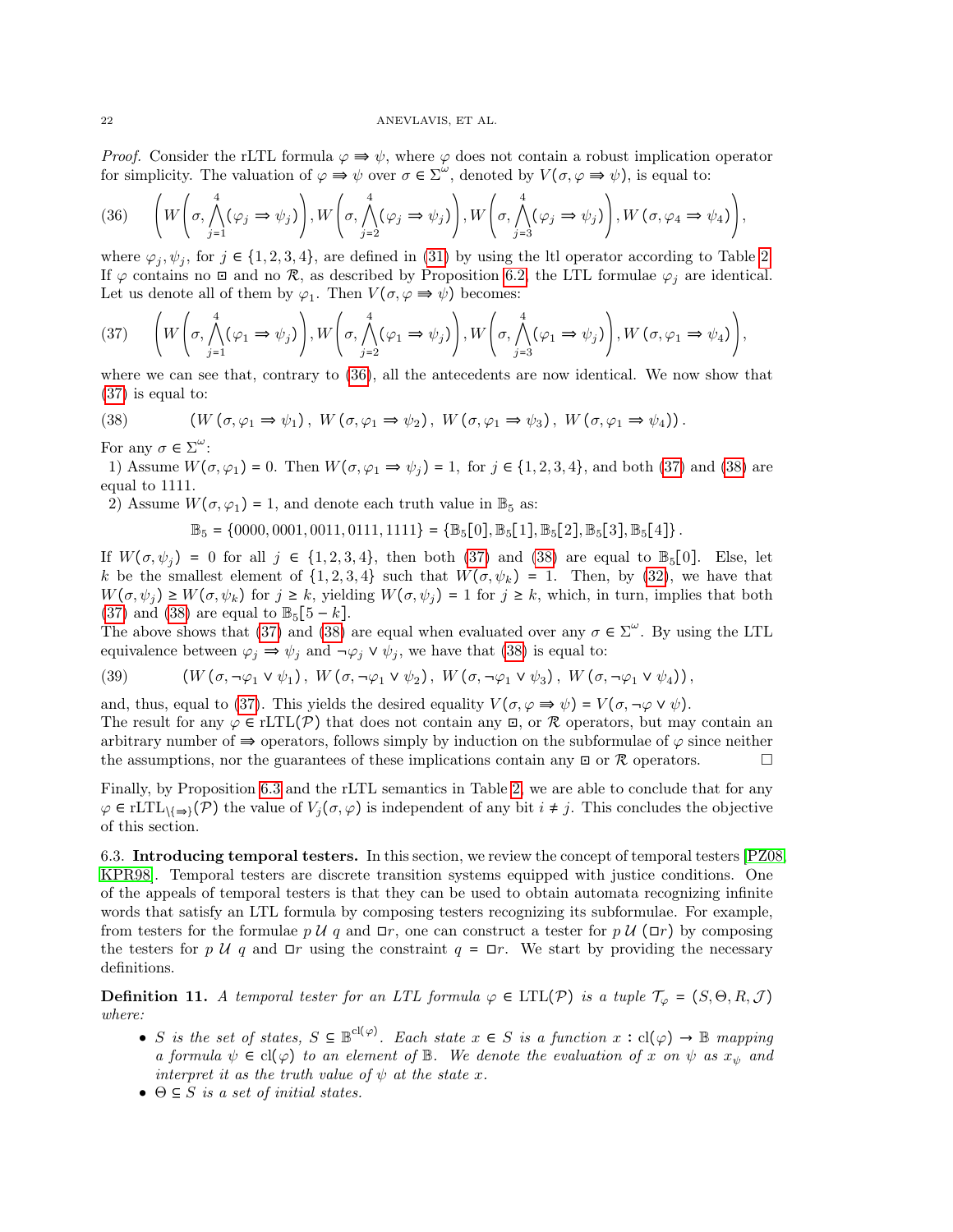<span id="page-22-1"></span><span id="page-22-0"></span>

<span id="page-22-3"></span><span id="page-22-2"></span>FIGURE 1. At each state, for a subformula  $\psi$ ,  $x_{\psi}$  denotes  $x_{\psi} = 1$ , and  $\bar{x}_{\psi}$  denotes  $x_{\psi} = 0$ . All states are valid initial states. The double line states are contained in the justice requirement.

•  $R \subseteq S \times S$  is a transition relation.

•  $\mathcal{J} = \{J_1, \ldots, J_K\} \subseteq 2^S$  is the set of justice requirements, where  $J \subseteq S$  for each  $J \in \mathcal{J}$ . A computation of a tester is an infinite sequence of states  $\gamma = x^{(0)}x^{(1)} \dots$  such that  $x^{(0)} \in \Theta$ ,  $(x^{(i)},x^{(i+1)}) \in R$  for  $i \geq 0$ , and for every  $J \in \mathcal{J}$ ,  $\gamma$  contains infinitely many states  $x^{(i)} \in J$ . Given a computation  $\gamma$ , we let  $\sigma(\gamma) \in (2^{\mathcal{P}})^{\omega}$  be the word  $\sigma(\gamma) = \sigma_0(\gamma) \sigma_1(\gamma) \ldots$  where  $\sigma_i(\gamma)$  is the subset of P defined by  $p \in \sigma_i(\gamma)$  if and only if  $x_p^{(t)} = 1$ .

It is easily verified that the above definition of a temporal tester is equivalent to the one in [\[PZ08,](#page-32-6) [KPR98\]](#page-31-12).

**Example 3** (A tester for the until operator adapted from [\[PZ08\]](#page-32-6)). A tester for p  $\mathcal{U}$  q, where p and q are atomic propositions, is as follows:

(40) 
$$
\mathcal{T}_{p\mathcal{U}q} : \begin{cases} S = \left\{ x^{(1)}, x^{(2)}, x^{(3)}, x^{(4)}, x^{(5)} \right\}, \\ \Theta = S, \\ R = \left\{ (x, x') \in S \times S \mid x_{p\mathcal{U}q} = x_q \vee (x_p \wedge x'_{p\mathcal{U}q}) \right\}, \\ \mathcal{J} = \{J_1\}, \ J_1 = \left\{ x \in S \mid -x_{p\mathcal{U}q} \vee x_q = 1 \right\}. \end{cases}
$$

The above tester can be represented as an automaton with 5 states, see Figure  $1(a)$ .

In the general case, the tester  $\mathcal{T}_{\varphi \mathcal{U}\psi}$ , where  $\varphi$  and  $\psi$  are LTL(P) formulae, is constructed by *compo*-sition of the testers for their subformulae. The following definition is adapted from [\[KPR98,](#page-31-12) Section 3.2], [\[PZ08,](#page-32-6) Section 7].

<span id="page-22-4"></span>Definition 12 (Composition of Temporal Testers). The synchronous parallel composition of two testers is  $(S, \Theta, R, \mathcal{J}) = (S_1, \Theta_1, R_1, \mathcal{J}_1) \parallel (S_2, \Theta_2, R_2, \mathcal{J}_2)$ , where  $S = S_1 \cup S_2$ ,  $\Theta = \Theta_1 \cap \Theta_2$ ,  $R = R_1 \cap R_2$ , and  $\mathcal{J} = \mathcal{J}_1 \cup \mathcal{J}_2$ .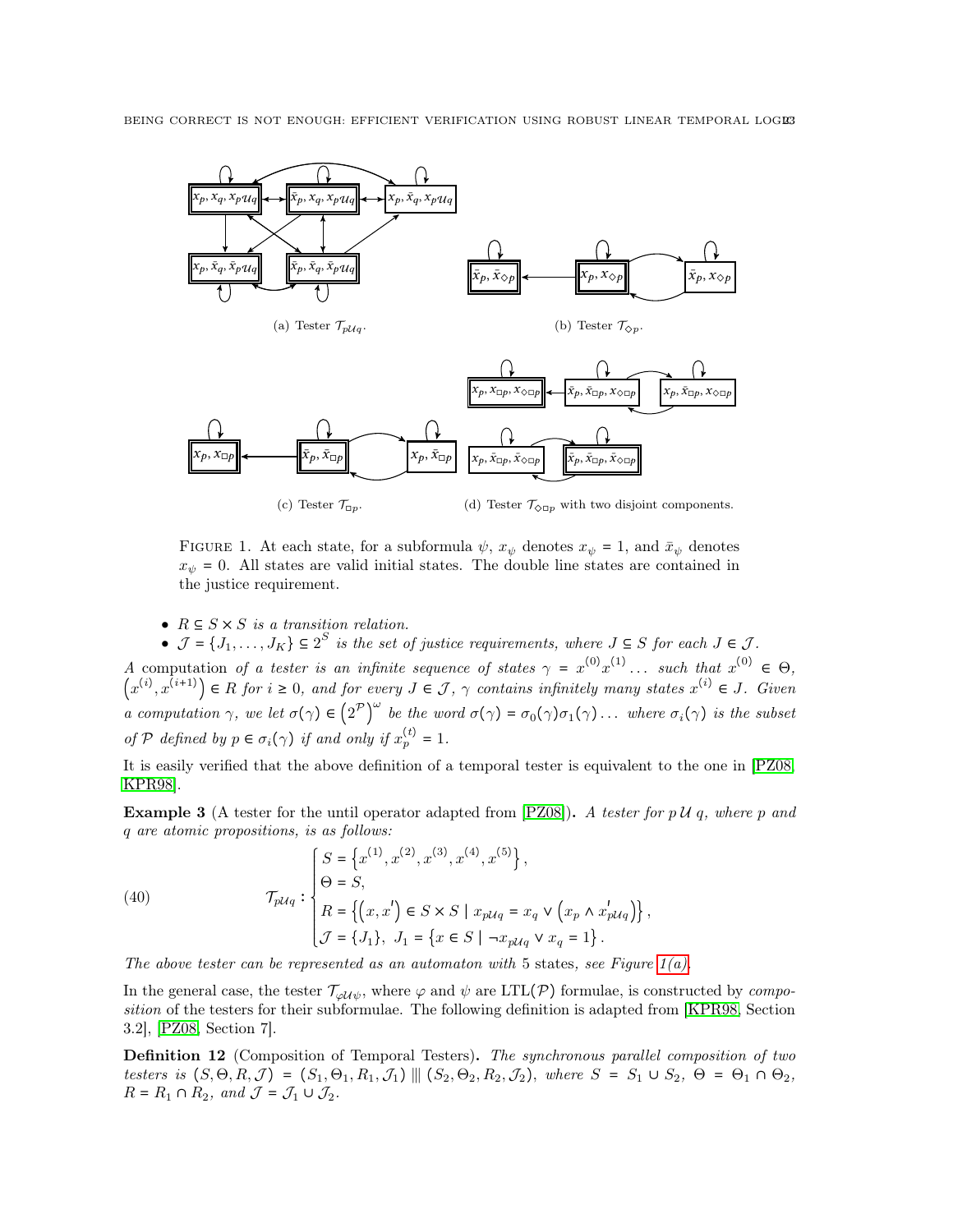# 24 ANEVLAVIS, ET AL.

- (1) For a unary LTL operator op, a tester  $\mathcal{T}_{\text{op}(\varphi)}$  is given by  $\mathcal{T}_{\text{op}(p)|p\leftarrow\varphi}$  || $\mathcal{T}_{\varphi}$ , where the subscript  $p \leftarrow \varphi$  denotes that we replace every instance of  $x_p$  and  $x_{\text{op}(p)}$  in the first tester  $x_{op(\varphi)}$  respectively.
- (2) For a binary LTL operator op, a tester  $\mathcal{T}_{\text{op}(\varphi_1,\varphi_2)}$  is given by  $\mathcal{T}_{\text{op}(p,q)|p\leftarrow\varphi_1,q\leftarrow\varphi_2} \parallel \mathcal{T}_{\varphi_1} \parallel \mathcal{T}_{\varphi_2}$ , where we replace every instance of  $x_p$ ,  $x_q$  and  $x_{op(p,q)}$  in the first tester, by  $x_{\varphi_1}$ ,  $x_{\varphi_2}$  and  $x_{\text{op}(\varphi_1,\varphi_2)}$  respectively.

By using the identities  $\Diamond p = true \mathcal{U} p$ ,  $\Box p = \neg \Diamond \neg p$ , and  $\mathcal{T}_{p\mathcal{U}q}$ , we construct  $\mathcal{T}_{\Diamond p}$  and  $\mathcal{T}_{\Box p}$ , which are shown in Figures [1\(b\)](#page-22-1) and [1\(c\).](#page-22-2) By composing them, we obtain  $\mathcal{T}_{\Diamond \Box p}$ , shown in Figure [1\(d\).](#page-22-3) Such testers play an important role in proving smaller upper bounds for the rLTL model-checking problem. Towards this, the following results from [\[APNT18\]](#page-30-0) provide recursive bounds on the size of a tester  $\mathcal{T}_{\varphi}$  for an LTL(P) formula  $\varphi$ .

**Definition 13** (Size of a tester). Given a tester  $\mathcal{T}_{\varphi}$  for  $\varphi \in \text{LTL}(\mathcal{P})$ , let  $|\mathcal{T}_{\varphi}|$  denote its size, i.e., the number of its states, and let  $|\mathcal{T}_{\varphi}|_i$  be the number of states where  $x_{\varphi} = i$ . Then, for any formulae  $\varphi, \psi \in \text{LTL}(\mathcal{P}), \text{ and } i, j, k \in \mathbb{B}$ :

- for any unary operator op,  $|\mathcal{T}_{op(\varphi)}|_{i,j}$  is the number of states where  $x_{\varphi} = i, x_{op(\varphi)} = j$ ,
- for any binary operator op,  $|\overline{\mathcal{T}_{\mathrm{op}(\varphi_1,\varphi_2)}|_{i,j,k}}$  is the number of states where  $x_{\varphi} = i$ ,  $x_{\psi} = j$ ,  $x_{op(\varphi,\psi)} = k.$

The number of states in a tester can be decomposed as follows for any  $\varphi, \psi \in \text{LTL}(\mathcal{P})$ :

$$
|\mathcal{T}_{\mathrm{op}(\varphi)}| = \sum_{i,j} |\mathcal{T}_{\mathrm{op}(\varphi)}|_{i,j}, \quad |\mathcal{T}_{\mathrm{op}(\varphi_1,\varphi_2)}| = \sum_{i,j,k} |\mathcal{T}_{\mathrm{op}(\varphi_1,\varphi_2)}|_{i,j,k}.
$$

<span id="page-23-4"></span>**Proposition 6.4.** Let p, q be two atomic propositions in  $\mathcal{P}, \psi_1, \psi_2 \in \text{LTL}(\mathcal{P})$  be two LTL formulae, and op denote an LTL operator. The following holds:

(41) 
$$
|\mathcal{T}_{\text{op}(\psi_1)}|_{i,j} \leq |\mathcal{T}_{\psi_1}|_i \cdot |\mathcal{T}_{\text{op}(p)}|_{i,j},
$$

(42) 
$$
|\mathcal{T}_{op(\psi_1,\psi_2)}|_{i,j,k} \leq |\mathcal{T}_{\psi_1}|_i \cdot |\mathcal{T}_{\psi_2}|_j \cdot |\mathcal{T}_{op(p,q)}|_{i,j,k}.
$$

<span id="page-23-5"></span>**Corollary 6.5** (Recursive Bounds). Consider a tester  $\mathcal{T}_{\varphi}$  for  $\varphi \in \text{LTL}(\mathcal{P})$ . The following recursive bounds hold on its number of states  $|\mathcal{T}_{\varphi}|$ :

<span id="page-23-0"></span>(43) 
$$
if \varphi \text{ is } p \in \mathcal{P} : |\mathcal{T}_{\varphi}| = 2,
$$

<span id="page-23-1"></span>(44) 
$$
if \varphi is \neg \psi : \forall i, j : |\mathcal{T}_{\neg \psi}|_{i,j} = \begin{cases} |\mathcal{T}_{\psi}|_i, & \text{if } i \neq j, \\ 0 & \text{otherwise,} \end{cases}
$$

<span id="page-23-7"></span>(45) 
$$
if \varphi \text{ is op}(\psi), \text{ op } \in \{\diamondsuit, \Box, \bigcirc\} : |\mathcal{T}_{\varphi}| \leq 2 \cdot |\mathcal{T}_{\psi}|,
$$

<span id="page-23-6"></span>(46) 
$$
if \varphi \; is \; \diamondsuit \Box \; \psi : |\mathcal{T}_{\varphi}| = |\mathcal{T}_{\diamondsuit \Box \psi}| \leq 3 \cdot |\mathcal{T}_{\psi}|,
$$

<span id="page-23-8"></span>(47) 
$$
if \varphi \text{ is op}(\psi_1, \psi_2), \text{ op } \in \{ \vee, \wedge, \Rightarrow \} : |\mathcal{T}_{\varphi}| \leq |\mathcal{T}_{\psi_1}| \cdot |\mathcal{T}_{\psi_2}|, \text{ and}
$$

<span id="page-23-2"></span>(48)  $if \varphi is \psi_1 \mathcal{U} \psi_2 \text{ or } \varphi is \psi_1 \mathcal{R} \psi_2 : |\mathcal{T}_{\varphi}| \leq 2 \cdot |\mathcal{T}_{\psi_1}| \cdot |\mathcal{T}_{\psi_2}|.$ 

Similarly to LTL, see Corollary [2.2,](#page-6-4) the complexity of the rLTL model-checking problem is proportional to the size of the GBAs constructed, see Theorem [5.1.](#page-17-3) Hence, we are motivated to construct GBAs with the smallest possible number of states and accepting conditions. We focus on elementary temporal testers arising in the study of rLTL formulae and use them to construct smaller GBAs using the following remark.

<span id="page-23-3"></span>**Remark 4** (Link with Generalized Büchi Automata). For any tester  $\mathcal{T}_{\varphi} = (S, \Theta, R, \mathcal{J})$ , one can construct a GBA  $\mathcal{G}_{\varphi} = (Q, \Sigma, Q_0, \Delta, \mathcal{F})$  whose runs correspond to the computations of the tester as follows:

•  $Q = S$ ,  $Q_0 = \{x \in \Theta \mid x_{\varphi} = 1\}$ , and  $\mathcal{F} = \mathcal{J}$ . •  $(q, \sigma, q') \in \Delta$  if and only if  $(q, q') \in R$  and  $\sigma = \{p \in \mathcal{P} \mid q'_p = 1\}.$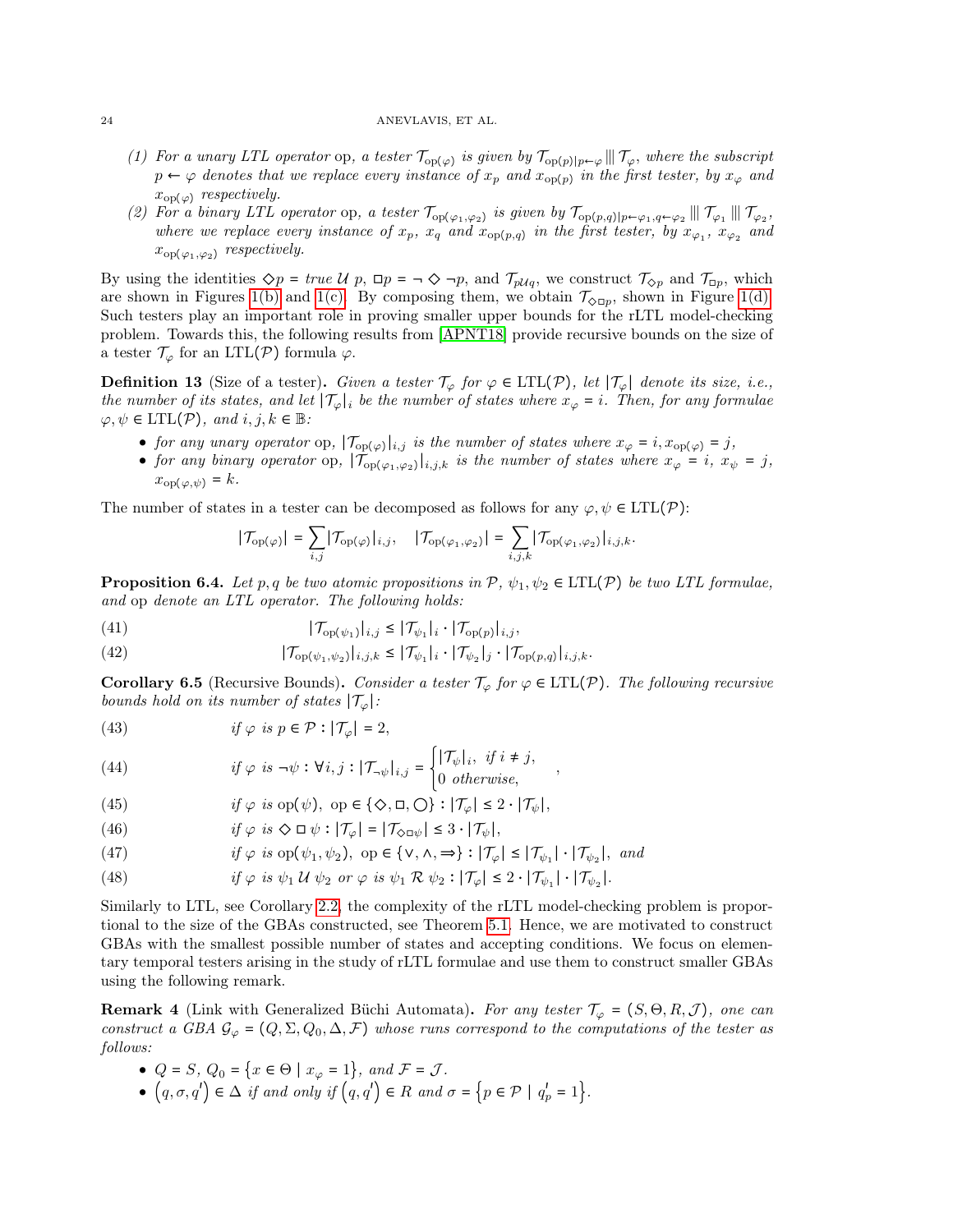Notice the relation between  $Q_0$  and  $\Theta$ . Since  $\mathcal{T}_{\varphi}$  detects whether a computation satisfies  $\varphi$  or  $\neg \varphi$ , in order to obtain a GBA  $\mathcal{G}_{\varphi}$  whose runs satisfy  $\varphi$ , it suffices to remove from  $\Theta$  any state x satisfying  $x_{\varphi} = 0.$ 

**Remark 5** (Justice requirements). In  $\mathcal{T}_{p\mathcal{U}_q}$ , and therefore in  $\mathcal{T}_{\Diamond p}$ ,  $\mathcal{T}_{\Box p}$ , the number of justice requirements  $J \in \mathcal{J}$  is always 1. Following Definition [12,](#page-22-4) the composition  $\mathcal{T}_{\text{QCD}} = \mathcal{T}_{\text{Qplp}-\text{CD}} || \mathcal{T}_{\text{CD}}$  has two justice requirements:

$$
\mathcal{J} = \{ x \in S \mid \neg x_{\Diamond \Box p} \lor x_{\Box p} = 1 \} \cup \{ x \in S \mid x_{\Box p} \lor \neg x_p = 1 \}.
$$

The two justice requirements are met simultaneously at the states  $(x_p, x_{\Box p}, x_{\Diamond \Box p})$  and  $(\bar{x}_p, \bar{x}_{\Box p}, \bar{x}_{\Diamond \Box p})$ . In light of this, we use  $\mathcal{J} = \{x \in S \mid (x_p \wedge x_{\Box p} \wedge x_{\Diamond \Box p}) \vee \neg (x_p \vee x_{\Box p} \vee x_{\Diamond \Box p}) = 1\}$  for the tester in Figure [1\(d\),](#page-22-3) while preserving the computations of  $\mathcal{T}_{\infty \Box p} = \mathcal{T}_{\infty p|p \leftarrow \Box p} || \mathcal{T}_{\Box p}$ . In this regard, the tester  $\mathcal{T}_{\infty}$  in Figure 1(d) is optimized  $\mathcal{T}_{\Diamond \Box p}$  in Figure [1\(d\)](#page-22-3) is optimized.

We are now ready to proceed onto constructing smaller, specialized GBAs for the fragment rLTL $_{\{=\}}(\mathcal{P})$ and prove the refined complexity upper bounds.

6.4. Refined complexity bounds. The next lemma is integral to providing the promised complexity bounds of Theorem [6.1.](#page-19-1)

<span id="page-24-0"></span>**Lemma 6.6.** Given a set of atomic propositions  $P$ , for any  $\varphi \in \text{rLTL}_{\{\Rightarrow\}}(P)$  and any  $j \in \{1, 2, 3, 4\}$ :

<span id="page-24-1"></span>(49) 
$$
|\mathcal{T}_{\mathrm{tl}(j,\varphi)}| \leq 2^{|\varphi|-\kappa(\varphi)} 3^{\kappa(\varphi)},
$$

where  $\kappa(\varphi) = \text{card}(\{\psi \in \text{cl}(\varphi) \mid \psi = \text{d}\psi_1\}) + \text{card}(\{\psi \in \text{cl}(\varphi) \mid \psi = \psi_1 \mathcal{R} \psi_2\})$ , i.e., the number of distinct subformulae of  $\varphi$  of the form  $\Box \psi$  and  $\psi_1 \mathcal{R} \psi_2$ , and  $|\varphi|$  is the length of  $\varphi$ .

Proof. To maintain a streamlined presentation we provide a sketch of the proof here. The full proof of Lemma [6.6](#page-24-0) is found in Appendix [B.](#page-33-0)

Given any  $\varphi \in \text{rLTL}_{\setminus \{\Rightarrow\}}(\mathcal{P})$  we prove the claimed bound on  $|\mathcal{T}_{\text{ht}(j,\varphi)}|, j \in \{1,2,3,4\},\$  by induction on the length of the formula for all operators except for the R operator. In the base case where  $\varphi$  is of length 1, i.e., an atomic proposition, [\(49\)](#page-24-1) is satisfied as an equality given [\(43\)](#page-23-0). For the induction step, if  $\varphi$  is of the form op( $\psi$ ), with op any unary rLTL operator, or of the form op( $\psi_1, \psi_2$ ), with op any binary operator except for  $\mathcal{R}$ , then the claim in [\(49\)](#page-24-1) is proved using [\(44\)](#page-23-1) through [\(48\)](#page-23-2).

Finally, in the case of the R operator we construct specialized testers for each bit, which we prove to be correct and to satisfy the claimed bound  $(49)$  in the Appendix.

So far, Lemma [6.6](#page-24-0) shows that we can construct specialized temporal testers of smaller size. These, in turn, can be used to construct smaller GBAs as per Remark [4.](#page-23-3) To conclude the proof of Theorem [6.1,](#page-19-1) we consider Algorithm [1](#page-19-2) for rLTL model-checking. This algorithm model-checks the LTL formulae corresponding to each bit of the truth value of an rLTL formula, and by exploiting the order of the truth values in  $\mathbb{B}_5$ , 0000 < 0001 < 0011 < 0111 < 1111, benefits from an early stopping criterion if the value of a bit is zero. In particular, consider the language  $L(G)$  generated by a GBA  $G$ , and assume we wish to model-check a formula  $\varphi$  of the form  $\psi_1 \Rightarrow \psi_2 \in \text{rLTL}_{\setminus {\Rightarrow}}(\mathcal{P})$ , as defined in [\(34\)](#page-18-1). Denote, again, each truth value in  $\mathbb{B}_5$  as:

 $\mathbb{B}_5 = \{0000, 0001, 0011, 0111, 1111\} = \{\mathbb{B}_5[0], \mathbb{B}_5[1], \mathbb{B}_5[2], \mathbb{B}_5[3], \mathbb{B}_5[4]\}.$ 

Let  $b(L(\mathcal{G}), \varphi) \in \mathbb{B}_5$  be the computed truth value. Algorithm [1](#page-19-2) first model-checks the corresponding LTL formula  $\varphi_4$ , which is of the form ltl $(4, \psi_1) \Rightarrow$  ltl $(4, \psi_2)$ . From Lemma [6.6](#page-24-0) and Remark [4,](#page-23-3) this first model-checking step makes use of an automaton with the number of states as in [\(35\)](#page-19-0). There are two possible outcomes:

1) the formula is violated, i.e.,  $b(L(\mathcal{G}), \varphi) = \mathbb{B}_5[0]$ , Algorithm [1](#page-19-2) terminates and Theorem [6.1](#page-19-1) holds; 2) the formula is satisfied, i.e.,  $b(L(\mathcal{G}), \varphi) \geq \mathbb{B}_{5}[1]$ , and we need to check bit 3.

However, having checked bit 4, and given that neither  $\psi_1$ , nor  $\psi_2$  contain a  $\Rightarrow$  operator since they belong in rLTL<sub>\{⇒}</sub>( $\mathcal{P}$ ), it follows from the semantics in Table [2](#page-16-0) that  $V_3(\sigma, \varphi) = W(\sigma, \text{ltl}(3, \psi_1) \Rightarrow$ ltl $(3, \psi_2)$ . We can, hence, perform a second model-checking step, using an automaton with size,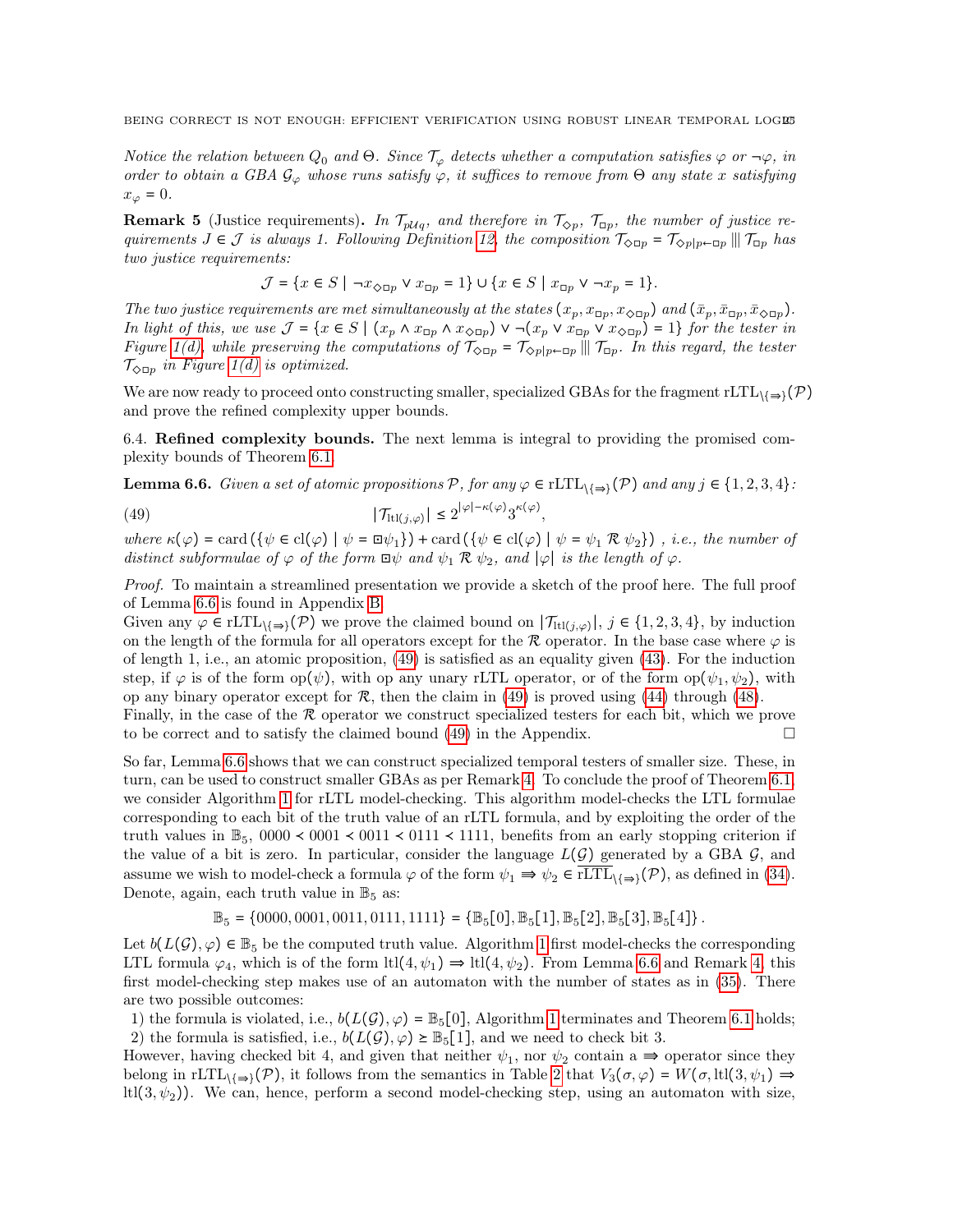again, as in [\(35\)](#page-19-0), and decide if  $b(L(\mathcal{G}), \varphi) = \mathbb{B}_5[1]$  or  $b(L(\mathcal{G}), \varphi) \geq \mathbb{B}_5[2]$ . The two other bits are computed similarly if needed.

Overall, the number of model-checking steps that the algorithm goes through depends on  $b(L(\mathcal{G}), \varphi)$ . If we have exactly  $\ell < 4$  bits set to 1 in the valuation, then we need  $\ell + 1$  model-checking steps, i.e., to check that the bit  $\ell$  is valued 1 and that the next bit is valued 0. The fourth verification disambiguates between the values  $\mathbb{B}_5[3]$  and  $\mathbb{B}_5[4]$ . Hence, if  $b(L(\mathcal{G}), \varphi) = \mathbb{B}_5[\ell]$ , we do min $(\ell+1, 4)$ model-checking steps. Consequently, by using Algorithm [1,](#page-19-2) the rLTL model-checking problem for any  $\varphi \in rLTL_{\{\Rightarrow\}}(\mathcal{P})$  is solved by performing at most 4 LTL model-checking steps, each using an automaton with at most  $\mathcal{O}(2^{|\varphi| - \kappa(\varphi)} 3^{\kappa(\varphi)})$  states. This concludes the proof of Theorem [6.1](#page-19-1) and this section.

# 7. Case studies

<span id="page-25-0"></span>In the introduction we argued that system correctness is not sufficient for a good design as the system needs to also be robust. Towards this goal, we provide a series of case studies that exemplify the usefulness of rLTL when compared to standard LTL. For rLTL model-checking we use Evros-tos<sup>[4](#page-25-1)</sup>[\[ANPT19\]](#page-30-10). Evrostos is a tool for verifying rLTL specifications in the  $\overline{rLTL}_{\{\Rightarrow\}}(\mathcal{P})$  fragment, and it is built on top of an LTL model-checker. Currently, it supports two modes: (1) smv-mode, which uses NuSMV<sup>[5](#page-25-2)</sup>  $[CCG^+02]$  $[CCG^+02]$  as the underlying model-checker; and (2) pml-mode, which uses  $SPIN<sup>6</sup>$  $SPIN<sup>6</sup>$  $SPIN<sup>6</sup>$  [\[Hol97\]](#page-31-19). In this section, we compare rLTL and LTL verification in terms of the ability to guarantee robustness, the information provided via verification, and the computational costs. Our case studies<sup>[7](#page-25-4)</sup> show that model-checking in the proposed fragment  $\overline{rLTL}_{\{\Rightarrow\}}(\mathcal{P})$ :

1) identifies a non-robust system, which cannot be directly done with standard LTL;

2) provides access to fine-grained information about the degree of specification violations, which can be useful towards improving the design;

3) incurs a relatively small computational overhead with respect to LTL model-checking;

4) scales similarly to the LTL model-checking with respect to the size of the given formula, although slightly more expensive.

7.1. Case study 1: Aircraft Wheel Brake System (WBS). For our first case study, we revisit the aircraft WBS described in the Aerospace Information Report (AIR) 6110 [\[oAES11\]](#page-32-13). As aerospace systems have become more complex with the passing of time, it is essential that their development proceeds in a systematic way that minimizes errors. Towards this, the Federal Aviation Administration (FAA) specifies methods and guidelines [\[oAES96,](#page-31-20) [oAES10\]](#page-31-21) for manufacturers, e.g., Boeing and Airbus, to guarantee that the development of products meets the necessary performance and safety requirements. AIR6110 provides an application of the specified processes [\[oAES96,](#page-31-20) [oAES10\]](#page-31-21) to the example of a WBS. The WBS comprises a complex hydraulic plant managing two landing gears, each with four wheels, and controlled by an independent computer system.

An extended formal verification of the WBS is found in [\[BCFP](#page-30-12)<sup>+</sup>15] and the .smv models used can be found in the references therein. The formal modeling and analysis are based on the integration of the contract-based design tool OCRA [\[CDT13\]](#page-31-22), the model-checker nuXmv [\[CCD](#page-30-13)<sup>+</sup> 14], and the xSAP platform for model-based safety analysis [\[\(FB14\]](#page-31-23).

7.1.1. Formal specifications: A number of safety requirements from the AIR6110 document are formalized in LTL and are expressed as reactive specifications, where the assumption is on the environment of the WBS and the guarantee is the exact safety specification  $[BCFP<sup>+</sup>15]$  $[BCFP<sup>+</sup>15]$ . Here we focus on the requirement "S18-WBS-R-0325-wheelX: never inadvertent braking of wheel X without locking". The environment assumption for the safety specifications is that "at all times the power of the system

<span id="page-25-1"></span> ${}^{4}$ Evrostos is available at: https://github.com/janis10/evrostos.

<span id="page-25-2"></span> $5$ NuSMV is available at: [http://nusmv.fbk.eu.](http://nusmv.fbk.eu)

<span id="page-25-3"></span> $6$ SPIN is available at: http://spinroot.com.

<span id="page-25-4"></span><sup>&</sup>lt;sup>7</sup>The files to replicate our case studies are available at: https://github.com/janis10/evrostos/tree/master/case\_studies/.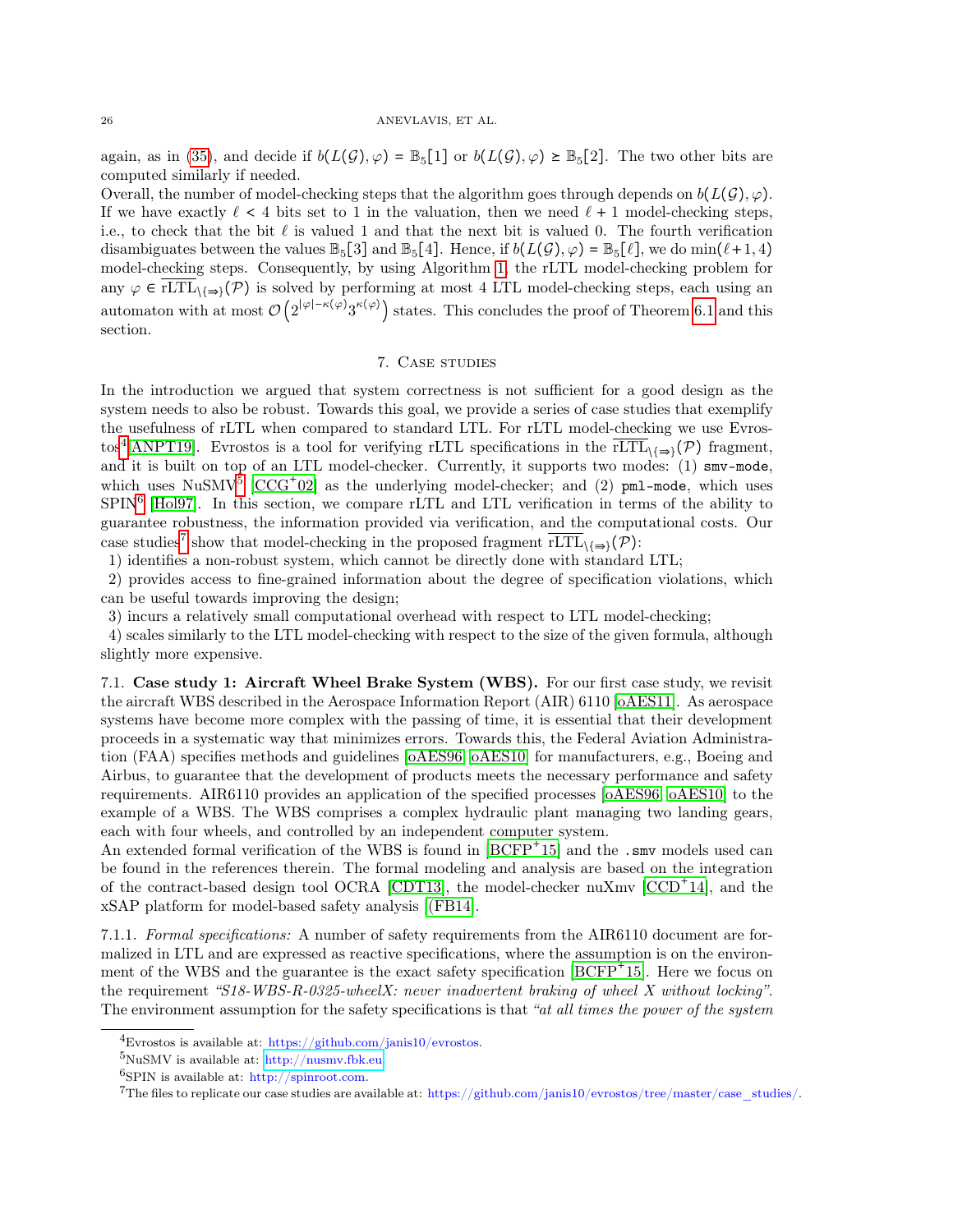is on, the power of the hydraulic pumps is on, and the hydraulic supplies maintain their nominal values". The above assumption and guarantee are formalized as a reactive LTL specification:

<span id="page-26-0"></span>(50)  
\n
$$
\Box \left( \bigwedge_{i=1}^{2} \text{power}_{i} \bigwedge_{i=1}^{2} \text{pump\_power}_{i} \bigwedge_{i=1}^{2} \text{hydraulic\_supply}_{i} = 10 \right) \Rightarrow
$$
\n
$$
\Box \neg \left( \neg \text{mechanical\_pedal}_{L} \land \text{wheel\_status} = \text{rolling} \right),
$$
\n
$$
\Box \neg \left( \neg \text{mechanical\_pedal}_{L} \land \text{wheel\_status} = \text{rolling} \right),
$$

where  $power_i$ ,  $pump$   $power_i$ ,  $hydraulic$  supply<sub>i</sub> are the *i*-th system's power, pump power (both boolean), and hydraulic supply (integer) respectively, mechanical  $\text{pedal}_L$  (boolean) is true if the left pedal is pressed, ground\_speed (integer) is the aircraft's current speed relative to the ground, wheel\_status is either rolling or stopped, and wheel\_braking\_force (integer) is the force applied by the brakes to the wheel.

The development of the WBS in the AIR6110 document is described through four evolutionary architectures:

1) Arch1: comprises one Braking System Control Unit (BSCU) and one Hydraulic Circuit (HC) backed by an accumulator.

2) Arch2: includes additional backup components, i.e., two BSCUs, a green HC, and a blue HC.

3) Arch3: the two BSCUs of the control system are replaced by one dual channel BSCU.

4) Arch4: accumulator placement is modified, a link from the control system validity to the selector valve in the physical system is added.

For more details see  $[BCFP^+15]$  $[BCFP^+15]$ .

7.1.2. Example scenario: We consider the Arch4 architecture and investigate how rLTL identifies a non-robust system, which cannot be directly done in LTL. While the nominal Arch4 model is correct and robust, we introduce a modification that makes it non-robust. In particular, we inject a bug in the sensor of the left pedal that makes it periodically miss the pressing of the pedal. This results in the BSCU not always receiving an electrical signal when the left pedal is pressed. To demonstrate our case, we consider a scenario where the environment assumption is violated finitely many times. This is reasonable as during the course of a flight, there can be perturbations to the environment assumption, but we expect the assumption to stabilize and not fail catastrophically. For example, the power input of the system might be interrupted, but eventually becomes stable.

Model-checking separately the guarantee in [\(50\)](#page-26-0) under the model with the sensor bug returns false. Model-checking separately the assumption in [\(50\)](#page-26-0) under the environment scenario above returns false. However, model-checking the LTL specification in [\(50\)](#page-26-0) under the discussed scenario returns true. This is a consequence of the fact that in LTL, violation of the assumption leads to vacuous satisfaction of the specification.

In contrast to LTL model-checking, we evaluate the corresponding rLTL reactive specification:

$$
(51)
$$

$$
\Box \left( \bigwedge_{i=1}^{2} power_{i} \bigwedge_{i=1}^{2} pump\_power_{i} \bigwedge_{i=1}^{2} hydraulic\_supply_{i} = 10 \right) \Rightarrow
$$
\n
$$
\Box \neg \left( \neg mechanical\_pedal_{L} \land wheel\_status = rolling \land wheel\_braking\_force > 0 \land ground\_speed > 0 \right).
$$

Using Evrostos, the resulting rLTL truth value is 0011. This is interpreted as the guarantee being both satisfied and violated infinitely often under the environment of this scenario. To be more precise, the assumption is eventually always satisfied, meaning that its truth value is 0111. However, the sensor pedal does not always pick up the pressing of the left pedal, meaning that it misses infinitely often during a system execution and, hence, the truth value of the guarantee is 0011. By the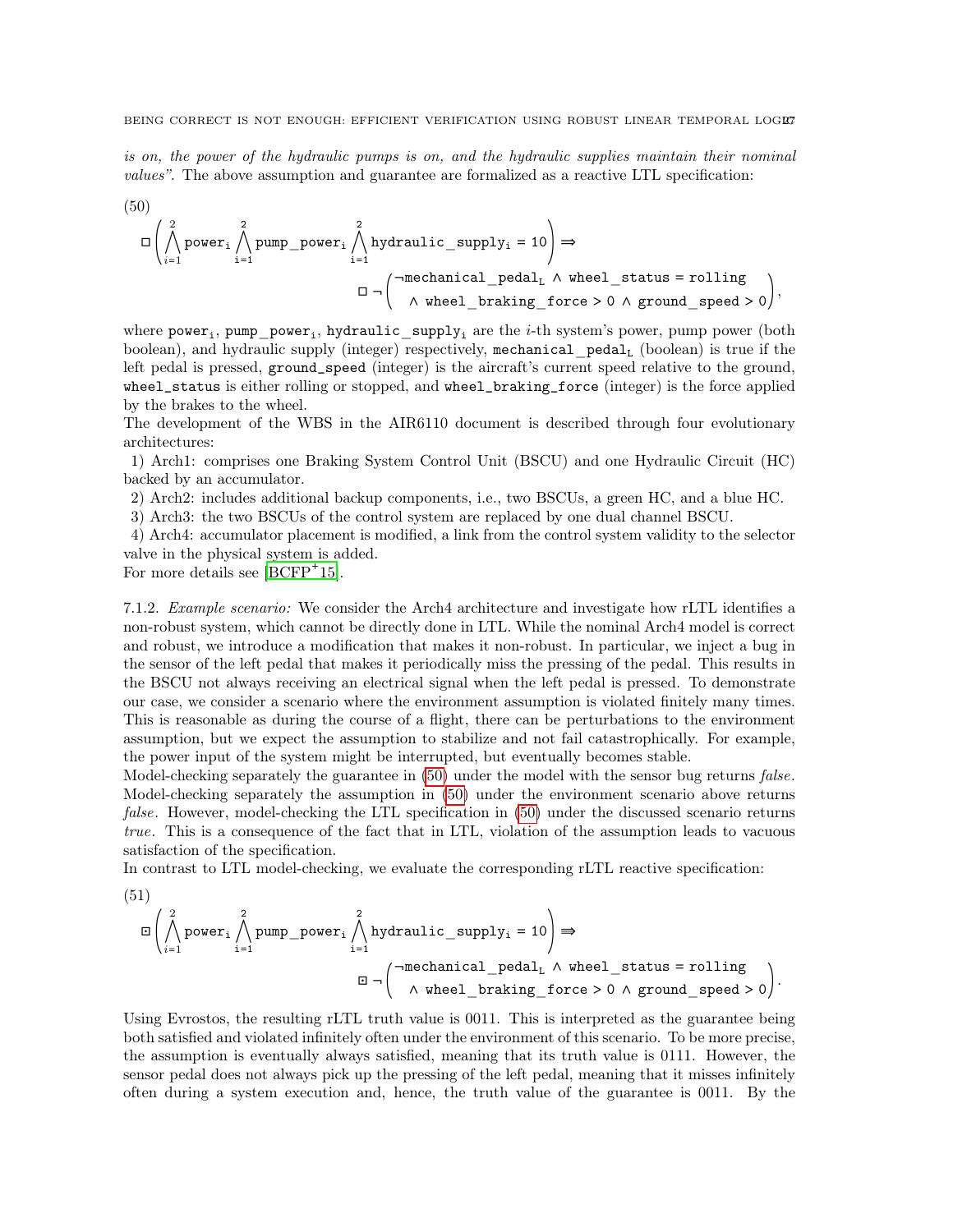|                                                                     | rLTL Truth Value |      |                                   |      |       |  |  |
|---------------------------------------------------------------------|------------------|------|-----------------------------------|------|-------|--|--|
|                                                                     | 1111             | 0111 | 0011                              | 0001 | 0000  |  |  |
| Frequency (160 formulae)                                            |                  |      | 53.75% 13.75% 25.625% 4.375% 2.5% |      |       |  |  |
| Frequency (70 falsified formulae)<br>that admit a weakened version) |                  |      | $31.43\%$ $58.57\%$ $10\%$        |      | $0\%$ |  |  |

<span id="page-27-1"></span>Table 3. Occurrence frequency for each different rLTL truth value for 160 properties from the RERS benchmark.

semantics of robust implication in [\(15\)](#page-10-3) we expect the truth value of the specification to be 0011, which is what Evrostos returns.

The above case study demonstrates the fact that the LTL implication cannot provide any actual information about the guarantee of a reactive specification whenever the assumption fails. Contrary, the rLTL implication does really verify whether a guarantee is satisfied, is violated, and to what degree.

<span id="page-27-0"></span>7.2. Case study 2: Meaningful reactivity rLTL patterns. For the second case study, we exhibit the practicality of the proposed fragment rLTL $_{\{\Rightarrow\}}(\mathcal{P})$  in Definition [9,](#page-18-2) and illustrate how rLTL provides more insight when a specification is violated compared to LTL. We first consider reactivity patterns of practical importance that occur commonly in the specification of concurrent and reactive systems [\[DAC99\]](#page-31-0). Typical behaviors include the occurrence of a given event during system execution, such as absence, existence, and universality, or the relative order in which multiple events occur during system execution, such as precedence and response. The following corollary stems from studying all the relevant LTL patterns [\[DAC99\]](#page-31-0).

**Corollary 7.1.** The relevant reactivity patterns [\[DAC99\]](#page-31-0) fall under the rLTL $\{ \varphi \}$  fragment, as described in Definition [9,](#page-18-2) when written in rLTL.

It is the case for all these patters that the antecedent of any nested implication does not contain a  $\Box$  or a  $\mathcal R$  operator. Hence, the same holds for their rLTL counterparts. By Proposition [6.3,](#page-20-1) we can equivalently write any robust implication formula  $\varphi \Rightarrow \psi$  in these patterns, as  $\neg \varphi \vee \psi$ , which makes them immediately part of the efficient fragment rLTL $_{\{\Rightarrow\}}(\mathcal{P})$ . We verified this for the 97 LTL formulae in [\[DAC99\]](#page-31-0).

**Remark 6.** A number of the patterns [\[DAC99\]](#page-31-0) are expressed using the "weak until" operator  $W$ , which is related to the U operator by the LTL semantic equivalence between pWq and pU ( $q \vee \Box p$ ), and to the R operator by the LTL semantic equivalence between pWq and q R (q  $\vee$  p). It can be verified that in the context of rLTL, only the second equivalence captures the desired meaning of a robust version of the W operator. Therefore, to obtain the rLTL versions of these patterns, we first replace every subformula of the form  $p\mathcal{W}q$  with  $q \mathcal{R} (q \vee p)$ .

7.2.1. Benchmark: Rigorous Examination of Reactive Systems (RERS). The second goal of this case study is to showcase how rLTL provides more fine-grained information when a specification is violated, as opposed to LTL, by mapping an LTL false boolean value to different shades of false. To show this, we utilize the benchmarks found in the RERS Challenge [\[RER20\]](#page-32-14). The RERS Challenge contains a rich repository of problems of increasing complexity.

Using available benchmarks, we analyze meaningful reactive specifications that fall under the patterns [\[DAC99\]](#page-31-0), that is 160 formulae spanning from RERS 2016 to RERS 2019. We use the provided promela models from the RERS LTL parallel track and evaluate the rLTL counterparts of the specifications therein using Evrostos [\[ANPT19\]](#page-30-10). Our findings are summarized in Table [3.](#page-27-1)

The considered set is balanced between falsified and satisfied specifications. Focusing on the falsified formulae, one appreciates the variation of the different shades of false that rLTL provides. More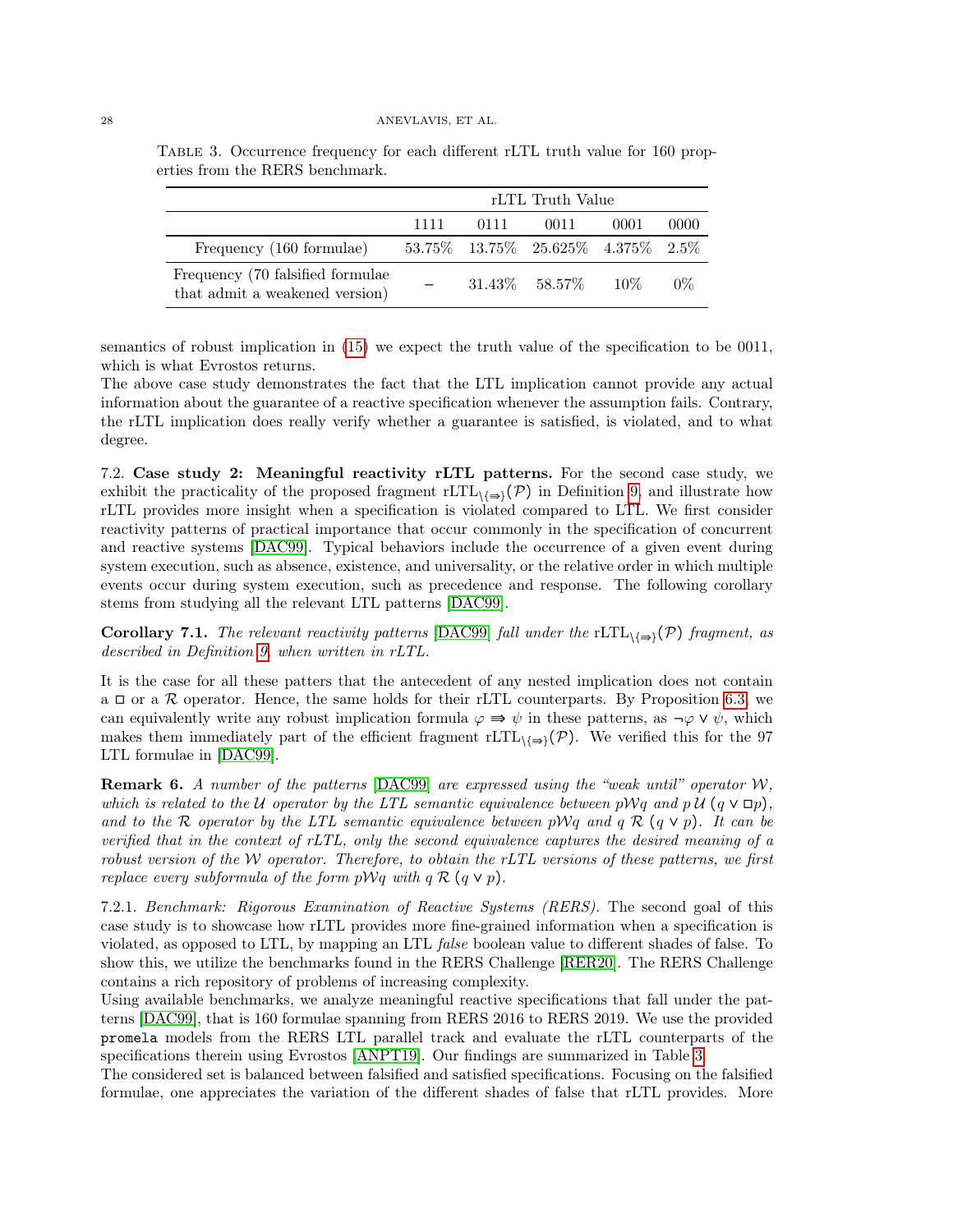

BEING CORRECT IS NOT ENOUGH: EFFICIENT VERIFICATION USING ROBUST LINEAR TEMPORAL LOGES

<span id="page-28-0"></span>Figure 2. Automated Air Traffic Control System. Left: minimum, maximum, and mean runtimes for rLTL and LTL model-checking, and time complexity blowup between rLTL and LTL. Right: Comparison between runtimes for rLTL and LTL (logarithmic scale). Computed over 24 experiments.

specifically, Table [3](#page-27-1) indicates that, empirically, it is rarely the case that a falsified reactive specification fails catastrophically. Instead, a weaker version holds most of the times. In particular, when looking only at the formulae that do admit a weaker version according to Proposition [6.2,](#page-20-0) the value 0000 is not observed at all. To better interpret the above analysis, consider as an example the truth value 0111. This value can be actually understood as "the safety specification holds with a delay", i.e., it is violated only finite times over any infinite trace of the system. This information can guide the designer towards more efficiently fixing the faulty model, so as to trace the root of the problem, or can provide insight about modifying a possibly inaccurate specification.

7.3. Case study 3: Studying the complexity blowup between LTL and rLTL. We now aim to meaningfully compare the runtimes between LTL model-checking, and rLTL model-checking in the fragment  $\overline{rLTL}_{\{\Rightarrow\}}(\mathcal{P})$ . Towards this, we study the *time complexity blowup*,  $\zeta$ , between LTL and rLTL, which is defined below.

The complexity of the rLTL model-checking problem for any  $\varphi \in \overline{rLTL}_{\setminus\{\Rightarrow\}}(\mathcal{P})$ , with respect to the GBA constructed for  $\varphi$ , is between  $\mathcal{O}(2^{|\varphi|})$  and  $\mathcal{O}(3^{|\varphi|})$  as Theorem [6.1](#page-19-1) establishes. Similarly, the complexity of the LTL model-checking problem for the corresponding LTL formula  $\varphi_1$  is  $\mathcal{O}(2^{|\varphi_1|})$ . Recall  $\varphi_1$  is obtained as the LTL version of  $\varphi$  simply by substituting the rLTL operators with their LTL counterparts. Let the times required to solve the LTL and the rLTL model-checking problems be  $t_{LTL}$  and  $t_{rLTL}$  respectively. We know that  $t_{LTL}$  is proportional to  $2^{|\varphi_1|}$ , and notice that  $|\varphi| = |\varphi_1|$ . Furthermore,  $t_{rLTL} \geq t_{LTL}$ , and, hence, we can write  $t_{rLTL} = 2^{\zeta |\varphi|}$ ,  $\zeta \geq 1$ . Then, we ask what is the exponent  $\zeta$  that describes the overhead, i.e., what is the time complexity blowup. From the expressions above we obtain:

$$
\zeta = 1 + \frac{\log_2\left(\frac{t_{rLTL}}{t_{LTL}}\right)}{|\varphi|}.
$$

Since the time complexity of rLTL model-checking for the proposed fragment  $\overline{rLTL}_{\{\Rightarrow\}}(\mathcal{P})$  is proportional to at most  $3^{|\varphi|}$ , we have an upper bound for  $\zeta$  of  $\log_2(3) = 1.58$ .

We use as a benchmartk the model of an Automated Air Traffic Control System [\[ZR14\]](#page-32-15), designed for the Automated Airspace Concept (AAC), and the specifications therein. ACC is a high-level generic framework proposed as a candidate for the Next Generation Air Traffic Control System, which was under development at NASA. The goal of ACC is to always ensure the safe separation of commercial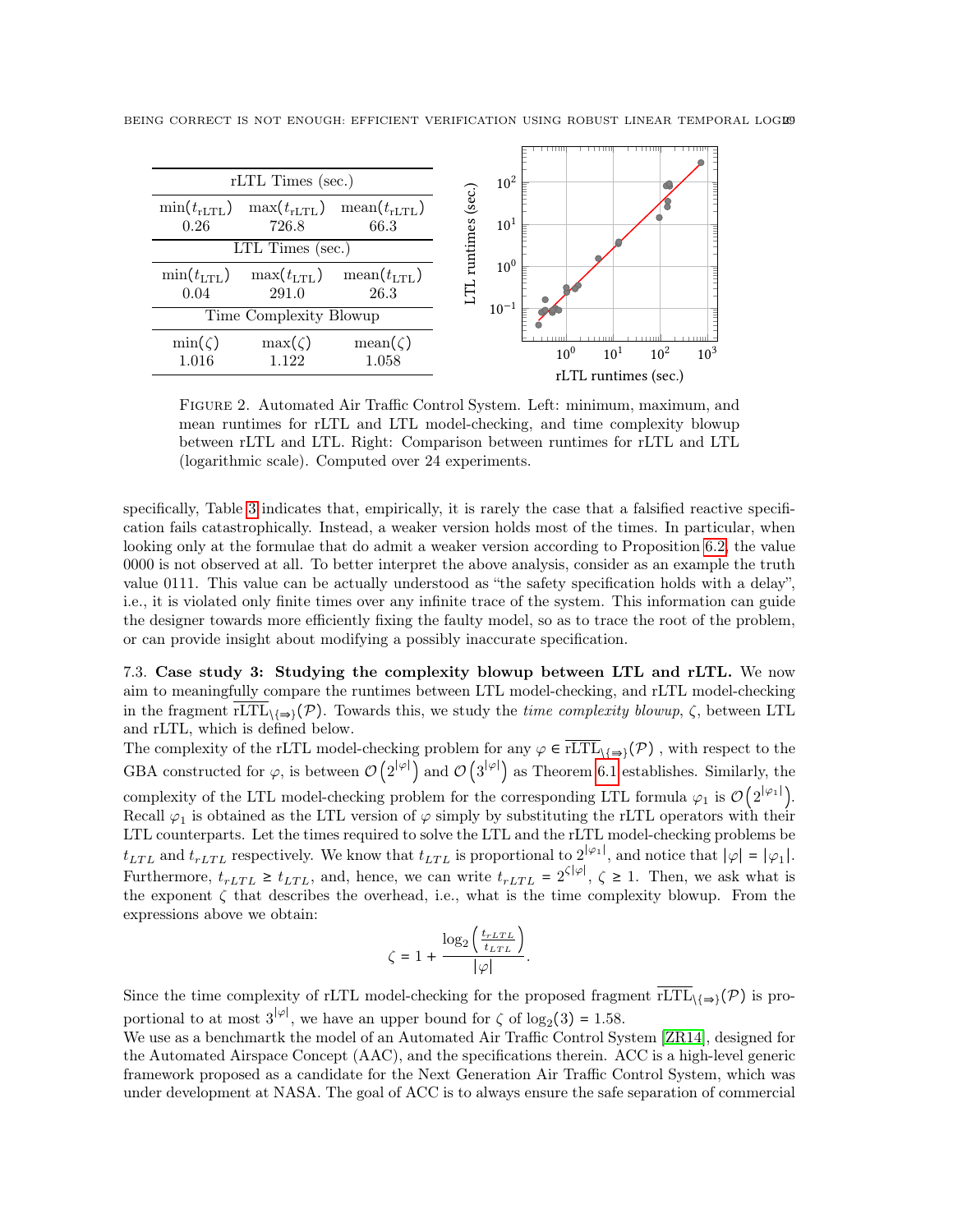

<span id="page-29-2"></span>Figure 3. Scalability comparison: model-checking runtimes for [\(52\)](#page-29-0) and [\(53\)](#page-29-1) for  $n = 1, \ldots, 9$  (logarithmic scale).

aircrafts within a given airspace sector, in order to prevent potential collisions. Figure [2](#page-28-0) shows on the left the minimum, maximum, and mean runtimes to model-check 12 safety and reactivity specifications, over 2 system models (original and abstract model) for a total of 24 experiments, and on the right how these runtimes are distributed. At a first glance, rLTL verification is somewhat more expensive computationally, which is expected as its runtime is proportional to at most  $3^{|\varphi|}$  for a formula  $\varphi \in \overline{rLTL}_{\{\Rightarrow\}}(\mathcal{P})$ . However, observe that the time complexity blowup,  $\zeta$ , is well below this upper bound, even at its maximum value in this benchmark, meaning that the empirical time complexity of rLTL for the fragment we consider is close to that of LTL.

7.4. Case study 4: Scalability. For our last set of experiments, we present a scalability case study for rLTL within the proposed fragment. To this end, we select the well-known model of the dining philosophers and consider the following specification,  $\phi$ , saying that if whenever a philosopher is ready they eventually eat, then the first philosopher will eventually eat:

$$
\left(\bigwedge_{i=1}^{n} \Box \diamondsuit \text{ } ready_i \Rightarrow \Box \diamondsuit \text{ } eat_i\right) \Rightarrow eat_0.
$$

The above LTL formula contains nested implications with an  $\Box$  operator, which are not allowed in the proposed fragment rLTL<sub>\{ $\Rightarrow$ </sub>\(P). However, we can equivalently rewrite the LTL formula as:

<span id="page-29-0"></span>(52) 
$$
\left(\bigwedge_{i=1}^{n} \neg(\Box \Diamond \text{ ready}_i) \lor \Box \Diamond \text{ eat}_i\right) \Rightarrow \text{eat}_0,
$$

and then the corresponding rLTL specification  $\varphi$  is:

<span id="page-29-1"></span>(53) 
$$
\left(\bigwedge_{i=1}^{n} \neg (\Box \otimes ready_i) \lor \Box \otimes eat_i\right) \Rightarrow eat_0.
$$

This specification presents a complex temporal structure as it contains multiple  $\Xi$  and  $\diamondsuit$  operators, as well as an  $\Rightarrow$  operator on the outermost level and, hence, is an appropriate candidate for our case study. We fix the model to have ten philosophers and then record the runtimes for evaluating [\(52\)](#page-29-0) and [\(53\)](#page-29-1) for  $n = 1, \ldots, 9$ . Our findings are summarized in Fig. [3.](#page-29-2) The specification  $\varphi$  belongs to  $\overline{\text{rLTL}}_{\setminus{\{\Rightarrow\}}}(\mathcal{P})$  and by Theorem [6.1](#page-19-1) can be model-checked using automata of size  $\mathcal{O}\left(2^{|\varphi|-\kappa(\varphi)}3^{\kappa(\varphi)}\right)$ . We can appreciate that the runtimes for model-checking the rLTL specification scale in the same manner as those for the corresponding LTL model-checking, although slightly higher as expected by the aforementioned automaton size. This validates our theoretical results. This case study is also in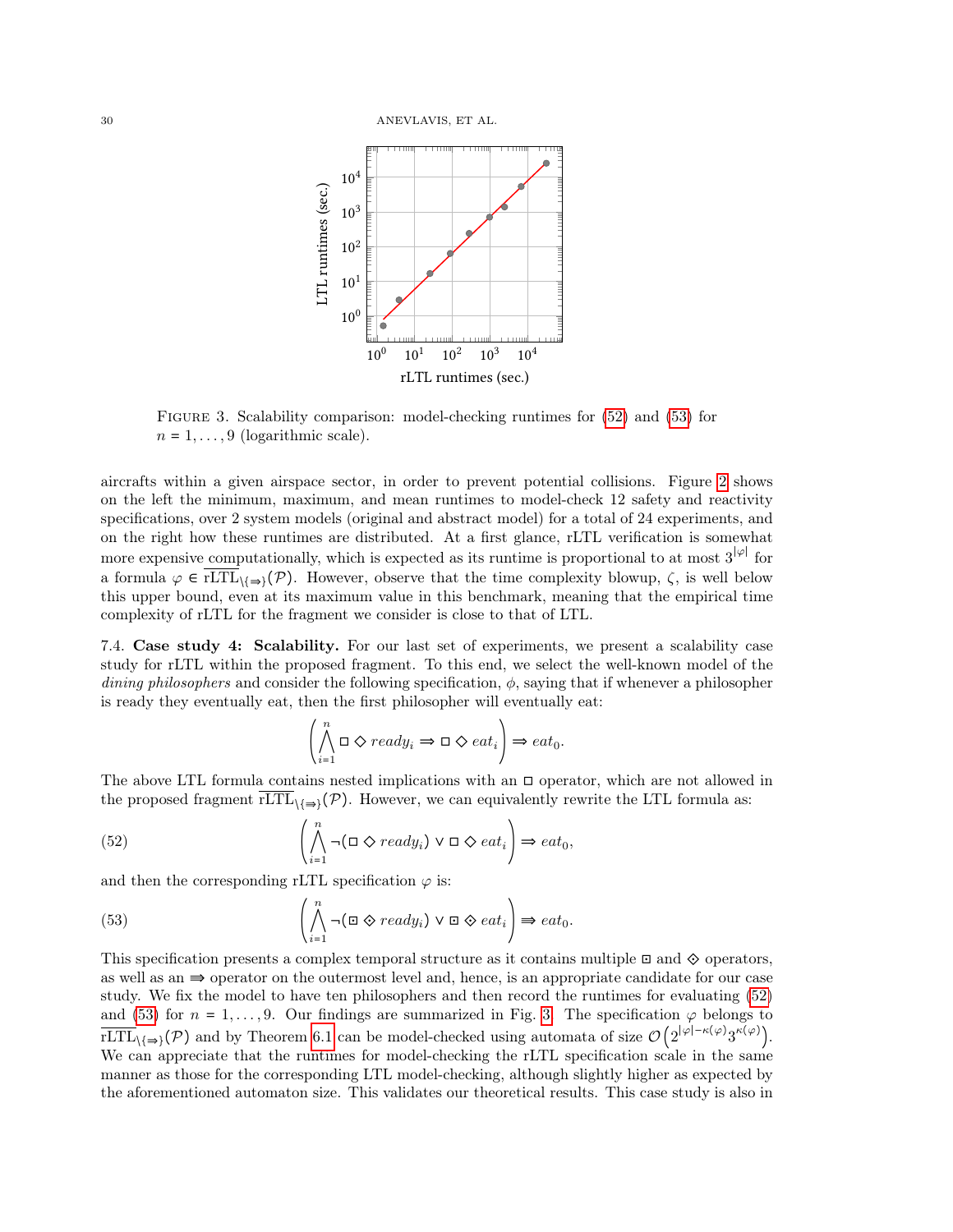agreement with the results presented in Fig. [2](#page-28-0) when studying the complexity blow-up between LTL and rLTL.

### 8. Conclusion

<span id="page-30-6"></span>The logic rLTL provides a means to formally reason about both correctness and robustness in system design. While its syntax closely resembles that of LTL to ease its adoption, its semantics embeds a notion of robustness expressing that small deviations from the assumptions made at design time should lead to, at most, small violations of the design specifications. In this paper we presented a large fragment of rLTL, for which the verification problem can be efficiently solved by using an automaton of size  $\mathcal{O}\left(2^{|\varphi|-\kappa(\varphi)}3^{\kappa(\varphi)}\right)$ , where  $\kappa(\varphi)$  measures the number of unique subformulae of  $\varphi$ that contain always and release operators. This bound is closer to the LTL bound of  $\mathcal{O}(2^{|\varphi|})$  and an improvement to the previously known bound of  $\mathcal{O}(5^{|\varphi|})$ . Moreover, at the time of publication there is no known non-trivial lower bound and finding such bound is an open problem. The usefulness of this fragment has been demonstrated by a number of case studies showing its expressiveness, the ability to capture robustness, and the benefits of the information the designer gains from the 5-valued semantics towards refining the system and/or the specifications. Moreover, these advantages come at low computational overhead with respect to LTL model-checking, and a small learning curve from the designer as the syntax of rLTL closely mirrors that of LTL.

### **REFERENCES**

- <span id="page-30-4"></span>[ABK16] Shaull Almagor, Udi Boker, and Orna Kupferman. Formally reasoning about quality. J. ACM, 63(3), June 2016.
- <span id="page-30-5"></span>[AK14] Shaull Almagor and Orna Kupferman. Latticed-ltl synthesis in the presence of noisy inputs. In Anca Muscholl, editor, Foundations of Software Science and Computation Structures, pages 226–241, Berlin, Heidelberg, 2014. Springer Berlin Heidelberg.
- <span id="page-30-10"></span>[ANPT19] Tzanis Anevlavis, Daniel Neider, Matthew Philippe, and Paulo Tabuada. Evrostos: The rLTL Verifier. In Proceedings of the 22nd ACM International Conference on Hybrid Systems: Computation and Control, HSCC '19, pages 218–223, New York, NY, USA, 2019. Association for Computing Machinery.
- <span id="page-30-0"></span>[APNT18] T. Anevlavis, M. Philippe, D. Neider, and P. Tabuada. Verifying rLTL formulas: now faster than ever before! In 2018 IEEE Conference on Decision and Control (CDC), pages 1556–1561, Dec 2018.
- <span id="page-30-2"></span>[BCES19] R. Bloem, H. Chockler, M. Ebrahimi, and O. Strichman. Synthesizing reactive systems using robustness and recovery specifications. In 2019 Formal Methods in Computer Aided Design (FMCAD), pages 147– 151, Oct 2019.
- <span id="page-30-12"></span>[BCFP<sup>+</sup> 15] M. Bozzano, A. Cimatti, A. Fernandes Pires, D. Jones, G. Kimberly, T. Petri, R. Robinson, and S. Tonetta. Formal design and safety analysis of AIR6110 wheel brake system. In Daniel Kroening and Corina S. Păsăreanu, editors, Computer Aided Verification, pages 518–535, Cham, 2015. Springer International Publishing.
- <span id="page-30-8"></span> $[BCG^+10]$ 10] R. Bloem, K. Chatterjee, K. Greimel, T.A. Henzinger, and B. Jobstmann. Robustness in the presence of liveness. In Tayssir Touili, Byron Cook, and Paul Jackson, editors, Computer Aided Verification, volume 6174 of Lecture Notes in Computer Science, pages 410–424. Springer Berlin Heidelberg, 2010.
- <span id="page-30-1"></span> $[BCG^+14]$ 14] Roderick Bloem, Krishnendu Chatterjee, Karin Greimel, Thomas A. Henzinger, Georg Hofferek, Barbara Jobstmann, Bettina Könighofer, and Robert Könighofer. Synthesizing robust systems. Acta Informatica, 51(3):193–220, 2014.
- <span id="page-30-3"></span>[BCV21] Suguman Bansal, Krishnendu Chatterjee, and Moshe Y. Vardi. On satisficing in quantitative games. In Jan Friso Groote and Kim Guldstrand Larsen, editors, Tools and Algorithms for the Construction and Analysis of Systems, pages 20–37, Cham, 2021. Springer International Publishing.
- <span id="page-30-9"></span> $[BJP^+12]$ R. Bloem, B. Jobstmann, N. Piterman, A. Pnueli, and Y. Saar. Synthesis of reactive(1) designs. Journal of Computer and System Sciences, 78(3):911–938, January 2012.
- <span id="page-30-7"></span>[BKL08] Christel Baier, Joost-Pieter Katoen, and Kim Guldstrand Larsen. Principles of model checking. MIT press, 2008.
- <span id="page-30-13"></span> $[CCD^+14]$ 14] Roberto Cavada, Alessandro Cimatti, Michele Dorigatti, Alberto Griggio, Alessandro Mariotti, Andrea Micheli, Sergio Mover, Marco Roveri, and Stefano Tonetta. The nuXmv symbolic model checker. In Armin Biere and Roderick Bloem, editors, Computer Aided Verification, pages 334–342, Cham, 2014. Springer International Publishing.
- <span id="page-30-11"></span> $[CCG^+02]$ 02] Alessandro Cimatti, Edmund M. Clarke, Enrico Giunchiglia, Fausto Giunchiglia, Marco Pistore, Marco Roveri, Roberto Sebastiani, and Armando Tacchella. NuSMV 2: An OpenSource Tool for Symbolic Model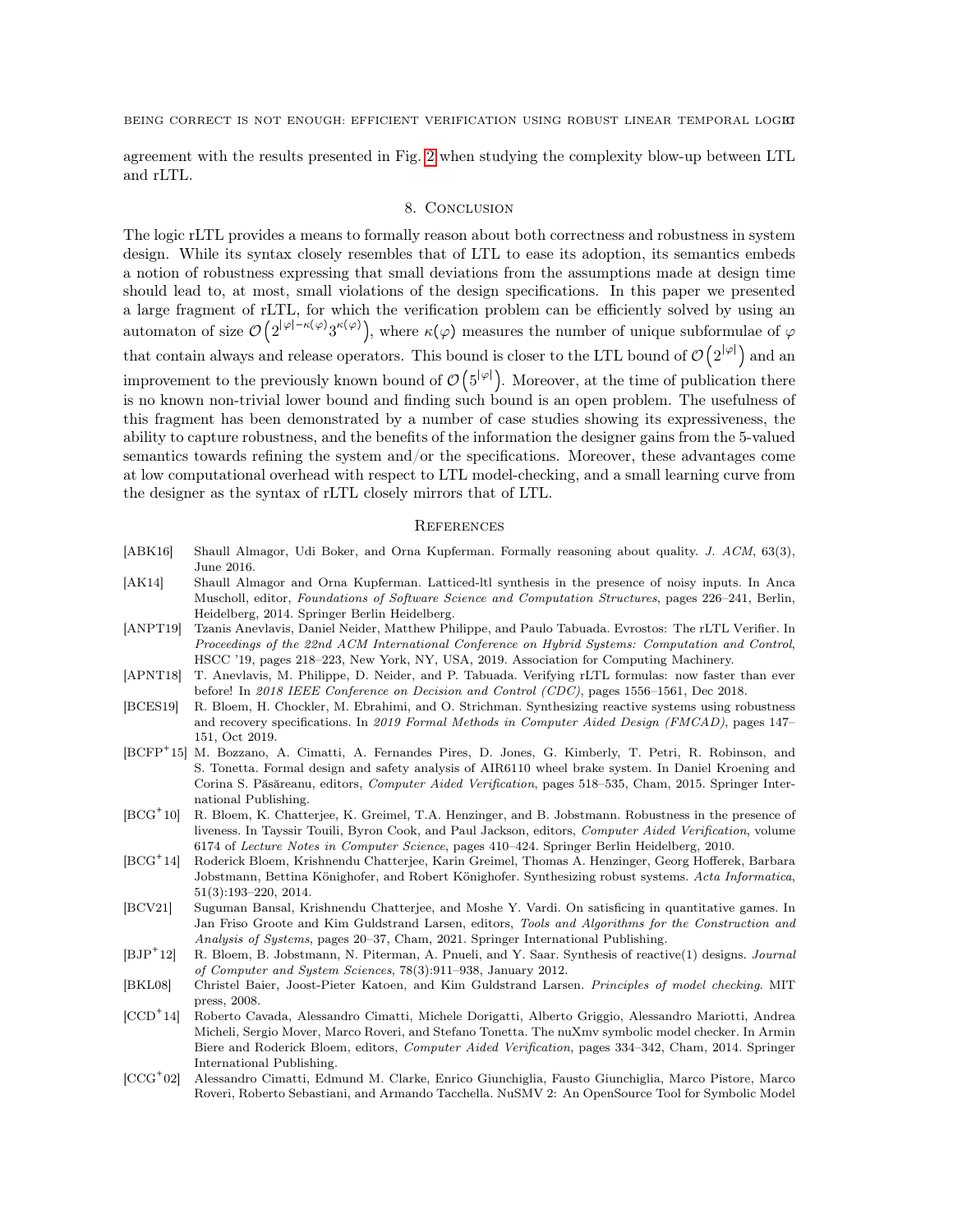#### 32 ANEVLAVIS, ET AL.

Checking. In Proceedings of the 14th International Conference on Computer Aided Verification, CAV '02, pages 359–364, London, UK, UK, 2002. Springer-Verlag.

- <span id="page-31-22"></span>[CDT13] Alessandro Cimatti, Michele Dorigatti, and Stefano Tonetta. OCRA: A tool for checking the refinement of temporal contracts. In Proceedings of the 28th IEEE/ACM International Conference on Automated Software Engineering, ASE'13, pages 702–705. IEEE Press, 2013.
- <span id="page-31-1"></span>[CGL10] Swarat Chaudhuri, Sumit Gulwani, and Roberto Lublinerman. Continuity analysis of programs. In Proceedings of the 37th Annual ACM SIGPLAN-SIGACT Symposium on Principles of Programming Languages, POPL '10, pages 57–70, New York, NY, USA, 2010. Association for Computing Machinery.
- <span id="page-31-10"></span>[CGP99] E. M. Clarke, O. Grumberg, and D. Peled. Model Checking. MIT Press, 1999.
- <span id="page-31-11"></span>[CHVB18] Edmund M. Clarke, Thomas A. Henzinger, Helmut Veith, and Roderick Bloem. Handbook of Model Checking. Springer, 2018.
- <span id="page-31-17"></span>[CMP93] E. Chang, Z. Manna, and A. Pnueli. The safety-progress classification. In F. L. Bauer, W. Brauer, and H. Schwichtenberg, editors, Logic and Algebra of Specification, volume 94 of NATO ASI Series, pages 143–202. Springer Verlag, 1993.
- <span id="page-31-0"></span>[DAC99] Matthew B. Dwyer, George S. Avrunin, and James C. Corbett. Patterns in property specifications for finite-state verification. In Proceedings of the 21st International Conference on Software Engineering, ICSE '99, pages 411–420, New York, NY, USA, 1999. Association for Computing Machinery.
- <span id="page-31-4"></span>[DM10] Alexandre Donzé and Oded Maler. Robust satisfaction of temporal logic over real-valued signals. In Krishnendu Chatterjee and Thomas A. Henzinger, editors, Formal Modeling and Analysis of Timed Systems, pages 92–106, Berlin, Heidelberg, 2010. Springer Berlin Heidelberg.
- <span id="page-31-23"></span>[(FB14] Embedded Systems Unit Fondazione Bruno Kessler (FBK). XSAP User Manual. 2014.
- <span id="page-31-3"></span>[FP09] Georgios E. Fainekos and George J. Pappas. Robustness of temporal logic specifications for continuoustime signals. Theoretical Computer Science, 410(42):4262–4291, September 2009.
- <span id="page-31-14"></span>[H98] P. Hájeck. Metamathematics of Fuzzy Logic, volume 4 of Trends in Logic - Studia Logica Library. Kluwer Academic Publishers, 1998.
- <span id="page-31-19"></span>[Hol97] G.J. Holzmann. The model checker spin. IEEE Transactions on Software Engineering, 23(5):279–295, 1997.
- <span id="page-31-16"></span>[JT51] B. Jonsson and A. Tarski. Boolean algebras with operators. Part I. American Journal of Mathematics,  $73(4):891 - 939, 1951.$
- <span id="page-31-5"></span>[KL07] Orna Kupferman and Yoad Lustig. Lattice automata. In Byron Cook and Andreas Podelski, editors, Verification, Model Checking, and Abstract Interpretation, pages 199–213, Berlin, Heidelberg, 2007. Springer Berlin Heidelberg.
- <span id="page-31-12"></span>[KPR98] Yonit Kesten, Amir Pnueli, and Li-on Raviv. Algorithmic verification of linear temporal logic specifications. In International Colloquium on Automata, Languages, and Programming, pages 1–16. Springer, 1998.
- <span id="page-31-8"></span>[KPV09] Orna Kupferman, Nir Piterman, and Moshe Y. Vardi. From liveness to promptness. Formal Methods in System Design, 34(2):83–103, 2009.
- <span id="page-31-13"></span>[LP85] Orna Lichtenstein and Amir Pnueli. Checking that finite state concurrent programs satisfy their linear specification. In Proceedings of the 12th ACM SIGACT-SIGPLAN symposium on Principles of programming languages, pages 97–107. ACM, 1985.
- <span id="page-31-7"></span> $[MNS^+20]$ 20] Corto Mascle, Daniel Neider, Maximilian Schwenger, Paulo Tabuada, Alexander Weinert, and Martin Zimmermann. From ltl to rltl monitoring: Improved monitorability through robust semantics. In Proceedings of the 23rd International Conference on Hybrid Systems: Computation and Control, HSCC '20, New York, NY, USA, 2020. Association for Computing Machinery.
- <span id="page-31-18"></span>[MP87] Z. Manna and A. Pnueli. A hierarchy of temporal properties. In Proceedings of the Sixth Annual ACM Symposium on Principles of Distributed Computing, PODC '87, pages 205–205, New York, NY, USA, 1987. ACM.
- <span id="page-31-2"></span>[MS09] R. Majumdar and I. Saha. Symbolic robustness analysis. In 2009 30th IEEE Real-Time Systems Symposium, pages 355–363, Dec 2009.
- <span id="page-31-6"></span>[NNZ21] Satya Prakash Nayak, Daniel Neider, and Martin Zimmermann. Adaptive Strategies for rLTL Games. Association for Computing Machinery, New York, NY, USA, 2021.
- <span id="page-31-15"></span>[NPM99] V. Novák, I. Perfilieva, and J. Mǒckoř. Mathematical Principles of Fuzzy Logic. Kluwer Academic Publishers, 1999.
- <span id="page-31-9"></span>[NWZ19] Daniel Neider, Alexander Weinert, and Martin Zimmermann. Robust, expressive, and quantitative linear temporal logics: Pick any two for free. Electronic Proceedings in Theoretical Computer Science, 305:1-16, Sep 2019.
- <span id="page-31-20"></span>[oAES96] Society of Automotive Engineers (SAE). ARP4761 guidelines and methods for conducting the safety assessment process on civil airborne systems and equipment. December 1996.
- <span id="page-31-21"></span>[oAES10] Society of Automotive Engineers (SAE). ARP4754A guidelines for development of civil aircraft and systems. December 2010.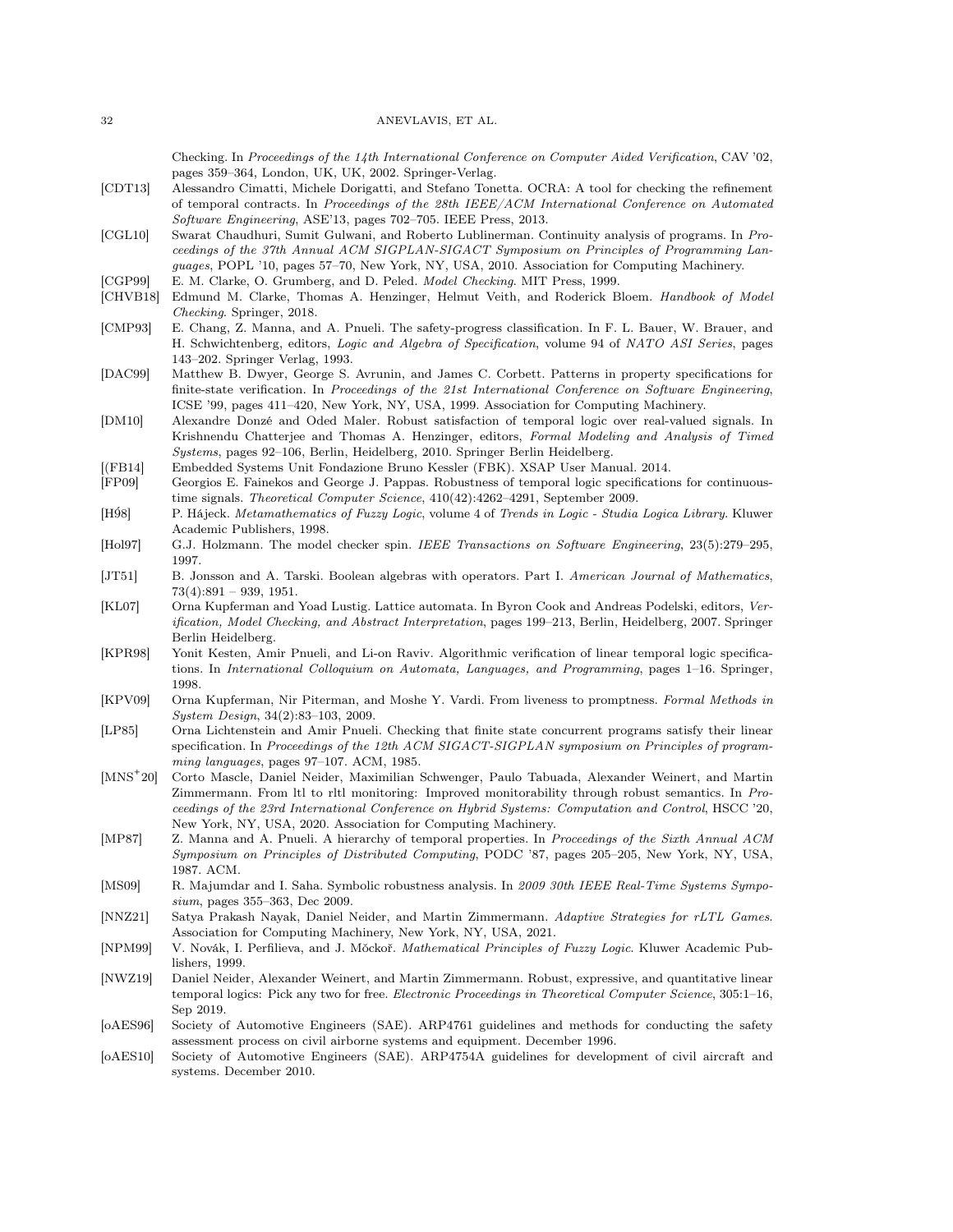- <span id="page-32-13"></span>[oAES11] Society of Automotive Engineers (SAE). AIR6110, contiguous aircraft/system development process example. December 2011.
- <span id="page-32-10"></span>[Pri09] G. Priest. Dualising Intuitionist Logic. Principia, 13(2):165 – 184, 2009.
- <span id="page-32-9"></span>[PW97] D. Peled and T. Wilke. Stutter-invariant temporal properties are expressible without the next-time operator. Inf. Process. Lett., 63:243–246, 1997.
- <span id="page-32-6"></span>[PZ08] Amir Pnueli and Aleksandr Zaks. On the merits of temporal testers. In 25 Years of Model Checking, pages 172–195. Springer, 2008.
- <span id="page-32-1"></span>[RBNG16] Alena Rodionova, Ezio Bartocci, Dejan Nickovic, and Radu Grosu. Temporal logic as filtering. In Proceedings of the 19th International Conference on Hybrid Systems: Computation and Control, HSCC '16, pages 11–20, New York, NY, USA, 2016. Association for Computing Machinery.
- <span id="page-32-14"></span>[RER20] RERS. Rigorous Examination of Reactive Systems (RERS) Challenge. 2010-2020.
- <span id="page-32-7"></span>[Sch02] Philippe Schnoebelen. The complexity of temporal logic model checking. Advances in modal logic, 4(393- 436):35, 2002.
- <span id="page-32-4"></span>[TN15] Paulo Tabuada and Daniel Neider. Robust linear temporal logic. 1510.08970. arXiv, 2015.
- <span id="page-32-12"></span><span id="page-32-0"></span>[TN16] Paulo Tabuada and Daniel Neider. Robust linear temporal logic. Computer Science Logic 2016, 2016.  $[TTC^+13]$ 13] Y.-K. Tsay, M.-H. Tsai, J.-S. Chang, Y.-W. Chang, and C.-S. Liu. Büchi store: An open repository of
- <span id="page-32-5"></span>ω-automata. International Journal on Software Tools for Technology Transfer, 2(15):109–123, 2013. [Var11] Moshe Y Vardi. The rise and fall of ltl. 2011.
- <span id="page-32-8"></span>[VW86] Moshe Y Vardi and Pierre Wolper. An automata-theoretic approach to automatic program verification. In Proceedings of the First Symposium on Logic in Computer Science, pages 322–331. IEEE Computer Society, 1986.
- <span id="page-32-2"></span>[WET15] Min Wen, Rüdiger Ehlers, and Ufuk Topcu. Correct-by-synthesis reinforcement learning with temporal logic constraints. In 2015 IEEE/RSJ International Conference on Intelligent Robots and Systems (IROS), pages 4983–4990, 2015.
- <span id="page-32-3"></span>[ZGK20] Changjian Zhang, David Garlan, and Eunsuk Kang. A behavioral notion of robustness for software systems. In Proceedings of the 28th ACM Joint Meeting on European Software Engineering Conference and Symposium on the Foundations of Software Engineering, ESEC/FSE 2020, pages 1–12, New York, NY, USA, 2020. Association for Computing Machinery.
- <span id="page-32-15"></span>[ZR14] Yang Zhao and Kristin Yvonne Rozier. Formal Specification and Verification of a Coordination Protocol for an Automated Air Traffic Control System. Sci. Comput. Program., 96(P3):337–353, December 2014.

### Appendix A. Proof of Lemma [4.1](#page-16-1)

<span id="page-32-11"></span>*Proof.* By using the ltl operator defined in Table [2](#page-16-0) one translates an rLTL formula  $\varphi \in \text{rLTL}(\mathcal{P})$  to four LTL formualae ltl $(j, \varphi) \in \text{LTL}(\mathcal{P})$ ,  $j = 1, 2, 3, 4$ , as defined in [\(31\)](#page-15-1). We show that the number of the unique subformulae resulting by the translation is linear to the size of  $\varphi$ , i.e.,:

<span id="page-32-16"></span>(54) 
$$
\operatorname{card}\left(\bigcup_{j=1}^{4} \operatorname{cl}\left(\operatorname{ltl}(j,\varphi)\right)\right) \leq c|\varphi|,
$$

for some  $c \in \mathbb{N}$ . We use an induction argument and show that [\(54\)](#page-32-16) holds for  $c = 12$ .

Base Case. Take  $\varphi \in \text{rLTL}(\mathcal{P})$  of length 1, i.e.,  $\varphi$  is  $p \in \mathcal{P}$ . Then the claim holds straightforwardly as: card  $\left(\bigcup_{j=1}^4 \mathrm{cl}(\mathrm{ltl}(j, p))\right) = \mathrm{card}\left(\bigcup_{j=1}^4 \mathrm{cl}(p)\right) = |p| \le 12|p|.$ 

**Induction.** First, consider  $\varphi \in \text{rLTL}(\mathcal{P})$  of the form  $\psi_1 \mathcal{R} \psi_2$  and note that  $|\varphi| = |\psi_1| + |\psi_2| + 1$ . Then:

$$
\bigcup_{j=1}^{4} \text{cl}(\text{ltl}(j, \varphi)) = \bigcup_{j=1}^{4} \text{cl}(\text{ltl}(j, \psi_1 \mathcal{R} \psi_2)) = \text{cl}(\text{ltl}(1, \psi_1) \mathcal{R} \text{ltl}(1, \psi_2)) \cup \text{cl}(\diamondsuit \text{ltl}(2, \psi_2) \vee \diamondsuit \square \text{ltl}(2, \psi_1))
$$
  

$$
\cup \text{cl}(\diamondsuit \text{ltl}(3, \psi_2) \vee \square \diamondsuit \text{ltl}(3, \psi_1)) \cup \text{cl}(\diamondsuit \text{ltl}(4, \psi_2) \vee \diamondsuit \text{ltl}(4, \psi_1))
$$
  

$$
= \bigcup_{j=1}^{4} \text{cl}(\text{ltl}(j, \psi_1)) \bigcup_{j=1}^{4} \text{cl}(\text{ltl}(j, \psi_2)) \cup \{\text{ltl}(1, \psi_1) \mathcal{R} \text{ltl}(1, \psi_2)\}
$$
  

$$
\cup \{ \diamondsuit \text{ltl}(2, \psi_2), \square \text{ltl}(2, \psi_1), \diamondsuit \square \text{ltl}(2, \psi_1), \diamondsuit \text{ltl}(2, \psi_2) \vee \diamondsuit \square \text{ltl}(2, \psi_1) \}
$$
  

$$
\cup \{ \diamondsuit \text{ltl}(3, \psi_2), \diamondsuit \text{ltl}(3, \psi_1), \square \diamondsuit \text{ltl}(3, \psi_1), \diamondsuit \text{ltl}(3, \psi_2) \vee \square \diamondsuit \text{ltl}(3, \psi_1) \}
$$
  

$$
\cup \{ \diamondsuit \text{ltl}(4, \psi_2), \diamondsuit \text{ltl}(4, \psi_1), \diamondsuit \text{ltl}(4, \psi_2) \vee \diamondsuit \text{ltl}(4, \psi_1) \}.
$$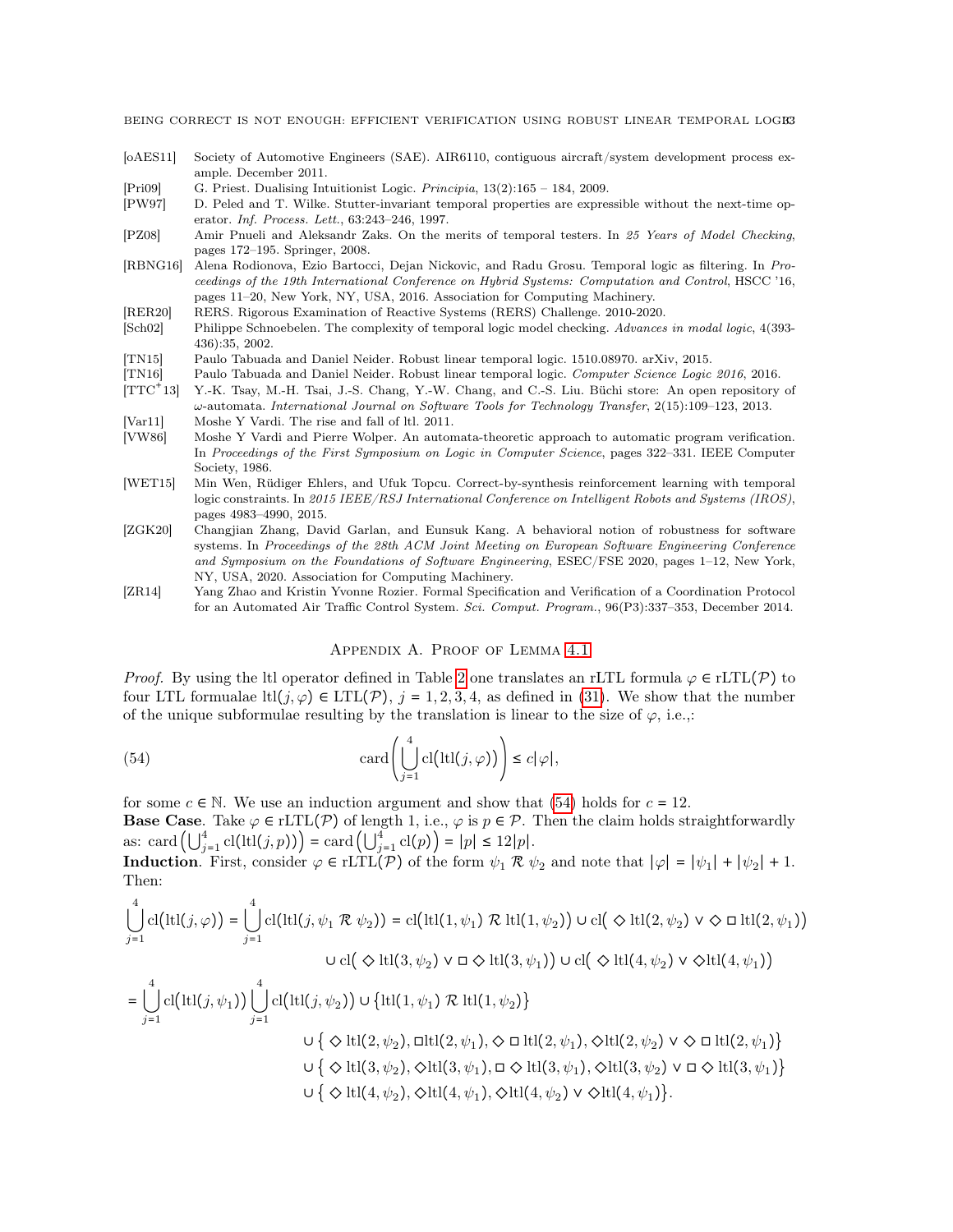In turn the above implies that:

$$
\operatorname{card}\left(\bigcup_{j=1}^{4} \operatorname{cl}\left(\operatorname{ltl}(j,\varphi)\right)\right) \le \operatorname{card}\left(\bigcup_{j=1}^{4} \operatorname{cl}\left(\operatorname{ltl}(j,\psi_{1})\right)\right) + \operatorname{card}\left(\bigcup_{j=1}^{4} \operatorname{cl}\left(\operatorname{ltl}(j,\psi_{2})\right)\right) + 12
$$
  

$$
\le 12|\psi_{1}| + 12|\psi_{2}| + 12 = 12(|\psi_{1}| + |\psi_{2}| + 1) = 12|\varphi|,
$$

where in the last inequality we used the induction hypothesis from  $(54)$  for  $c = 12$ . The other operators, with the exception of implication and negation, are similar and, thus, omitted for the sake of conciseness.

We next consider  $\varphi \in \text{rLTL}(\mathcal{P})$  of the form  $\psi_1 \Rightarrow \psi_2$  and observe, given Table [2,](#page-16-0) that:

$$
cl(tcl(j,\varphi)) \supseteq cl(tcl(i,\varphi)), \ i \geq j, \ i, j \in \{1,2,3,4\}.
$$

Then we have that:

$$
\bigcup_{j=1}^{4} cl\big(tl1(j,\varphi)\big) = cl\big(tl1(1,\varphi)\big) = cl\big(tl1(1,\psi_{1} \Rightarrow \psi_{2})\big) = cl\bigg(\bigwedge_{j=1}^{4} tll(j,\psi_{1}) \Rightarrow ltl(j,\psi_{2})\bigg)
$$
\n
$$
= \bigcup_{j=1}^{4} cl\big(tl1(j,\psi_{1})\big) \bigcup_{j=1}^{4} cl\big(tl1(j,\psi_{2})\big) \bigcup_{j=1}^{4} \big\{ltl1(j,\psi_{1}) \Rightarrow ltl(j,\psi_{2})\big\} \bigcup_{k=1}^{3} \bigg\{\bigwedge_{j=k}^{4} ltl(j,\psi_{1}) \Rightarrow ltl(j,\psi_{2})\bigg\}
$$
\n
$$
\Rightarrow \text{card}\bigg(\bigcup_{j=1}^{4} cl\big(tl1(j,\varphi)\big)\bigg) \le \text{card}\bigg(\bigcup_{j=1}^{4} cl\big(tl1(j,\psi_{1})\big)\bigg) + \text{card}\bigg(\bigcup_{j=1}^{4} cl\big(tl1(j,\psi_{2})\big)\bigg) + 7
$$
\n
$$
\le 12|\psi_{1}| + 12|\psi_{2}| + 7 = 12(|\psi_{1}| + |\psi_{2}| + 1) = 12|\varphi|,
$$

The case of negation is similar as  $cl(ltl(j, \varphi)) = cl(ltl(i, \varphi))$ ,  $i \neq j$ ,  $i, j \in \{1, 2, 3, 4\}$ . This concludes the proof by induction.

Finally,  $|ltl(i, \varphi)| \leq \text{card} \left( \bigcup_{j=1}^4 \text{cl} \big( \text{ltl}(j, \varphi) \big) \right) \leq 12|\varphi|, j \in \{1, 2, 3, 4\},\$  which proves that the translation complexity is linear in the size of the formula, i.e., linear in the number of its unique subformulae, and concludes the proof.

# Appendix B. Proof of Lemma [6.6](#page-24-0)

<span id="page-33-0"></span>Proof. The proof follows from the rLTL semantics as defined in Table [2,](#page-16-0) Proposition [6.4,](#page-23-4) and Corol-lary [6.5.](#page-23-5) We proceed by induction for all operators except for the  $R$  operator, for which we construct a specialized tester.

**Base Case.** Take a formula  $\varphi \in rLTL_{\{\Rightarrow\}}(\mathcal{P})$  of length 1, i.e.,  $\varphi$  is  $p \in \mathcal{P}$ . Then we get  $|\mathcal{T}_p| = 2^{|\varphi|} = 2$ , which is the higher possible number of states here, and the claim holds.

**Induction.** First, consider formulae  $\varphi \in rLTL(\mathcal{P})$  of the form  $op(\psi)$ , where op is any unary rLTL operator. Note that  $|\varphi| = |\psi| + 1$ .

1) If op is  $\Xi$ , from [\(46\)](#page-23-6) we obtain for  $j \in \{1, 2, 3, 4\}$ :

$$
\left|\mathcal{T}_{\mathrm{ltl}(j,\boxplus \psi)}\right|\leq 3\left|\mathcal{T}_{\mathrm{ltl}(j,\psi)}\right|\leq 3\cdot 2^{|\psi|-\kappa(\psi)}3^{\kappa(\psi)}\leq 2^{|\psi|-\kappa(\psi)+1-1}3^{\kappa(\psi)+1}=2^{|\varphi|-\kappa(\varphi)}3^{\kappa(\varphi)},
$$

which holds for the second and third bit.

2) If op is any other unary rLTL operator, from [\(44\)](#page-23-1), [\(45\)](#page-23-7) we obtain for  $j \in \{1, 2, 3, 4\}$ :

$$
\left|\mathcal{T}_{\mathrm{ltl}(j,\mathrm{op}(\psi))}\right| \leq 2\left|\mathcal{T}_{\mathrm{ltl}(i,\psi)}\right| \leq 2^{|\psi|+1-\kappa(\psi)}3^{\kappa(\psi)} = 2^{|\varphi|-\kappa(\varphi)}3^{\kappa(\varphi)},
$$

where  $i = 1$  if op is  $\neg$ , and otherwise  $i = j$ .

Consider now  $\varphi \in \text{rLTL}(\mathcal{P})$  of the form  $\text{op}(\psi_1, \psi_2)$ , where op is a binary operator. Its length is  $|\varphi| = |\psi_1| + |\psi_2| + 1.$ 

1) If op is either  $\wedge$  or  $\vee$ , from [\(47\)](#page-23-8) we obtain for  $j \in \{1, 2, 3, 4\}$ :

$$
\left|\mathcal{T}_{\mathrm{tl}(j,\mathrm{op}(\psi_1,\psi_2))}\right| \leq \left|\mathcal{T}_{\mathrm{tl}(j,\psi_1)}\right| \cdot \left|\mathcal{T}_{\mathrm{ltl}(j,\psi_2)}\right| \leq 2^{|\psi_1| + |\psi_2| - \kappa(\psi_1) - \kappa(\psi_2)} 3^{\kappa(\psi_1) + \kappa(\psi_2)} \leq 2^{|\varphi| - \kappa(\varphi)} 3^{\kappa(\varphi)}.
$$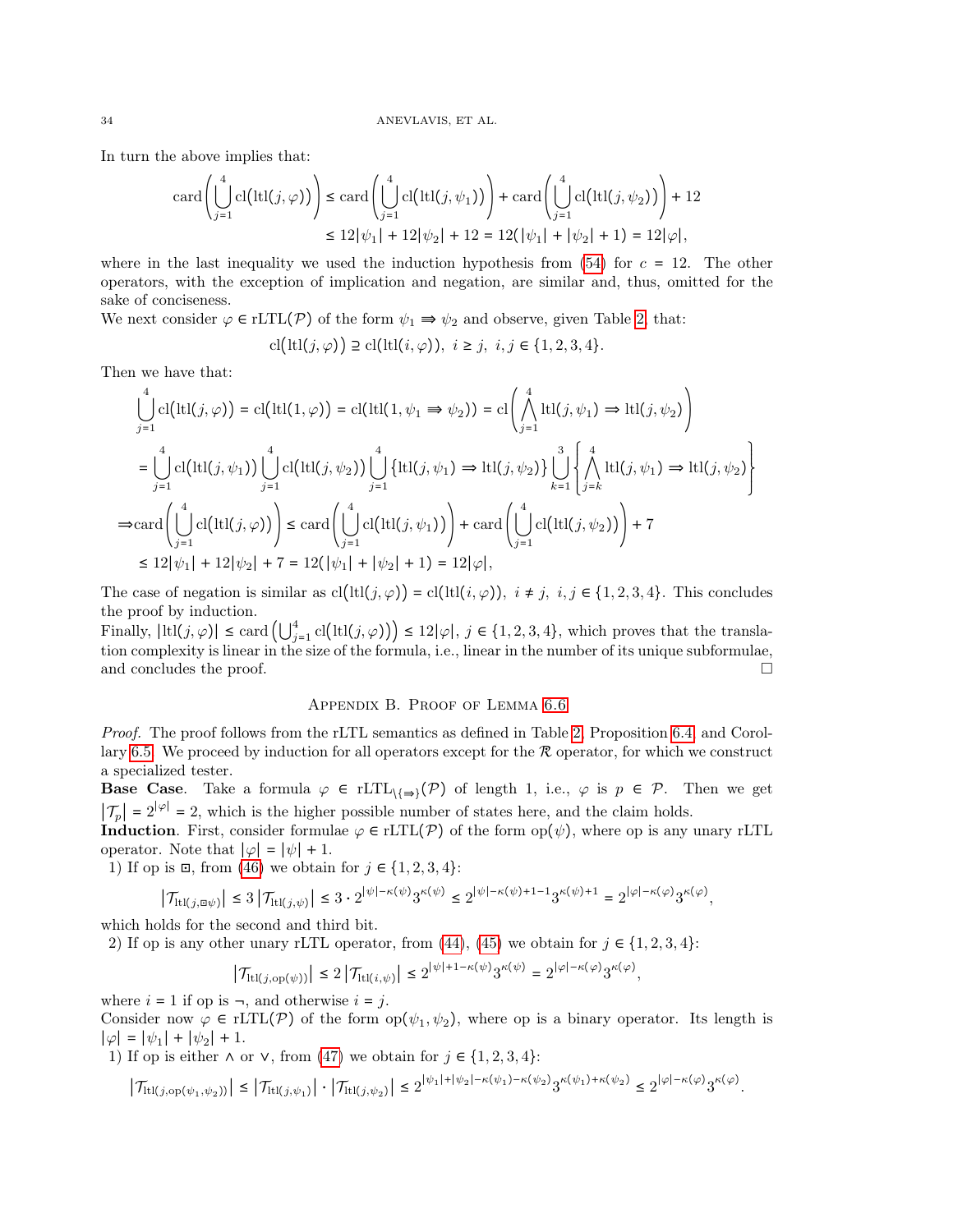2) If op is U, from [\(48\)](#page-23-2) we obtain for  $j \in \{1, 2, 3, 4\}$ :

$$
\left|\mathcal{T}_{\mathrm{ltl}(i,\psi_1\mathcal{U}\psi_2)}\right|\leq 2\left|\mathcal{T}_{\mathrm{ltl}(j,\psi_1)}\right|\cdot\left|\mathcal{T}_{\mathrm{ltl}(j,\psi_2)}\right|\leq 2^{|\psi_1|+|\psi_2|+1-\kappa(\psi_1)-\kappa(\psi_2)}3^{\kappa(\psi_1)+\kappa(\psi_2)}\leq 2^{|\varphi|-\kappa(\varphi)}3^{\kappa(\varphi)}.
$$

This concludes the proof by induction.

Finally, we need to prove the same bounds for the  $R$  operator. This case is slightly more tricky, but it suffices to show that for any  $\varphi, \psi \in \text{LTL}(\mathcal{P})$ , there exist appropriate testers such that:

<span id="page-34-0"></span>(55) 
$$
|\mathcal{T}_{\varphi \mathcal{R}\psi}| \leq 3 \cdot |\mathcal{T}_{\varphi}| \cdot |\mathcal{T}_{\psi}|,
$$

<span id="page-34-1"></span>(56) 
$$
|\mathcal{T}_{\Diamond \Box \psi \lor \Diamond \varphi}| \leq 3 \cdot |\mathcal{T}_{\varphi}| \cdot |\mathcal{T}_{\psi}|,
$$

<span id="page-34-2"></span>(57) 
$$
|\mathcal{T}_{\Box \Diamond \psi \lor \Diamond \varphi}| \leq 3 \cdot |\mathcal{T}_{\varphi}| \cdot |\mathcal{T}_{\psi}|,
$$

<span id="page-34-3"></span>(58) 
$$
|\mathcal{T}_{\Diamond\psi\lor\Diamond\varphi}| \leq 3 \cdot |\mathcal{T}_{\varphi}| \cdot |\mathcal{T}_{\psi}|,
$$

which by Table [2](#page-16-0) are the testers for the corresponding 4 LTL formulae due to the  $\mathcal R$  operator. 1) Proof of [\(55\)](#page-34-0): The inequality follows from [\(48\)](#page-23-2). Notice that we can replace the constant 3 by a 2 here.

2) Proof of [\(56\)](#page-34-1): The LTL formulae  $\Diamond \Box q \vee \Diamond p$  and  $\Diamond (\Box q \vee p)$  are semantically equivalent for any  $p, q \in \mathcal{P}$ . Thus, we construct a tester for  $\Diamond(\Box q \lor p)$  in Figure [4\(a\)](#page-35-0) by following the composition rules. This tester has at most 3 nodes that assign the same value to the atomic propositions p and q: two states assign  $(x_p, x_q, x_\varphi) = (0, 1, 1)$ , and one state assigns  $(x_p, x_q, x_\varphi) = (0, 1, 0)$ . From this and Proposition [6.4](#page-23-4) we conclude [\(56\)](#page-34-1).

3) Proof of [\(57\)](#page-34-2): We provide a *specialized tester* for the formula  $\varphi$  of the form  $\Box \Diamond q \vee \Diamond p$  in Figure [4\(b\)](#page-35-1) and prove its correctness, i.e., show that the tester is both sound and complete [\[PZ08,](#page-32-6) Section 5. Recall from Definition [11](#page-21-3) that given a computation  $\gamma$ , we let  $\sigma(\gamma) \in (2^{\mathcal{P}})^{\omega}$  be the word  $\sigma(\gamma) = \sigma_0(\gamma)\sigma_1(\gamma) \ldots$  where  $\sigma_t(\gamma)$  is the subset of P defined by  $p \in \sigma_t(\gamma)$ , if and only if,  $x_p^{(t)} = 1$ . Soundness is defined as follows.

**Definition 14** (Soundness). Given a formula  $\varphi \in \text{LTL}(\mathcal{P})$ , a tester  $\mathcal{T}_{\varphi}$  is sound if for all computations  $\gamma = x^{(0)}x^{(1)} \dots$  of  $\mathcal{T}_{\varphi}$ , we have that  $x^{(t)}_{\varphi} = 1$ , if and only if,  $W(\sigma(\gamma)_{t...}, \varphi) = 1$ , where  $\sigma(\gamma)_{t...}$ is the suffix of  $\sigma(\gamma)$  starting at the t-th position.

We prove soundness by considering all possible initial states for computations  $\gamma = x^{(0)}x^{(1)}\dots$  of  $\mathcal{T}_{\varphi}$ :

- If  $x^{(0)}$  is any of the three states on the left, then at time  $t = 0$ , we have  $W(\sigma(\gamma), \varphi) = 0$ .
- If  $x^{(0)}$  is any of the two middle states, then  $W(\sigma(\gamma), p) = 1$ , hence  $W(\sigma(\gamma), \varphi) = 1$ .
- If  $x^{(0)}$  is any of the rightmost states, then either the computations visit one of the middle states, or never do so. In the first case, we have  $W(\sigma(\gamma), \Diamond p) = 1$ . In the second case, they had to visit the bottom right node infinitely often due to the justice requirements. Therefore,  $W(\sigma(\gamma), \Box \diamondsuit q) = 1$ . Combining the two cases results in  $W(\sigma(\gamma), \varphi) = 1$ .

We conclude that the tester is sound and move onto proving its completeness.

**Definition 15** (Completeness). Given a formula  $\varphi \in \text{LTL}(\mathcal{P})$ , a tester  $\mathcal{T}_{\varphi}$  is complete if for any word  $\sigma \in (2^{\mathcal{P}})^{\omega}$ , there exists a computation  $\gamma$  of  $\mathcal{T}$ , such that  $\forall t \geq 0$ ,  $x_{\varphi}^{(t)} = 1$ , if and only if,  $W(\sigma_{t...},\varphi) = 1$ , where  $\sigma_{t...}$  is the suffix of  $\sigma$  starting at the t-th position.

To prove completeness, we consider words  $\sigma \in \{p, q\}^{\omega}$  and different cases based on which subformulae of  $\varphi$  they satisfy:

• If  $\sigma$  satisfies  $\Diamond p$ , pick a computation with initial state either in the middle or in the right parts of the tester. The computation remains in these parts and visits middle states as many times as p occurs in  $\sigma$ . If it occurs infinitely often, then the computation satisfies the justice requirements. Otherwise, there is a  $t > 0$  after which  $\sigma_{t}$ ... satisfies  $\Box \neg p$ , which is discussed next.